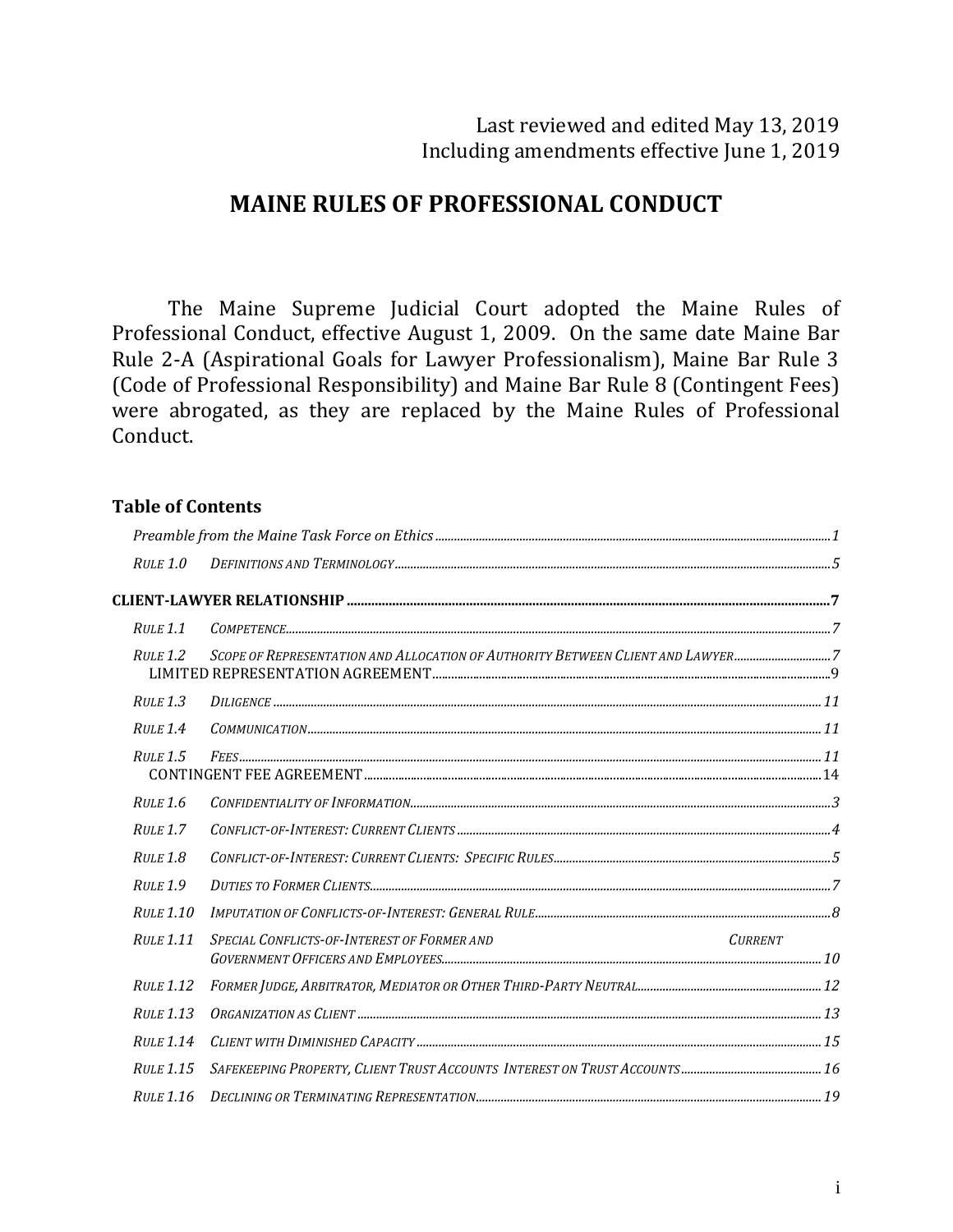| RULE 1.18           |                                                                                 |  |
|---------------------|---------------------------------------------------------------------------------|--|
|                     |                                                                                 |  |
| RULE2.1             |                                                                                 |  |
| $R$ ULE 2.2         |                                                                                 |  |
| RULE 2.3            |                                                                                 |  |
| $R$ III.E 2.4       |                                                                                 |  |
|                     |                                                                                 |  |
| <b>RULE 3.1</b>     |                                                                                 |  |
| RULE 3.2            |                                                                                 |  |
| RULE 3.3            |                                                                                 |  |
| RULE 3.4            |                                                                                 |  |
| <b>RULE 3.5</b>     |                                                                                 |  |
| <b>RULE 3.6</b>     |                                                                                 |  |
| RULE 3.7            |                                                                                 |  |
| RULE 3.8            |                                                                                 |  |
| <b>RULE 3.9</b>     |                                                                                 |  |
|                     |                                                                                 |  |
| $R$ ULE 4.1         |                                                                                 |  |
| RULE 4.2            | COMMUNICATION WITH PERSON REPRESENTED BY COUNSEL AND LIMITED REPRESENTATIONS 31 |  |
| RULE 4.3            |                                                                                 |  |
| $R$ ULE 4.4         |                                                                                 |  |
|                     |                                                                                 |  |
| <b>RULE 5.1</b>     |                                                                                 |  |
| <b>RULE 5.2</b>     |                                                                                 |  |
| <b>RULE 5.3</b>     |                                                                                 |  |
| <b>RULE 5.4</b>     |                                                                                 |  |
| <b>RULE 5.5</b>     |                                                                                 |  |
| <b>RULE 5.6</b>     |                                                                                 |  |
| <b>RULE 5.7</b>     |                                                                                 |  |
|                     |                                                                                 |  |
| RULE <sub>6.1</sub> |                                                                                 |  |
| RULE <sub>6.2</sub> |                                                                                 |  |
| <b>RULE 6.3</b>     |                                                                                 |  |
| RULE <sub>6.4</sub> |                                                                                 |  |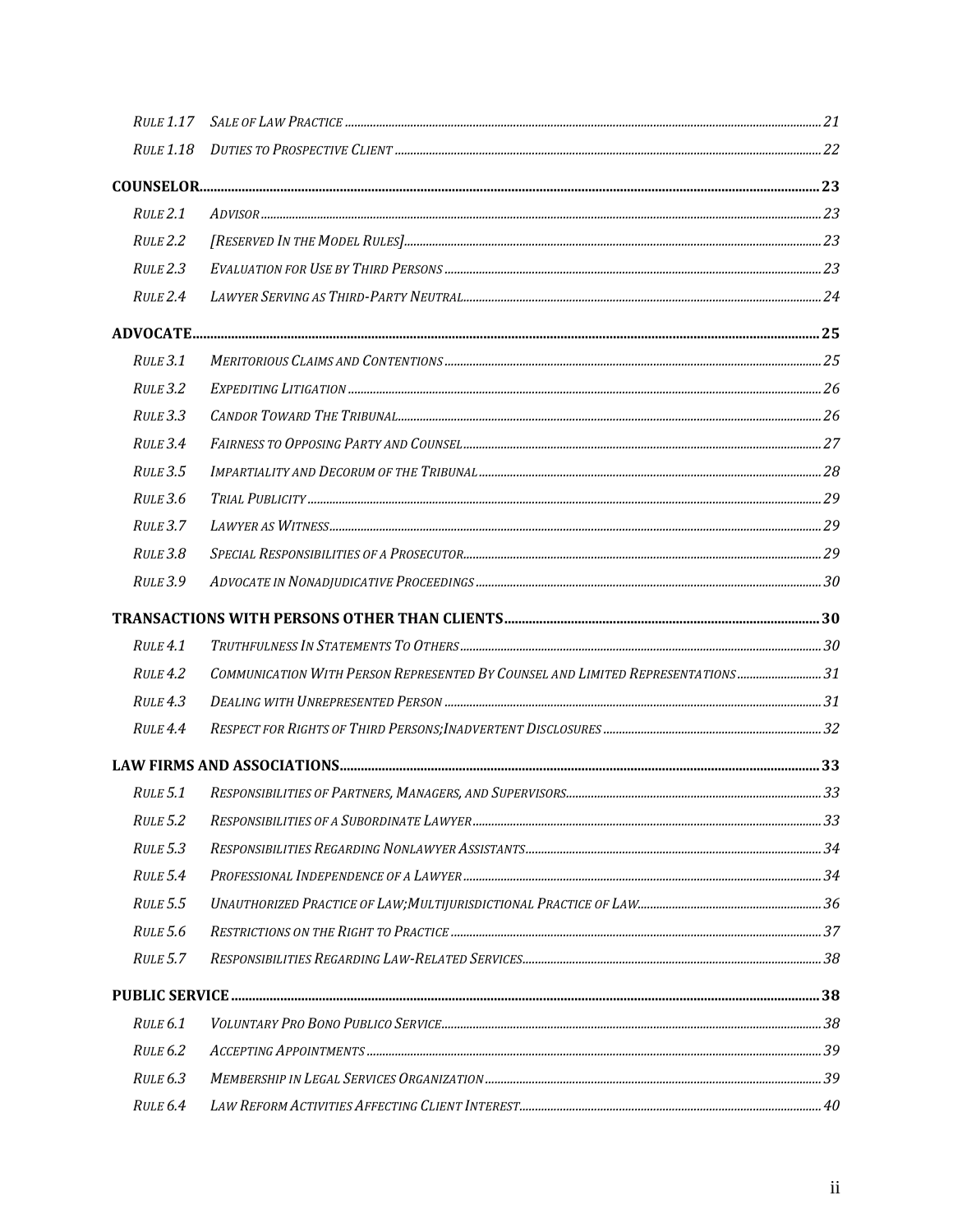| RIILE 7.1        |  |
|------------------|--|
| RULE 7.2         |  |
|                  |  |
| RULE 7.3         |  |
| RIILE 7.4        |  |
| <b>RIILE 7.5</b> |  |
| RULE 7.6         |  |
| RULE 8.1         |  |
| <b>RULE 8.2</b>  |  |
| $R$ III.E $8.3$  |  |
| RULE 8.4         |  |
| RULE 8.5         |  |
|                  |  |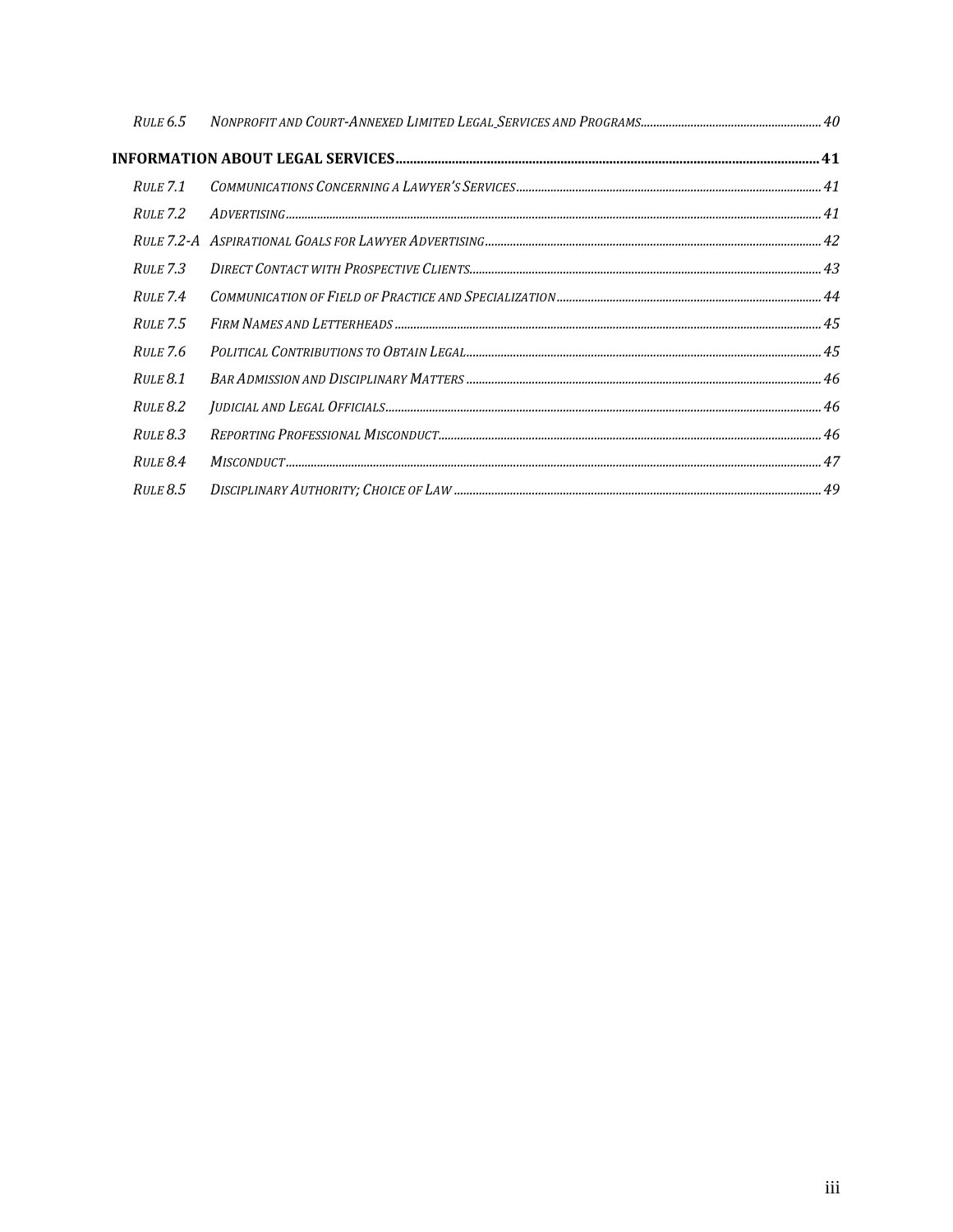#### **MAINE RULES OF PROFESSIONAL CONDUCT**

#### **Preamble from the Maine Task Force on Ethics**

<span id="page-3-0"></span>[1] The Maine Supreme Judicial Court adopted these rules of professional responsibility to coordinate with the American Bar Association's review of the Model Rules of Professional Conduct in 2000 and 2002. Maine's acceptance of these rules maximizes conformity with those states embracing the ABA Model Rules and also preserves the integrity of the manner in which Maine lawyers practice law. The ABA Model Rules and the Maine Bar Rules involve the same core conduct. These rules follow the numbering system used in the ABA Model Rules and in states ratifying the ABA rules, and as much as possible, follow the language of the applicable ABA rules.

[1A] These Maine Rules of Professional Conduct are the product of Task Force study and recommendations, public comment and, as to the Rules themselves, review by the Maine Supreme Judicial Court. The Maine Supreme Judicial Court adopts these rules as edited and published here. The Preamble, Scope, Comments and Reporter's Notes have not been specifically adopted by the Maine Supreme Judicial Court. The Preamble, Scope, Comments and Reporter's Notes are published with the Rules for background information and illustration.

[2] In some instances language found in the former Maine Bar rules is imported into a particular provision. In other instances additional regulatory principles are introduced into a rule. Some rules do not follow the ABA rules, for example Rule 1.6 Confidentiality of Information. Therefore, it is critically important that the user of these Maine Rules of Professional Conduct understand that the Maine Rules of Professional Conduct are not identical to the ABA Model Rules.

[2A] The Maine Task Force was instructed to preserve the structure of the ABA Model Rules (which include Comments) when possible. If provisions of the ABA Model Rules were not incorporated into these Maine Rules of Professional Conduct, those sections appear as "[Reserved]" sections or Comments. Otherwise, topical and substantive provisions of these Maine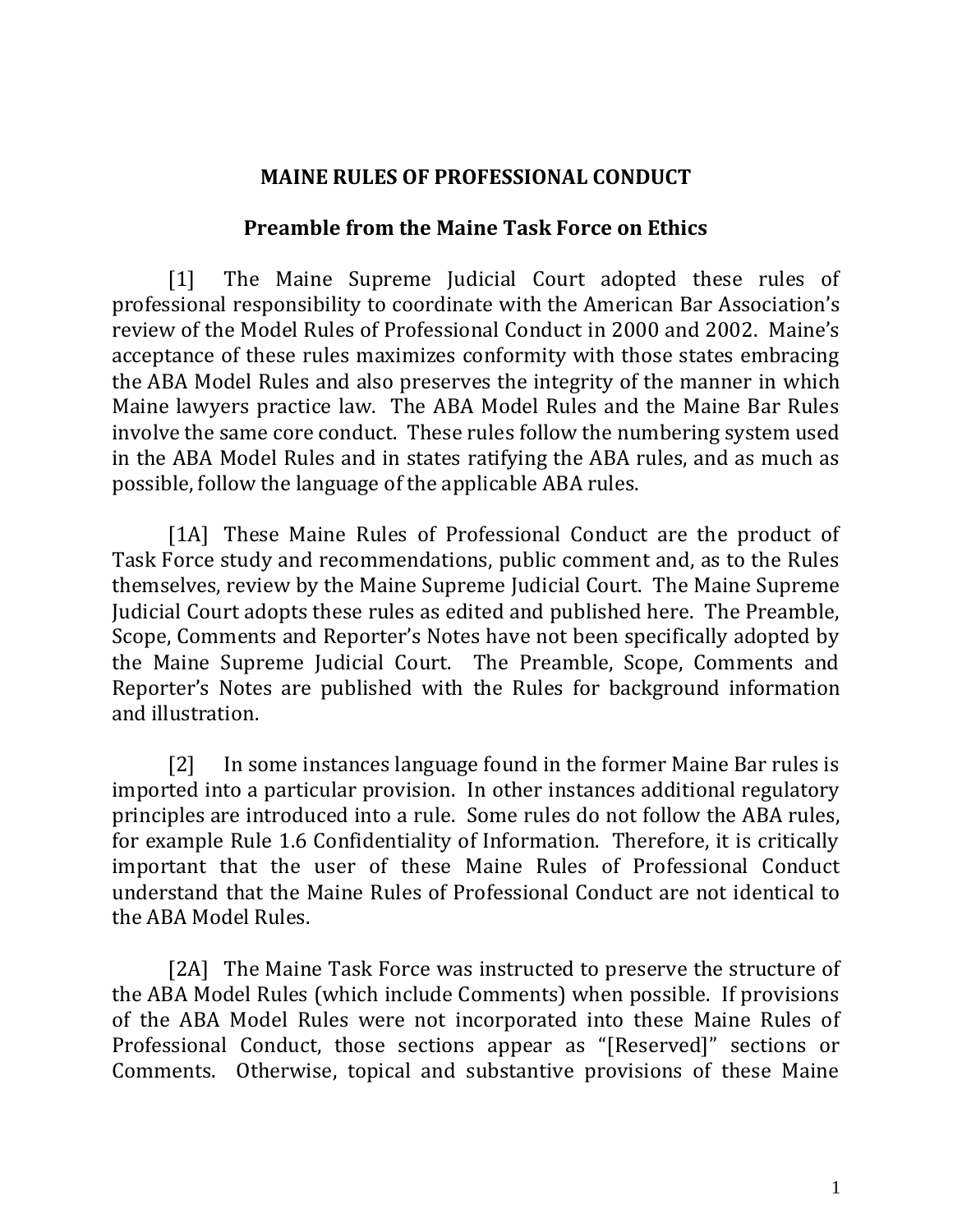Rules of Professional Conduct appear in the same numbered Rule and Comment as the ABA Model Rules.

- [3] [Reserved]
- [4] [Reserved]
- [5] [Reserved]
- [6] [Reserved]
- [7] [Reserved]

[7A] In addition to the Maine Rules of Professional Conduct the Maine Supreme Judicial Court has promulgated two aspirational goals for lawyers. One addresses *pro bono publico* service. The second addresses the substance and style of lawyer advertising. These aspirational goals were found at Maine Bar Rule 2-A and 2-B, and are now found in Rule 6.1 (*Pro bono* service) and Rule 7.2-A (lawyer advertising) of these Rules.

- [8] [Reserved]
- [9] [Reserved]
- [10] [Reserved]
- [11] [Reserved]
- [12] [Reserved]
- [13] [Reserved]

[14A] The Maine Supreme Judicial Court has not adopted the Preamble, Comments or Reporter's Notes. The Comments and Notes are published with the rules to provide background information and illustration.

[14B] The Rules of Professional Conduct are rules of reason. They should be interpreted with reference to the purposes of legal representation and of the law itself. Some of the Rules are imperatives, cast in the terms "shall" or "shall not." These define proper conduct for purposes of professional discipline. Others, generally cast in the term "may," are permissive and define areas under the Rules in which the lawyer has discretion to exercise professional judgment. No disciplinary action should be taken when the lawyer chooses not to act or acts within the bounds of such discretion. Other Rules define the nature of relationships between the lawyer and others. The Rules are partly obligatory and disciplinary and partly constitutive and descriptive where they define a lawyer's professional role. Many of the Comments use the term "should." Comments do not add obligations to the Rules but provide guidance for practicing in compliance with the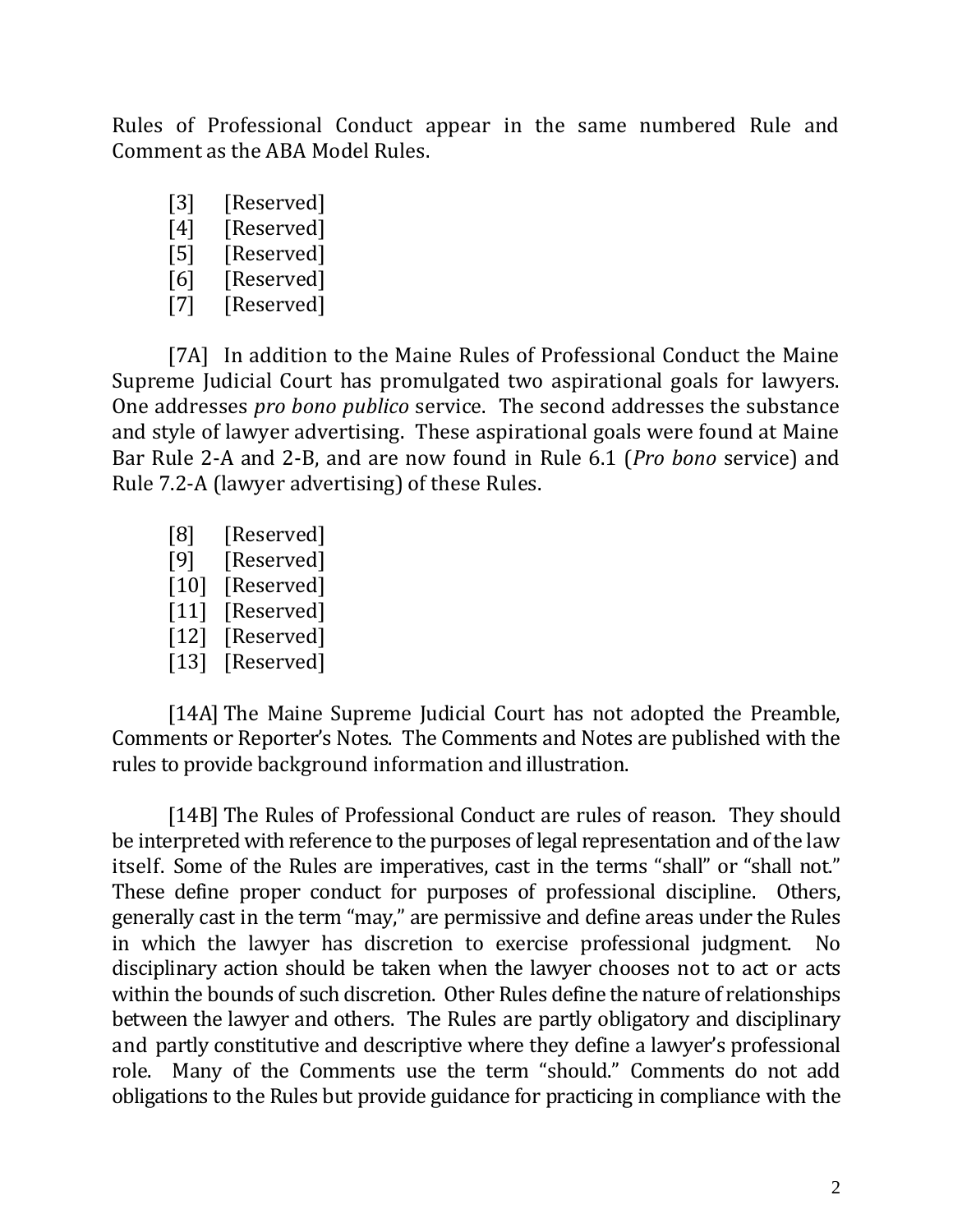Rules. The Reporter's Notes are designed to elucidate and provide historical context for the recommendations of the Maine Task Force on Ethics.

[15] The Rules presuppose a larger legal context shaping the lawyer's role. That context includes court rules and statutes relating to matters of licensure, laws defining specific obligations of lawyers and substantive and procedural law in general. The Comments are to alert lawyers to their responsibilities under such other law.

[16] Compliance with the Rules, as with all law in an open society, depends primarily upon understanding and voluntary compliance, secondarily upon reinforcement by peer and public opinion and finally, when necessary, upon enforcement through disciplinary proceedings. The Rules do not, however, exhaust the moral and ethical considerations that should inform a lawyer, for no worthwhile human activity can be completely defined by legal rules. The Rules simply provide a framework for the ethical practice of law.

[17] Furthermore, for purposes of determining the lawyer's authority and responsibility, principles of substantive law external to these Rules determine whether a client-lawyer relationship exists. Most of the duties flowing from the client-lawyer relationship attach only after the client has requested the lawyer to render legal services and the lawyer has agreed to do so. But there are some duties, such as that of confidentiality under Rule 1.6, that attach when the lawyer agrees to consider whether a client-lawyer relationship shall be established. See Rule 1.18. Whether a client-lawyer relationship exists for any specific purpose can depend on the circumstances and may be a question of fact.

[18] Under various legal systems, including constitutional, statutory and common law, the responsibilities of government lawyers may include authority concerning legal matters that ordinarily resides in the client in private client-lawyer relationships. For example, a lawyer for a government agency may have authority on behalf of the government to decide upon settlement or whether to appeal from an adverse judgment. Such authority in various respects generally is vested in the attorney general and the state's attorney in state government, and their federal counterparts, and the same may be true of other government law officers. Also, lawyers under the supervision of these officers may be authorized to represent several government agencies in legal controversies in circumstances where a private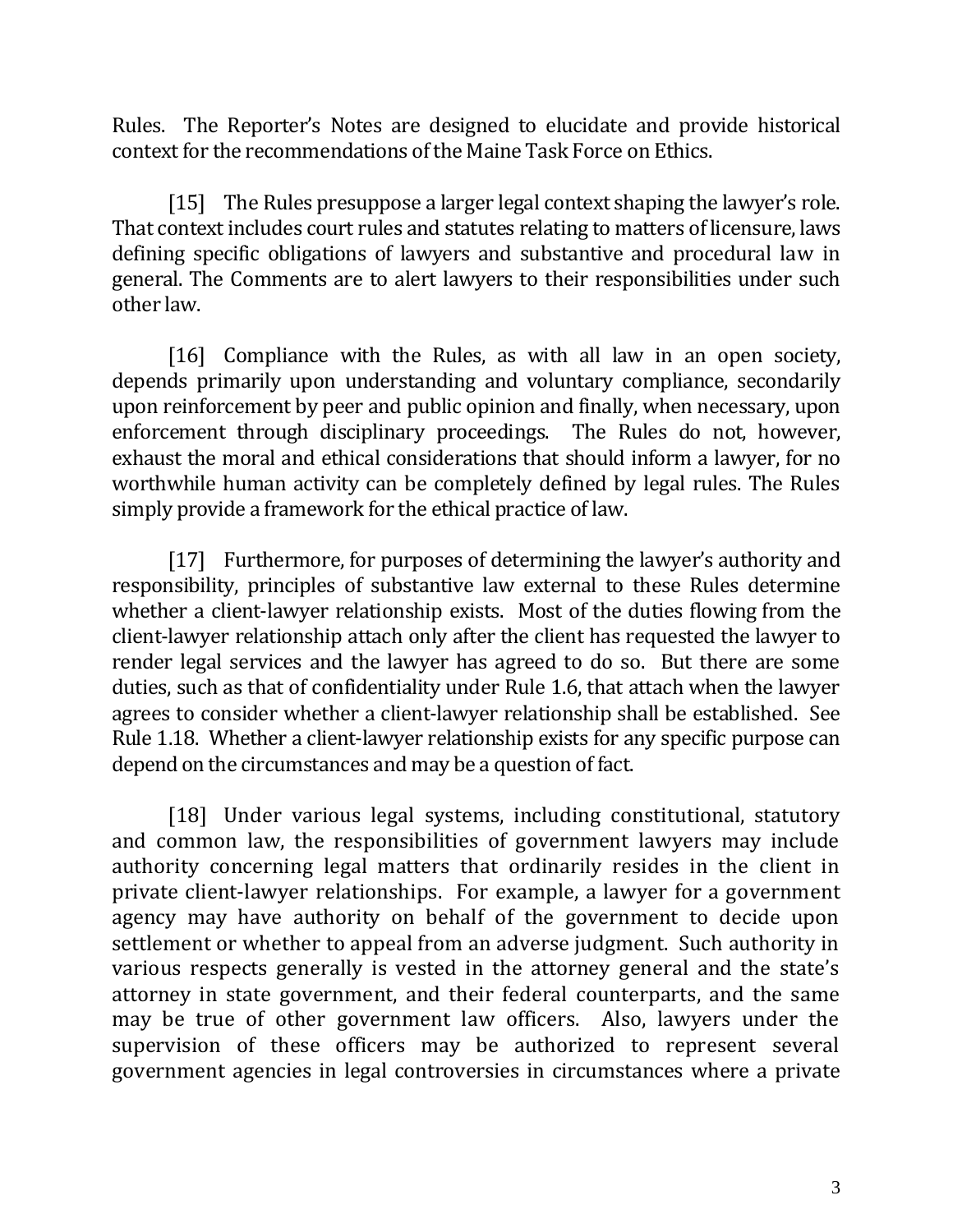lawyer could not represent multiple private clients. These Rules do not abrogate any such authority.

[19] Failure to comply with an obligation or prohibition imposed by a Rule is a basis for invoking the disciplinary process. The Rules presuppose disciplinary assessment of a lawyer's conduct will be made on the basis of the facts and circumstances as they existed at the time of the conduct in question and in recognition of the fact a lawyer often has to act upon uncertain or incomplete evidence of the situation. Moreover, whether or not discipline should be imposed for a violation, and the severity of a sanction, depend on all the circumstances, such as the willfulness and seriousness of the violation, extenuating factors and whether there have been previous violations.

[20] Violation of a Rule should not itself give rise to a cause of action against a lawyer nor should it create any presumption in such a case that a legal duty has been breached. In addition, violation of a Rule does not necessarily warrant any other nondisciplinary remedy, such as disqualification of a lawyer in pending litigation. The Rules are designed to provide guidance to lawyers and to provide a structure for regulating conduct through disciplinary agencies. They are not designed to be a basis for civil liability. Furthermore, the purpose of the Rules can be subverted when they are invoked by opposing parties as procedural weapons. The fact a Rule is a just basis for a lawyer's self-assessment, or for sanctioning a lawyer under the administration of a disciplinary authority, does not imply that an antagonist in a collateral proceeding or transaction has standing to seek enforcement of the Rule. Nevertheless, since the Rules do establish standards of conduct by lawyers, a lawyer's violation of a Rule may be evidence of breach of the applicable standard of conduct.

[21] The Comment and Reporter's Notes accompanying each Rule explain and illustrate the meaning and purpose of the Rule. The Preamble provides general orientation. The Comments and Reporter's Notes are intended as guides to interpretation. However, only the text of each Rule is authoritative to govern attorney conduct.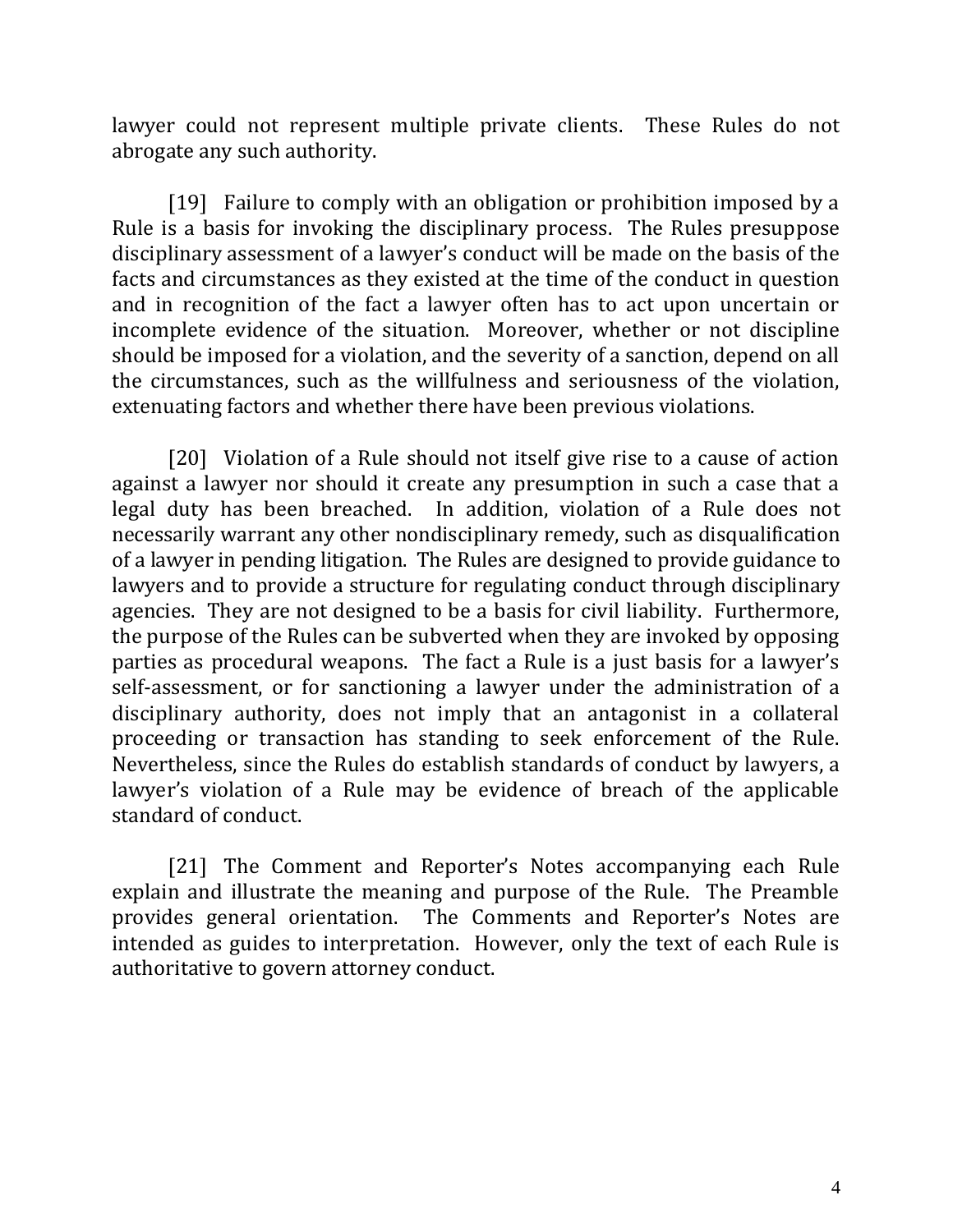#### **RULE 1.0** *DEFINITIONS AND TERMINOLOGY*

<span id="page-7-0"></span>As used in these Rules, the following terms shall have the following meanings:

- (a) "Belief" or "believes" means the person involved actually supposed the fact in question to be true. A person's belief may be inferred from circumstances.
- (b) "Confirmed in writing," referring to the informed consent of a person means informed consent given in writing by the person or a writing a lawyer promptly transmits to the person confirming an oral informed consent. See paragraph (e) for the definition of "informed consent." If it is not feasible to obtain or transmit the writing at the time the person gives informed consent, then the lawyer must obtain or transmit it within a reasonable time thereafter.
- (c) "Firm" or "law firm" means a lawyer or lawyers in a law partnership, professional corporation, sole proprietorship or other association authorized to practice law; lawyers employed by the government to represent the government or a governmental entity; or lawyers in a legal services organization or the legal department of a corporation or other organization.
- (d) "Fraud" or "fraudulent" means conduct fraudulent under the substantive or procedural law of the applicable jurisdiction and for the purpose to deceive.
- (e) "Informed consent" means a person's agreement to a proposed course of conduct after the lawyer has communicated adequate information and explanation about the material risks of and reasonably available alternatives to the proposed course of conduct. Whether a client has given informed consent to representation shall be determined in light of the mental capacity of the client to give consent, the explanation of the advantages and risks involved provided by the lawyer seeking consent, the circumstances under which the explanation was provided and the consent obtained, the experience of the client in legal matters generally, and any other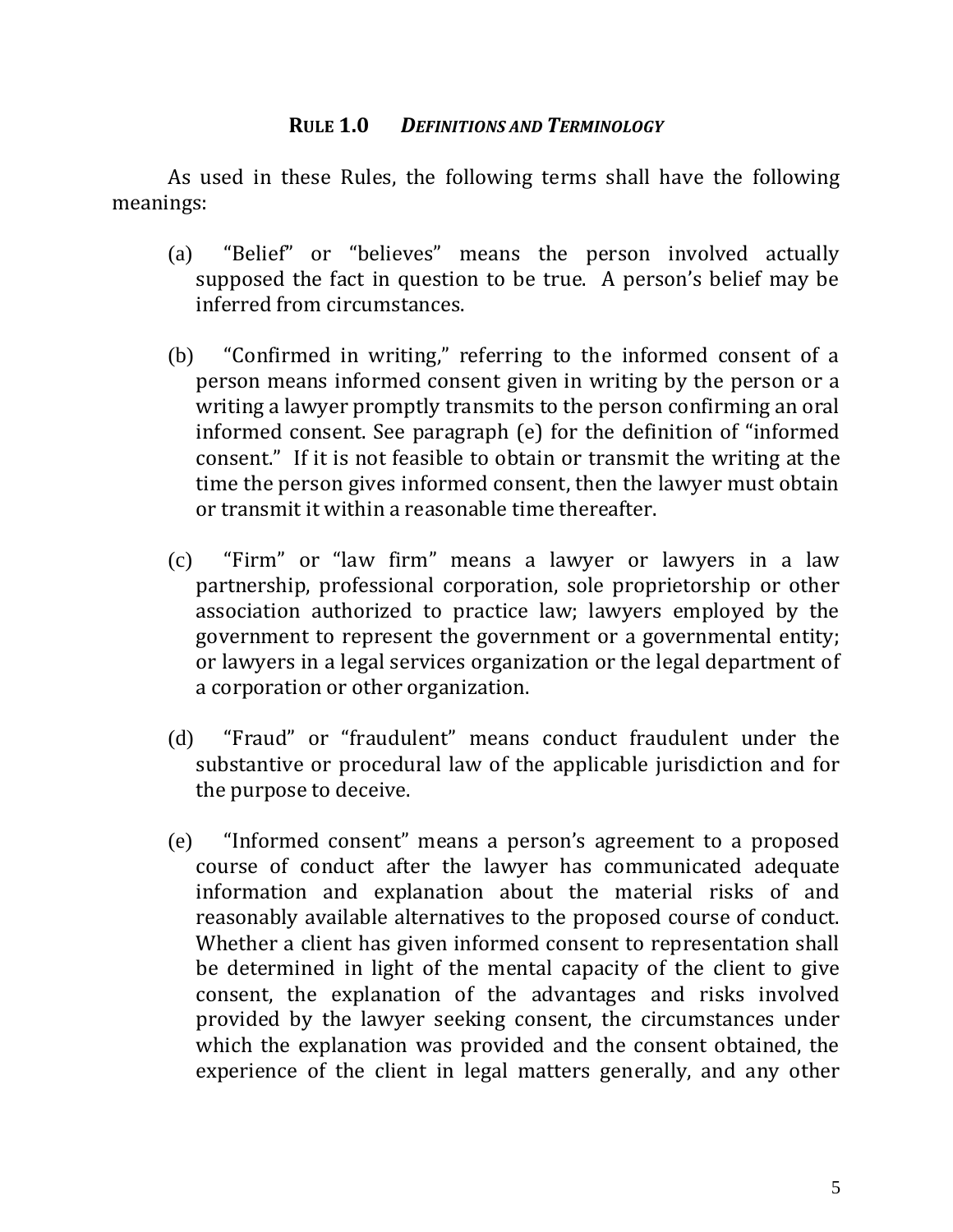circumstances bearing on whether the client has made a reasoned and deliberate choice.

- (f) "Knowingly," "known," or "knows" means actual knowledge of the fact in question. A person's knowledge may be inferred from circumstances.
- (g) "Partner" means a member of a partnership, a shareholder in a law firm organized as a professional corporation, or a member of an association authorized to practice law.
- (h) "Reasonable" or "reasonably" when referring to a lawyer's conduct means the conduct of a reasonably prudent and competent lawyer.
- (i) "Reasonable belief" or "reasonably believes" when referring to a lawyer means the lawyer believes the matter in question and the circumstances are such that the belief is reasonable.
- (j) "Reasonably should know" when referring to a lawyer means a lawyer of reasonable prudence and competence would ascertain the matter in question.
- (k) "Screened" means the isolation of a lawyer from any participation in a matter through the timely imposition of procedures within a firm reasonably adequate under the circumstances to protect information the isolated lawyer is obligated to protect under these Rules or other law.
- (l) "Substantial" when referring to degree or extent means a material matter of clear and weighty importance.
- (m) "Tribunal" means a court, an arbitrator in a binding arbitration proceeding or a legislative body, administrative agency or other body acting in an adjudicative capacity. A legislative body, administrative agency or other body acts in an adjudicative capacity when a neutral official, after the presentation of evidence or legal argument by a party or parties, will render a binding legal judgment directly affecting a party's interests in a particular matter.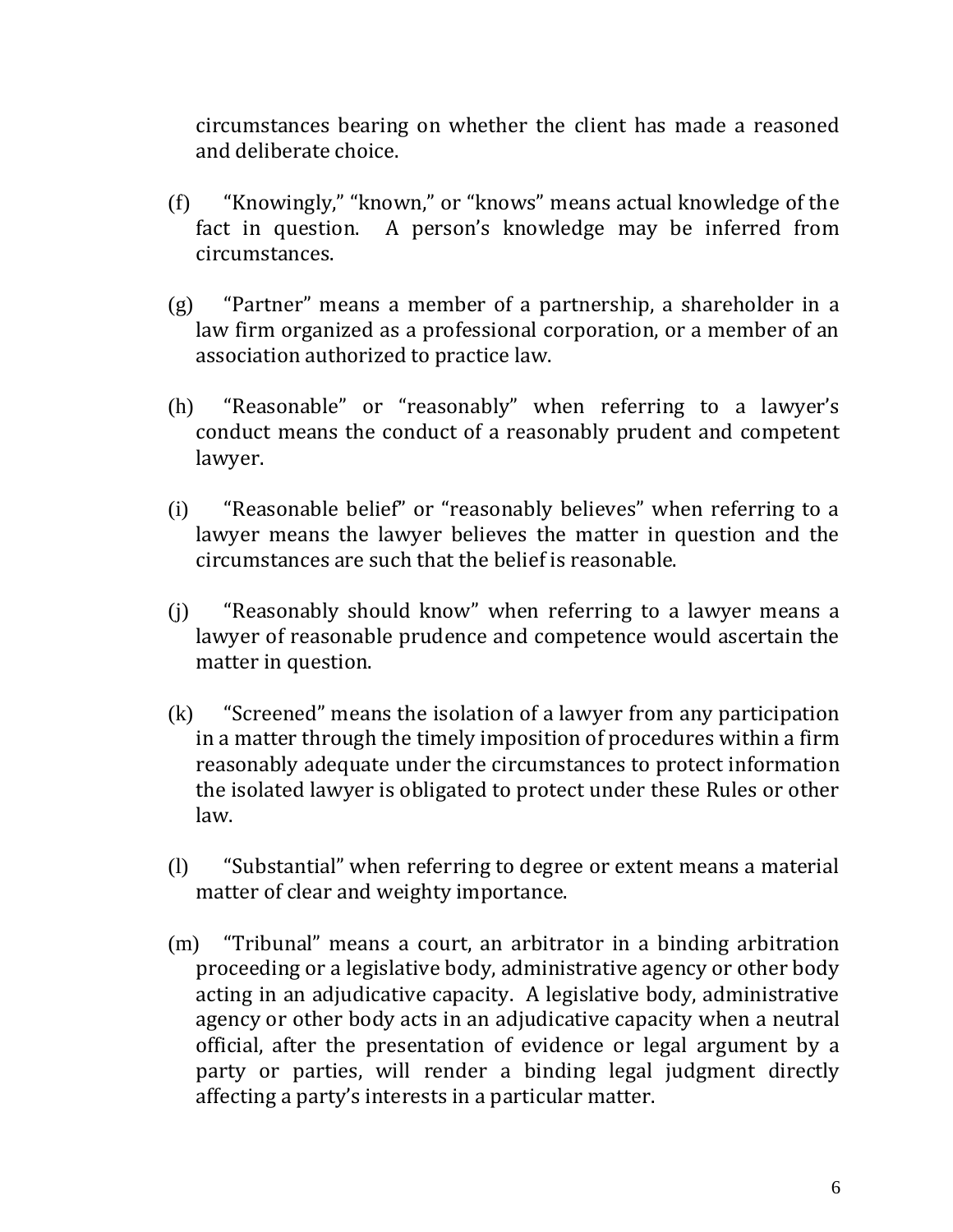- (n) "Writing" or "written" means a tangible or electronic record of a communication or representation, including, but not limited to, handwriting, typewriting, printing, Photostatting, photography, audio or video recording and e-mail. A "signed" writing includes an electronic sound, symbol or process attached to or logically associated with a writing and executed or adopted by a person with the intent to sign the writing.
- (o) "Advance," "advance payment of fees," or "retainer" means a payment by a client in anticipation of the future rendition of services that is not earned until such services are rendered and that is to be credited toward the fees earned when such future services are rendered.
- (p) "Nonrefundable fee" means a fee paid to an attorney and earned by the attorney before professional services are rendered. Such a nonrefundable fee may be in exchange for retaining the attorney's availability alone or may be in exchange also for the right to receive specified services in the future for no additional fee, or for a stated fee.

## **CLIENT-LAWYER RELATIONSHIP**

## **RULE 1.1** *COMPETENCE*

<span id="page-9-1"></span><span id="page-9-0"></span>A lawyer shall provide competent representation to a client. Competent representation requires the legal knowledge, skill, thoroughness and preparation reasonably necessary for the representation.

## <span id="page-9-2"></span>**RULE 1.2** *SCOPE OF REPRESENTATION AND ALLOCATION OF AUTHORITY BETWEEN CLIENT AND LAWYER*

(a) Subject to paragraphs (c) and (d), a lawyer shall abide by a client's decisions concerning the objectives of representation and, as required by Rule 1.4, shall consult with the client as to the means by which they are to be pursued. A lawyer may take such action on behalf of the client as is impliedly authorized to carry out the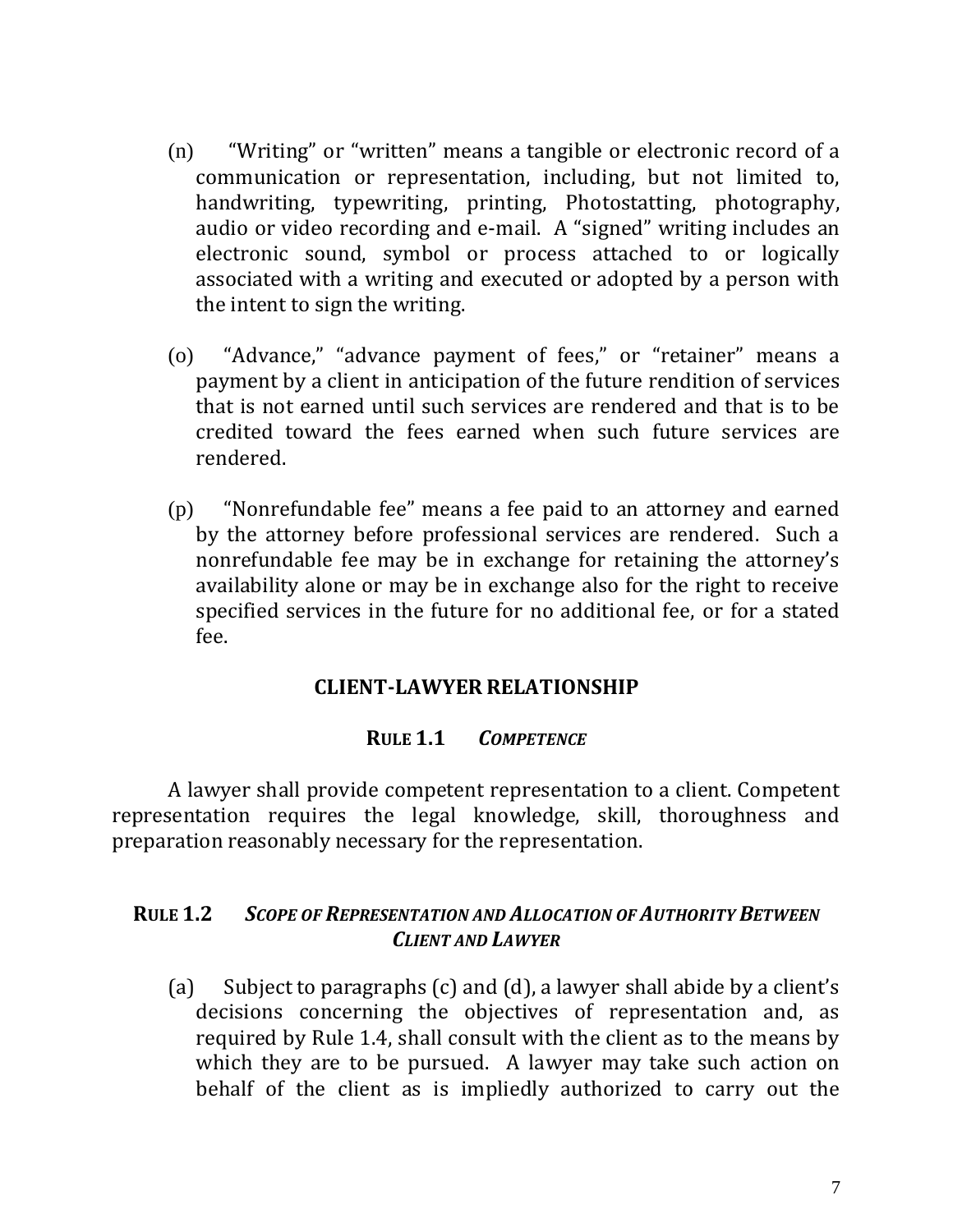representation. Subject to the Rules with respect to Declining or Terminating Representation (Rule 1.16), a lawyer shall abide by a client's decision whether to settle a matter. In a criminal case, the lawyer shall abide by the client's decision, after consultation with the lawyer, as to a plea to be entered, whether to waive jury trial and whether the client will testify.

- (b) A lawyer's representation of a client, including representation by appointment, does not constitute an endorsement of the client's political, economic, social or moral views or activities.
- (c) A lawyer may limit the scope of representation if the limitation is reasonable under the circumstances and the client provides informed consent after consultation. If, after consultation, the client consents, an attorney may enter a limited appearance on behalf of an otherwise unrepresented party involved in a court proceeding. A lawyer who signs a complaint, counterclaim, cross-claim or any amendment thereto that is filed with the court, may not thereafter limit representation as provided in this rule, without leave of court.
- (d) A lawyer, who under the auspices of a non-profit organization or a court-annexed program provides limited representation to a client without expectation of either the lawyer or the client that the lawyer will provide continuing representation in the matter, is subject to the requirements of Rules 1.7, 1.9, 1.10 and 1.11 only if the lawyer is aware that the representation of the client involves a conflict-ofinterest.
- <span id="page-10-0"></span>(e) A lawyer shall not counsel a client to engage, or assist a client, in conduct that the lawyer knows is criminal or fraudulent, but a lawyer may discuss the legal consequences of any proposed course of conduct with a client and may counsel or assist a client to make a good faith effort to determine the validity, scope, meaning or application of the law.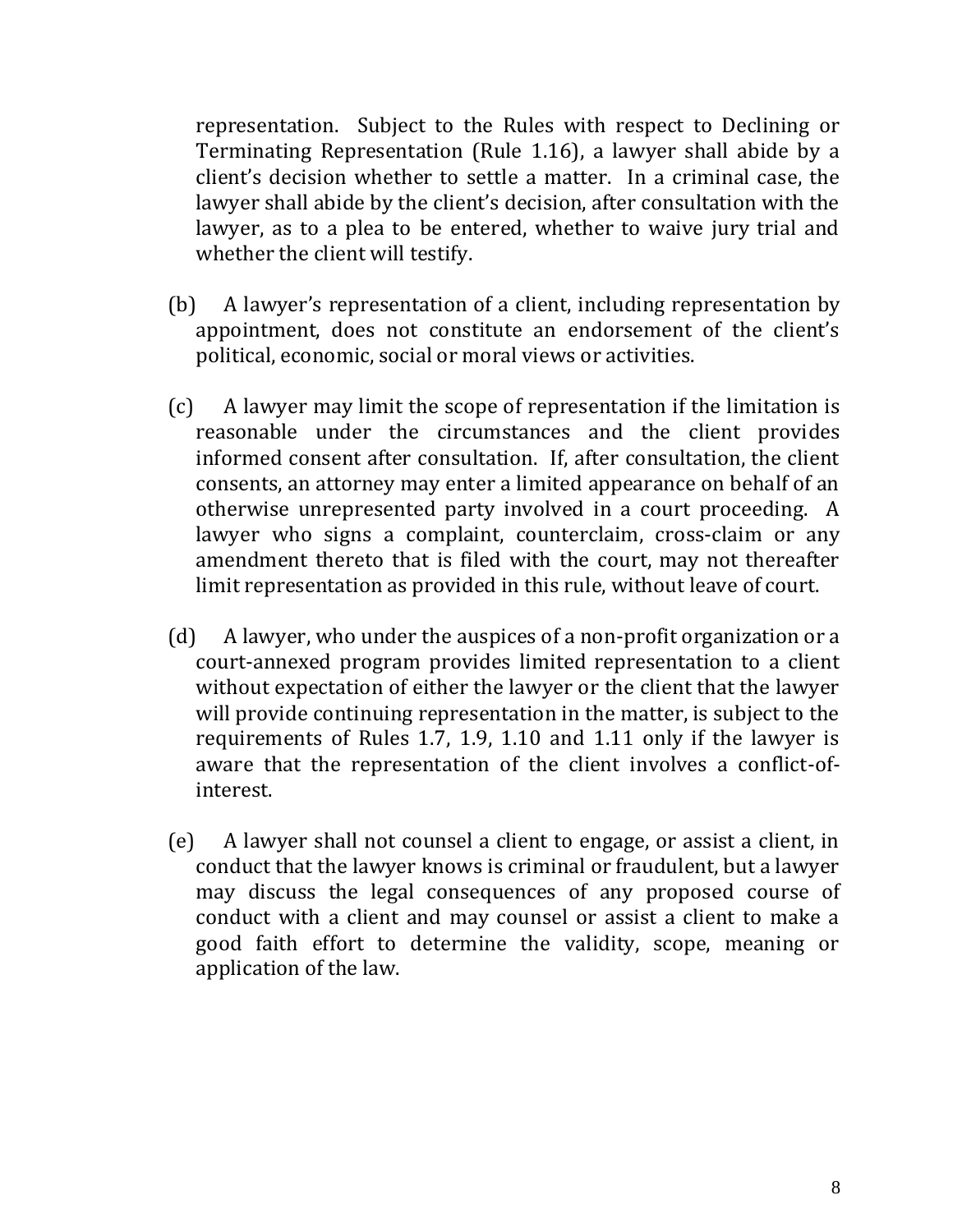#### **LIMITED REPRESENTATION AGREEMENT**

(Used in conjunction with Rule 1.2 the following form shall be sufficient to satisfy the rule. The authorization of this form shall not prevent the use of other forms consistent with this rule.)

#### To Be Executed in Duplicate

Date: , 20

- 1. The client, setains the attorney, , to perform limited legal services in the following matter: v.
- 2. The client seeks the following services from the attorney (indicate by writing "yes" or "no"):
	- a. Legal advice: office visits, telephone calls, fax, mail, e-mail;
	- b. Advice about availability of alternative means to resolving the dispute, including mediation and arbitration;
	- c. Evaluation of client self-diagnosis of the case and advising client about legal rights and responsibilities;
	- d. Guidance and procedural information for filing or serving documents;
	- e. \_\_\_\_\_\_Review pleadings and other documents prepared by client;
	- f. Suggest documents to be prepared;
	- g. Draft pleadings, motions, and other documents;
	- h. Factual investigation: contacting witnesses, public record searches, indepth interview of client;
	- i. Assistance with computer support programs;
	- j. \_\_\_\_\_\_\_\_\_Legal research and analysis;
	- k. \_\_\_\_\_\_Evaluate settlement options;
	- l. Discovery: interrogatories, depositions, requests for document production;
	- m. \_\_\_\_\_Planning for negotiations;
	- n. Planning for court appearances;
	- o. tandby telephone assistance during negotiations or settlement conferences;
	- p. Referring client to expert witnesses, special masters, or other counsel;
	- q. Counseling client about an appeal;
	- r. Procedural assistance with an appeal and assisting with substantive legal argument in an appeal;
	- s. \_\_\_\_Provide preventive planning and/or schedule legal check-ups:
	- t. Other:
- 3. The client shall pay the attorney for those limited services as follows:
	- a. Hourly Fee:

The current hourly fee charged by the attorney or the attorney's law firm for services under this agreement are as follows:

- i. Attorney:
- ii. Associate:
- iii. Paralegal:
- iv. Law Clerk: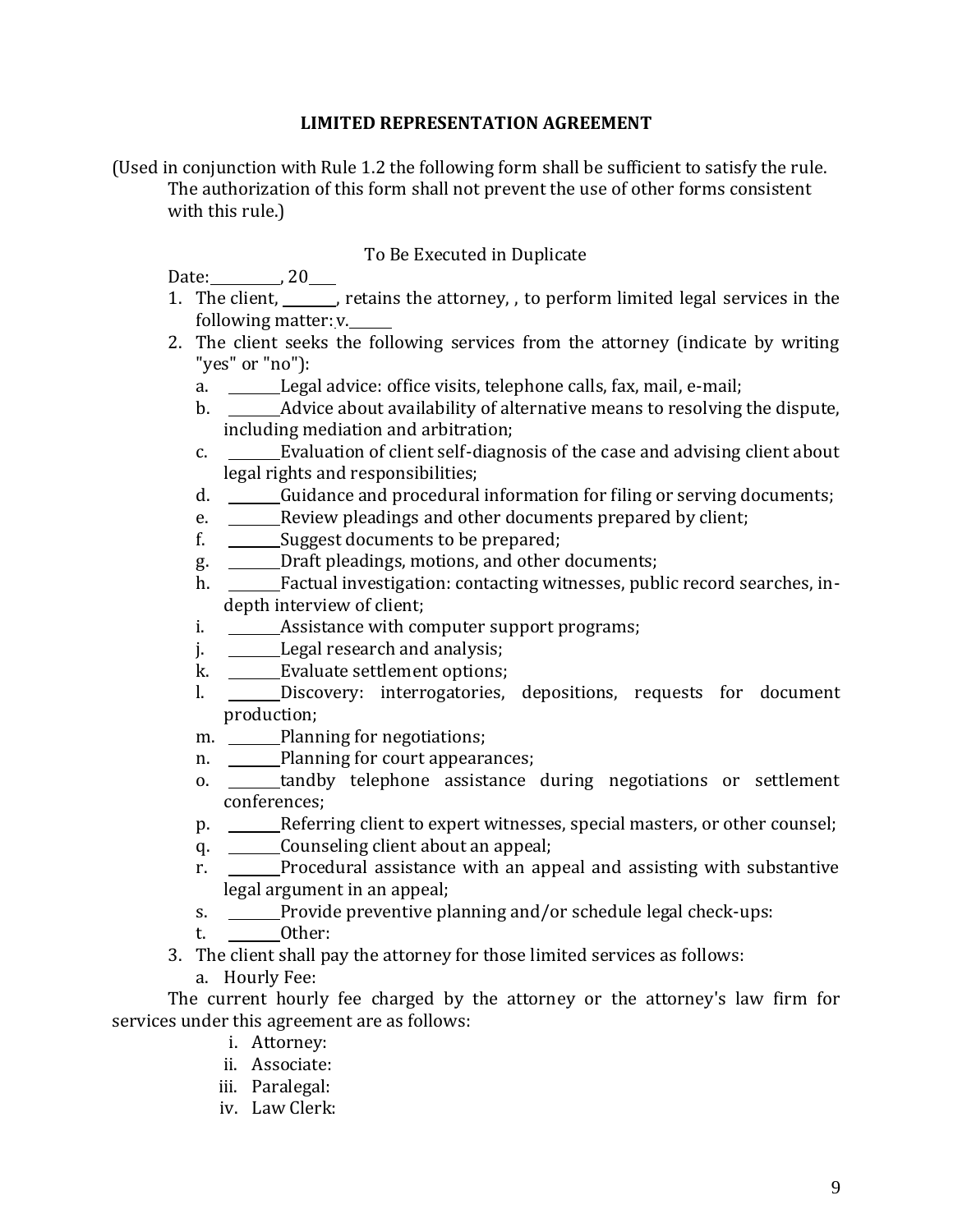Unless a different fee arrangement is established in clause b.) of this paragraph, the hourly fee shall be payable at the time of the service. Time will be charged in increments of onetenth of an hour, rounded off for each particular activity to the nearest one-tenth of an hour.

#### b. Payment from Deposit:

For a continuing consulting role, client will pay to attorney a deposit of \$

 $\Box$  to be received by attorney on or before \_\_\_\_\_\_\_\_\_\_\_\_\_\_\_, and to be applied against attorney fees and costs incurred by client. This amount will be deposited by attorney in attorney trust account. Client authorizes attorney to withdraw funds from the trust account to pay attorney fees and costs as they are incurred by client. The deposit is refundable. If, at the termination of services under this agreement, the total amount incurred by client for attorney fees and costs is less than the amount of the deposit, the difference will be refunded to client. Any balance due shall be paid within thirty days of the termination of services.

c. Costs:

Client shall pay attorney out-of-pocket costs incurred in connection with this agreement, including long distance telephone and fax costs, photocopy expense and postage. All costs payable to third parties in connection with client case, including filing fees, investigation fees, deposition fees, and the like shall be paid directly by client. Attorney shall not advance costs to third parties on client behalf.

- 4. The client understands that the attorney will exercise his or her best judgment while performing the limited legal services set out above, but also recognizes:
	- a. the attorney is not promising any particular outcome.
	- b. the attorney has not made any independent investigation of the facts and is relying entirely on the client limited disclosure of the facts given the duration of the limited services provided, and
	- c. the attorney has no further obligation to the client after completing the above described limited legal services unless and until both attorney and client enter into another written representation agreement.
- 5. If any dispute between client and attorney arises under this agreement concerning the payment of fees, the client and attorney shall submit the dispute for fee arbitration in accordance with Rule 9(e)-(k) of the Maine Bar Rules. This arbitration shall be binding upon both parties to this agreement.

WE HAVE EACH READ THE ABOVE AGREEMENT BEFORE SIGNING IT.

Signature of client Signature of attorney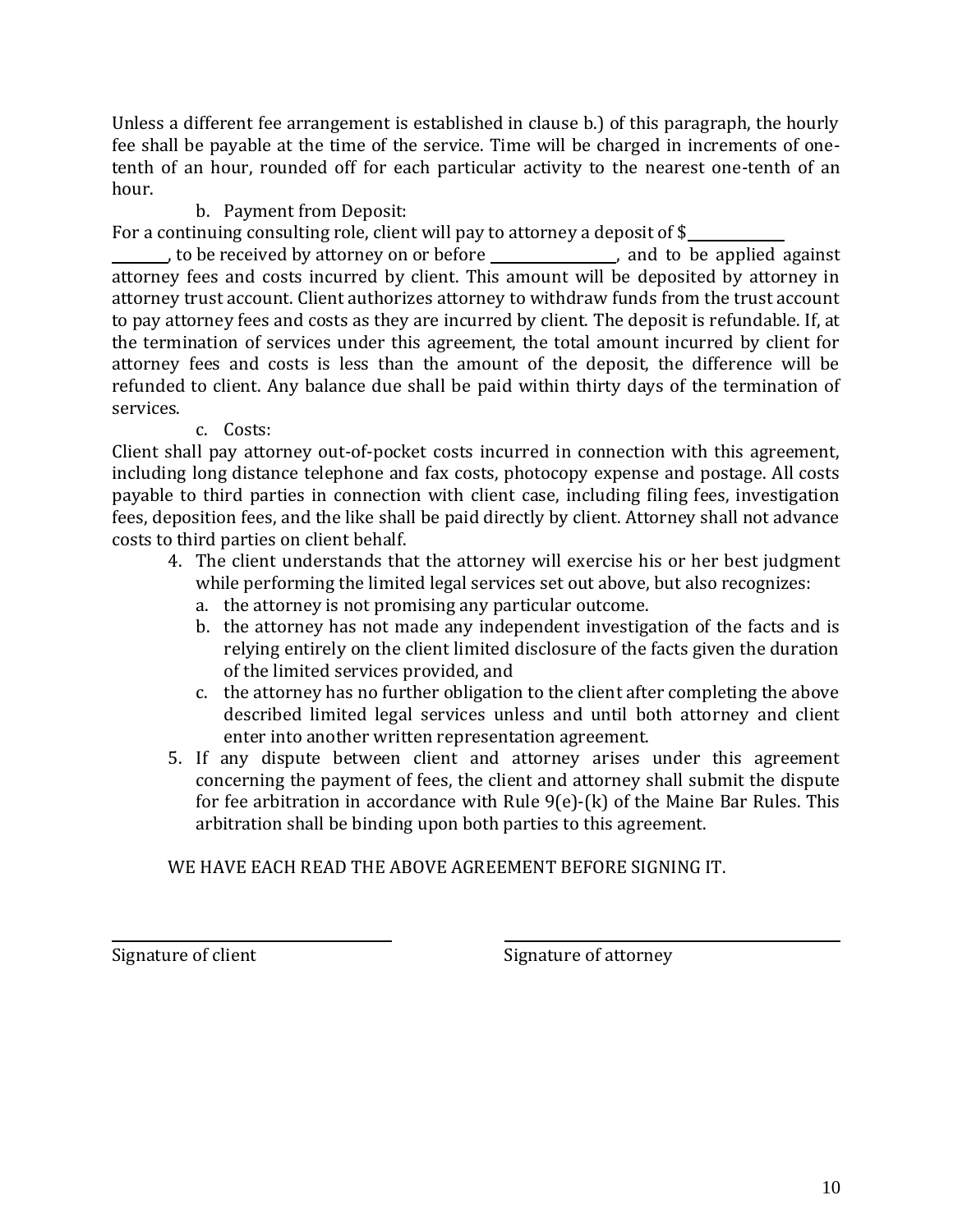#### **RULE 1.3** *DILIGENCE*

<span id="page-13-1"></span><span id="page-13-0"></span>A lawyer shall act with reasonable diligence and promptness in representing a client.

#### **RULE 1.4** *COMMUNICATION*

- (a) A lawyer shall:
	- (1) promptly inform the client of any decision or circumstance with respect to which the client's informed consent, as defined in Rule 1.0(e), is required by these Rules;
	- (2) reasonably consult with the client about the means by which the client's objectives are to be accomplished;
	- (3) keep the client reasonably informed about the status of the matter;
	- (4) promptly comply with reasonable requests for information; and
	- (5) consult with the client about any relevant limitations set forth in the Maine Rules of Professional Conduct, or other law with respect to lawyers' conduct, when the lawyer knows that the client expects assistance not permitted by the Maine Rules of Professional Conduct or other law.
- (b) A lawyer shall explain a matter to the extent reasonably necessary to permit the client to make informed decisions regarding the representation.

#### **RULE 1.5** *FEES*

<span id="page-13-2"></span>(a) A lawyer shall not make an agreement for, charge, or collect an unreasonable fee or an unreasonable amount for expenses. A fee or charge for expenses is unreasonable when, after a review of the facts, a lawyer of ordinary prudence would be left with a definite and firm conviction that the fee or expense is in excess of a reasonable fee or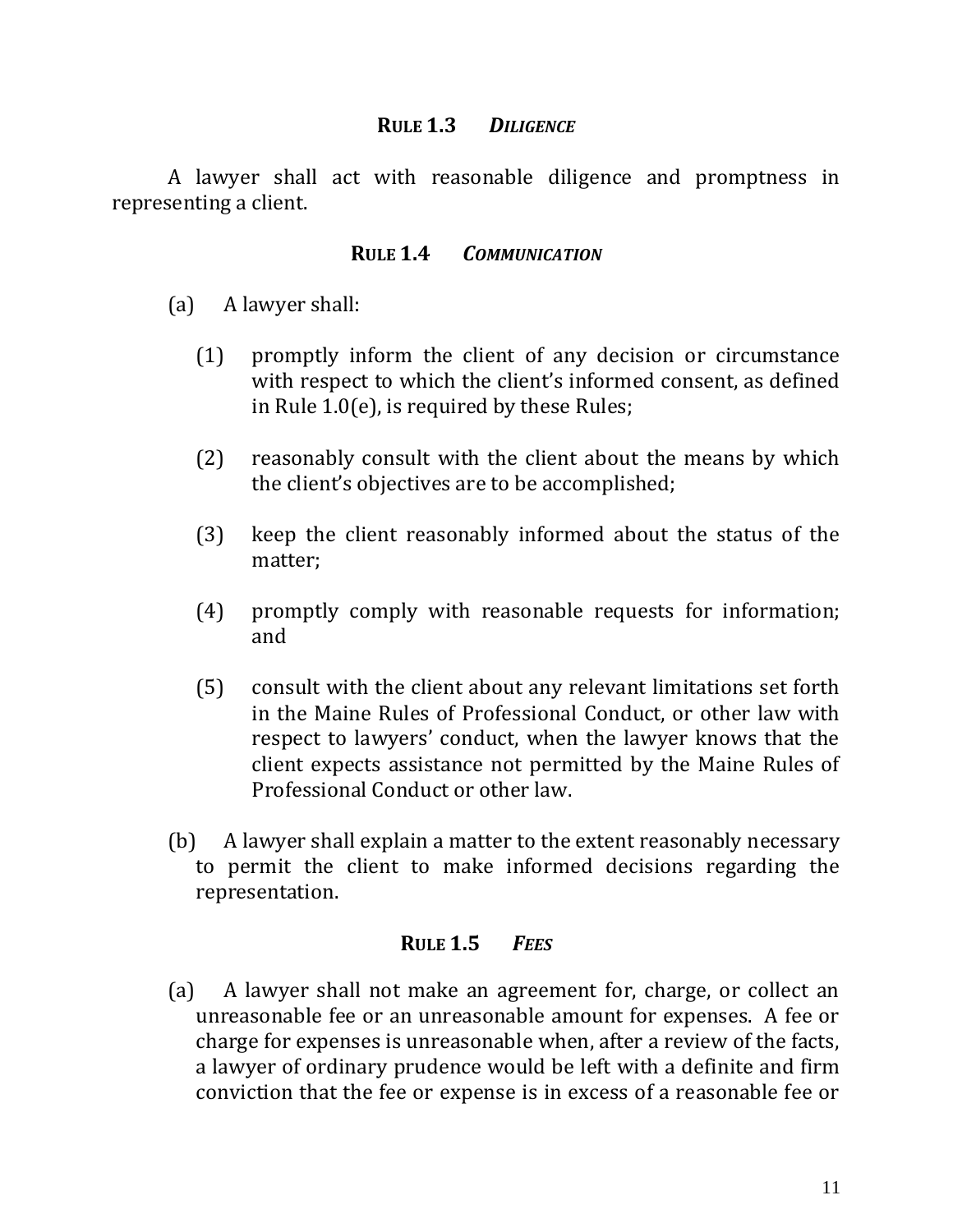expense. The factors to be considered in determining the reasonableness of a fee include the following:

- (1) the time and labor required, the novelty and difficulty of the questions involved, and the skill requisite to perform the legal service properly;
- (2) the likelihood that the acceptance of the particular employment will preclude other employment by the lawyer;
- (3) the range of fees customarily charged in the locality for similar legal services;
- (4) the responsibility assumed, the amount involved and the results obtained;
- (5) the time limitations imposed by the client or by the circumstances;
- (6) the nature and length of the professional relationship with the client;
- (7) the experience, reputation, and ability of the lawyer or lawyers performing the services;
- (8) whether the fee is fixed or contingent;
- (9) whether the client has given informed consent as to the fee arrangement;
- (10) whether the fee agreement is in writing; and
- (11) any other risks allocated by the fee agreement or potential benefits of the fee agreement, judged as of the time the fee agreement was made.
- (b) The scope of the representation and the basis or rate of the fee and expenses for which the client will be responsible shall be communicated to the client, preferably in writing, before or within a reasonable time after commencing the representation, except when the lawyer will charge a regularly represented client on the same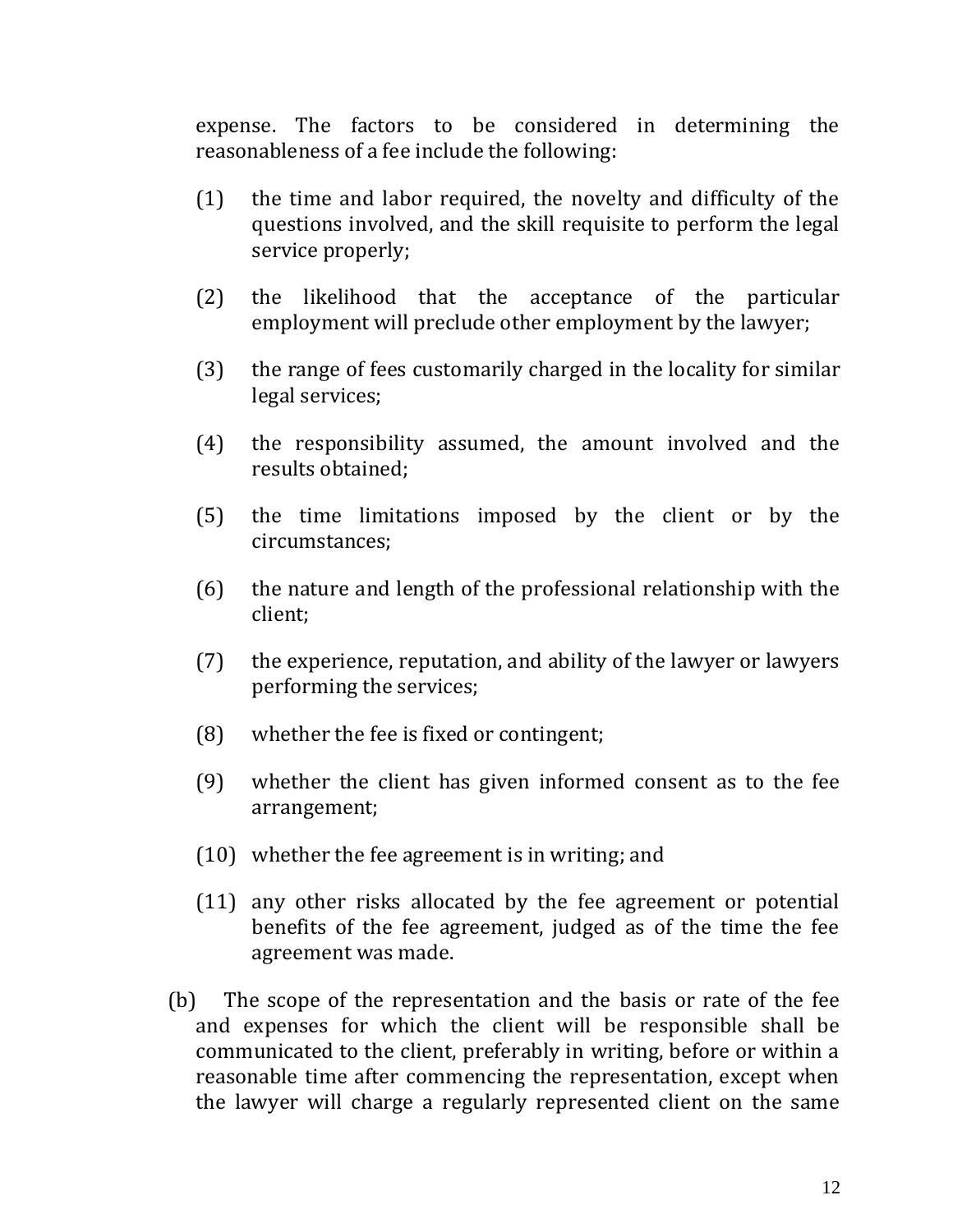basis or rate. Any changes in the basis or rate of the fee or expenses shall also be communicated to the client.

- (c) A fee may be contingent on the outcome of the matter for which the service is rendered, except in a matter in which a contingent fee is prohibited by paragraph (d) or other law. A contingent fee agreement shall be in a writing signed by the client and shall state the method by which the fee is to be determined, including the percentage or percentages that shall accrue to the lawyer in the event of settlement, trial or appeal; litigation and other expenses to be deducted from the recovery; and whether such expenses are to be deducted before or after the contingent fee is calculated. The agreement must clearly notify the client of any expenses for which the client will be liable whether or not the client is the prevailing party. Upon conclusion of a contingent fee matter, the lawyer shall provide the client with a written statement stating the outcome of the matter and, if there is a recovery, showing the remittance to the client and the method of its determination. A general form of Contingent Fee Agreement is attached to the comments to this rule.
- (d) A lawyer shall not enter into an arrangement for, charge, or collect:
	- (1) a contingent fee in any initial action for divorce, annulment, judicial separation, paternity or parentage, parental rights and responsibilities, emancipation, grandparent visitation, guardianship, or child support, or in any post-judgment proceeding to modify, alter, or amend an order arising from these actions; or
	- (2) a contingent fee for representing a defendant in a criminal case; or
	- (3) any fee to administer an estate in probate, the amount of which is based on a percentage of the value of the estate.
- (e) A lawyer shall not divide a fee for legal services with another lawyer who is not a partner in or associate of the lawyer's law firm or office unless: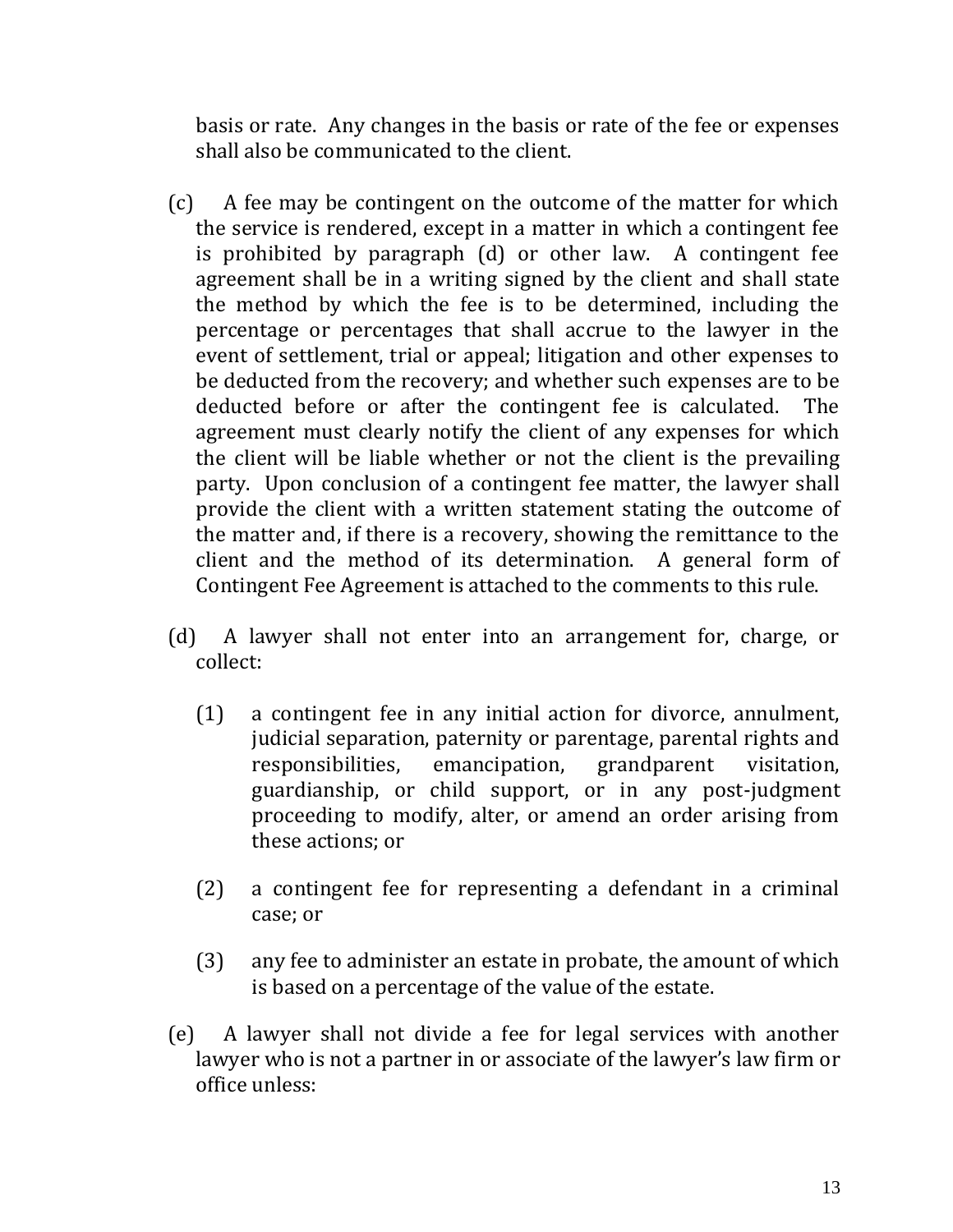- (1) after full disclosure, the client consents to the employment of the other lawyer and to the terms for the division of the fees, confirmed in writing; and
- (2) the total fee of the lawyers does not exceed reasonable compensation for all legal services they rendered to the client.
- (f) A lawyer may accept payment by credit card for legal services previously rendered, or for an advance payment of fees or nonrefundable fee otherwise permitted by these rules.
- (g) A lawyer practicing in this State shall submit, upon the request of the client, the resolution of any fee dispute in accordance with the Supreme Judicial Court's rules governing fee arbitration.
- <span id="page-16-0"></span>(h) A lawyer may enter into an agreement for a client to pay a nonrefundable fee that is earned before any legal services are rendered. The amount of such an earned fee must be reasonable, like any fee, in light of all relevant circumstances. A lawyer cannot accept a nonrefundable fee, or characterize a fee as nonrefundable, unless the lawyer complies with the following conditions:
	- (1) The lawyer confirms to the client in writing before or within a reasonable time after commencing representation (a) that the funds will not be refundable and (b) the scope of availability and/or services the client is entitled to receive in exchange for the nonrefundable fee;
	- (2) A lawyer shall not solicit or make any agreement with a client that prospectively waives the client's right to challenge the reasonableness of a nonrefundable fee, except that a lawyer can enter into an agreement with a client that resolves an existing dispute over the reasonableness of a nonrefundable fee, if the client is separately represented or if the lawyer advises the client in writing of the desirability of seeking independent counsel and the client is given a reasonable opportunity to seek such independent counsel.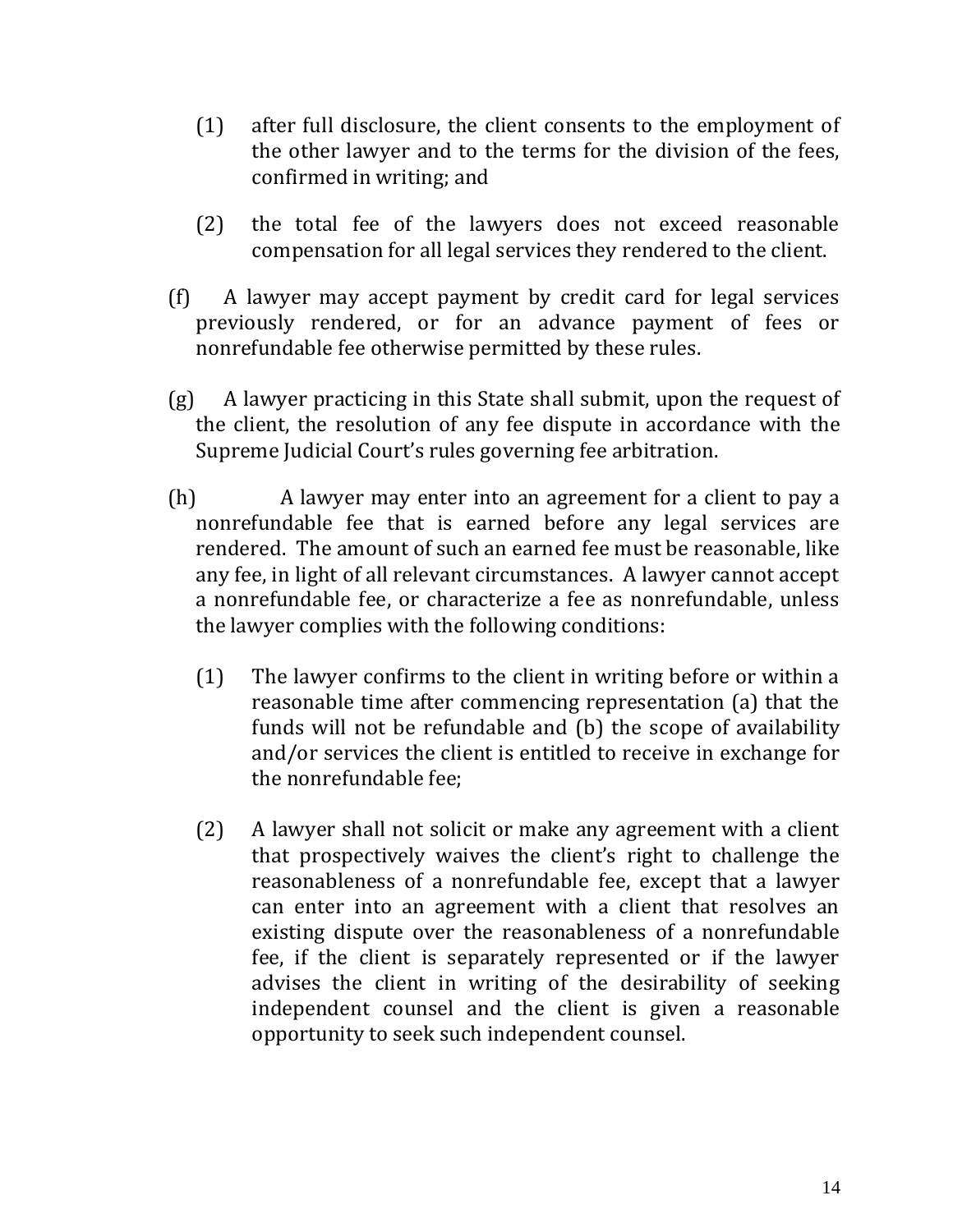- (3) Where it accurately reflects the terms of the parties' agreement, and where such an arrangement is reasonable under all of the relevant circumstances and otherwise complies with this Rule, a fee agreement may describe a fee as "nonrefundable," "earned on receipt," a "guaranteed minimum," or other similar description indicating that the funds will be deemed earned regardless whether the client terminates the representation.
- (i) A nonrefundable fee that complies with the requirements of  $(h)(1)-(2)$  above constitutes property of the lawyer that should not be commingled with client funds in the lawyer's trust account. Any funds received in advance of rendering services that do not meet the requirements of  $(h)(1)-(3)$  constitute an advance that must be deposited in the lawyer's trust account in accordance with Rule 1.15(b)(1) until such funds are earned by rendering services.
- (j) For definitions of "advance," "retainer," and "nonrefundable fee" as used in this Rule, see the definitions in Rule 1.0.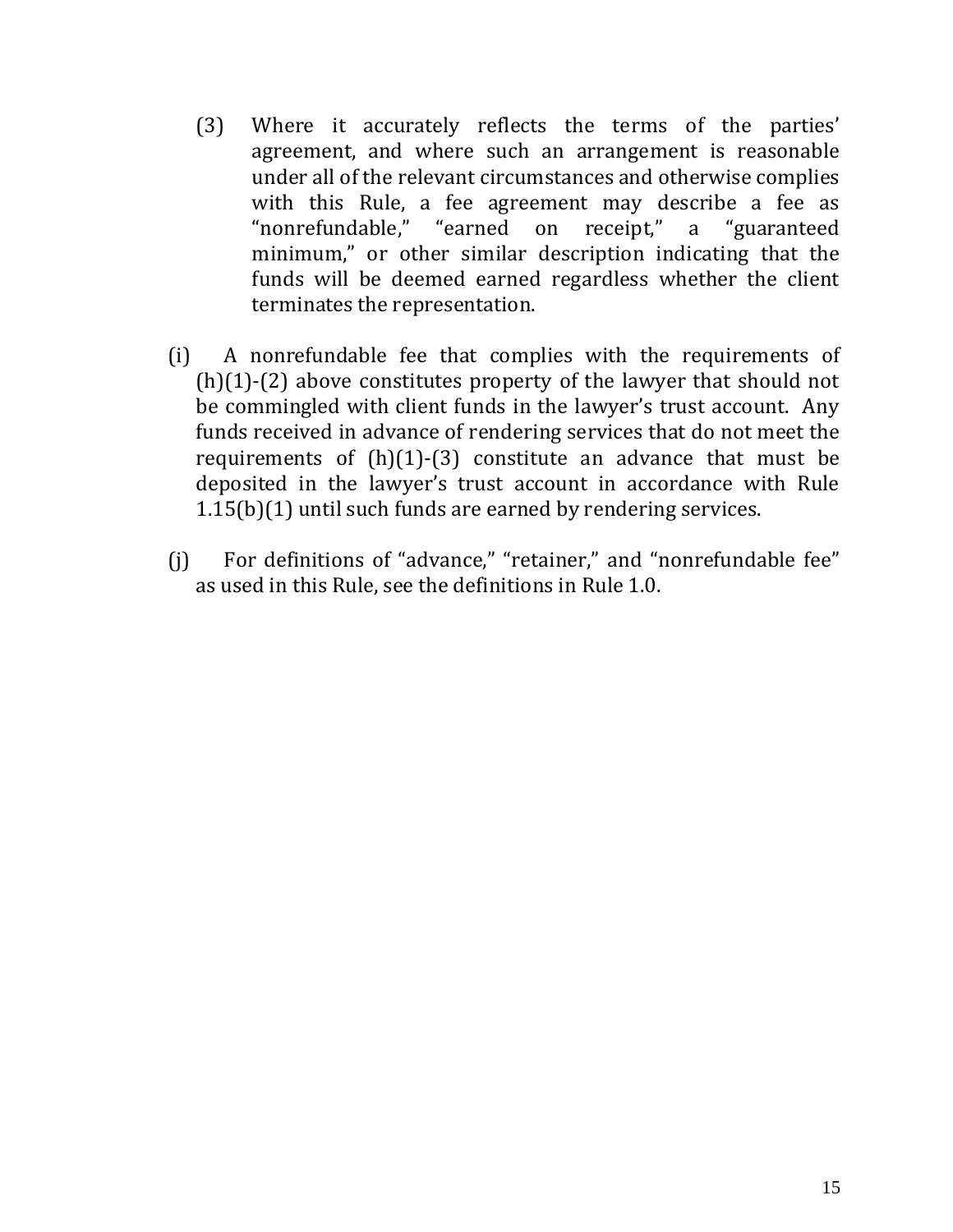#### **CONTINGENT FEE AGREEMENT**

To Be Executed In Duplicate

Date , 20

The client, https://www.com/community/community/community/community/community/community/community/community/community/ $\Gamma$ 

(Name) (Street & Number) (City or Town)

retains the attorney

(Name) (Street & Number)

(City or Town)

to perform the legal services mentioned in par. (1) below. The attorney agrees to perform them faithfully and with due diligence.

(1) The claim, controversy, and other matters with reference to which the services are to be performed are:

(2) The contingency upon which compensation is to be paid is:

(3) The client is not to be liable to pay compensation otherwise than from amounts collected for the client by the attorney, except as follows:

(4) Reasonable compensation on the foregoing contingency is to be paid by the client to the attorney, but such compensation (including that of any associated counsel) to be paid by the client shall not exceed the following maximum percentages of the gross (net) (indicate which) amount collected. Here insert the maximum percentages to be charged in the event of collection. These may be on a flat basis or in a descending scale in relation to amount collected.)

(5) The client is to be liable to the attorney for the attorney's reasonable expenses and disbursements as hereinafter specified.

A. Litigation costs. Costs of the action, including:

1. Filing fees paid to the clerk of courts;

2. Fees for service of process and other documents;

3. Attendance fees and travel costs paid to witnesses;

4. Expert witness fees and expenses;

- 5. Costs of medical reports;
- 6. Costs of visual aids; and
- 7. Costs of taking depositions.

B. Travel expenses. Expenses for travel by the attorney on behalf of the client.

C. Telephone. Disbursements for long-distance telephone calls made by the attorney on behalf of the client.

D. Postage. Postage paid by the attorney for mailings on behalf of the client; and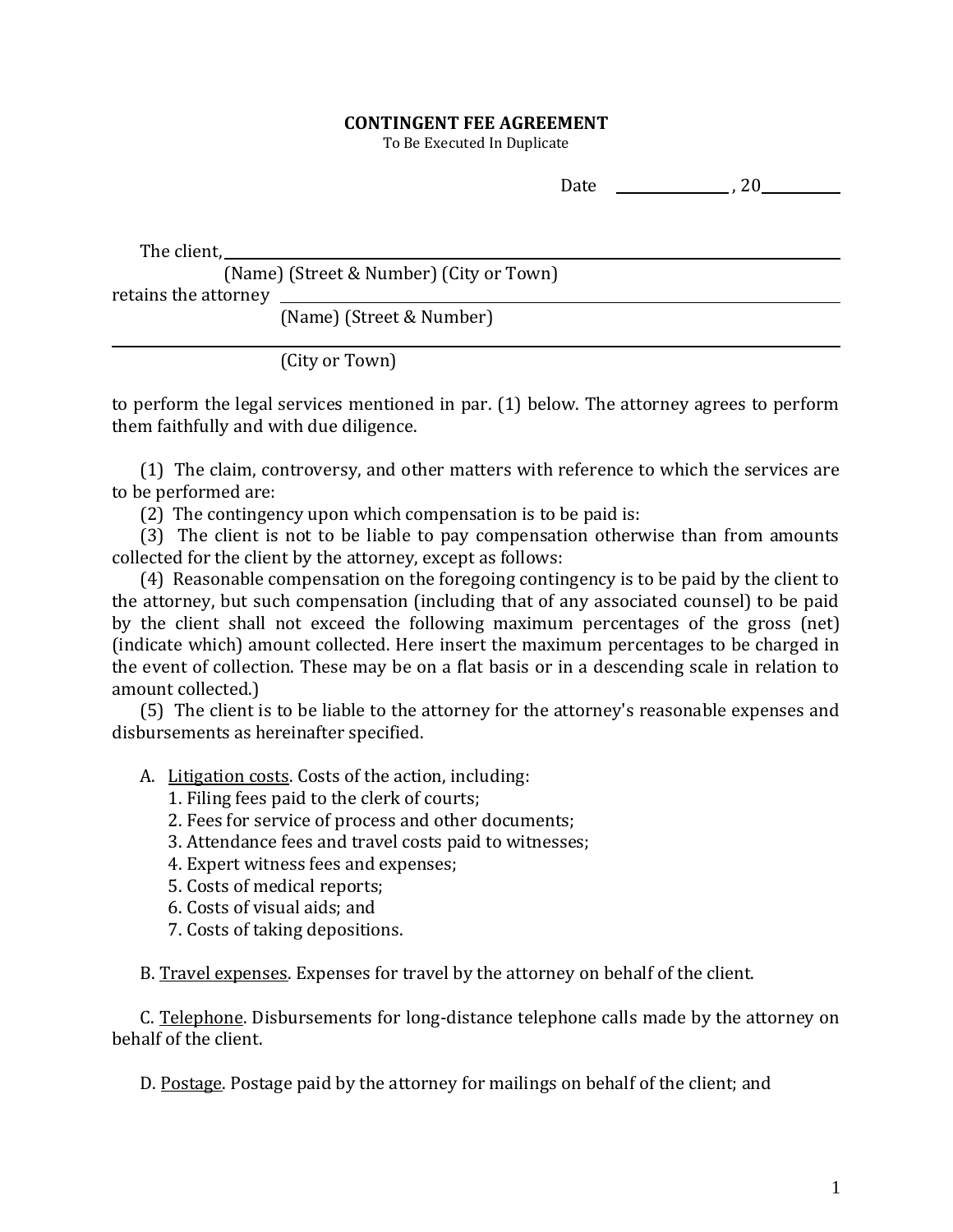E. Copying. Costs of photocopying and facsimile telecopying done by the attorney on behalf of the client.

F. Other: (Specify). (The client agrees that fees paid pursuant to this agreement will be divided. Attorney\_\_\_\_\_\_\_\_\_\_\_\_\_\_\_\_ will receive \_\_\_\_\_\_\_\_\_\_\_ (dollars or percent of the contingent fee) and Attorney \_\_\_\_\_\_\_\_\_\_\_\_\_\_\_\_ will receive (dollars or percent of the contingent fee).)

(6) This agreement and its performance are subject to Rule 1.5 of the Maine Rules of Professional Conduct.

#### **WE HAVE EACH READ THE ABOVE AGREEMENT BEFORE SIGNING IT.**

Witnesses to signatures

To client: 

Signature of Client

To attorney:

Signature of Attorney

(If more space is needed, separate sheets may be attached and initialed.)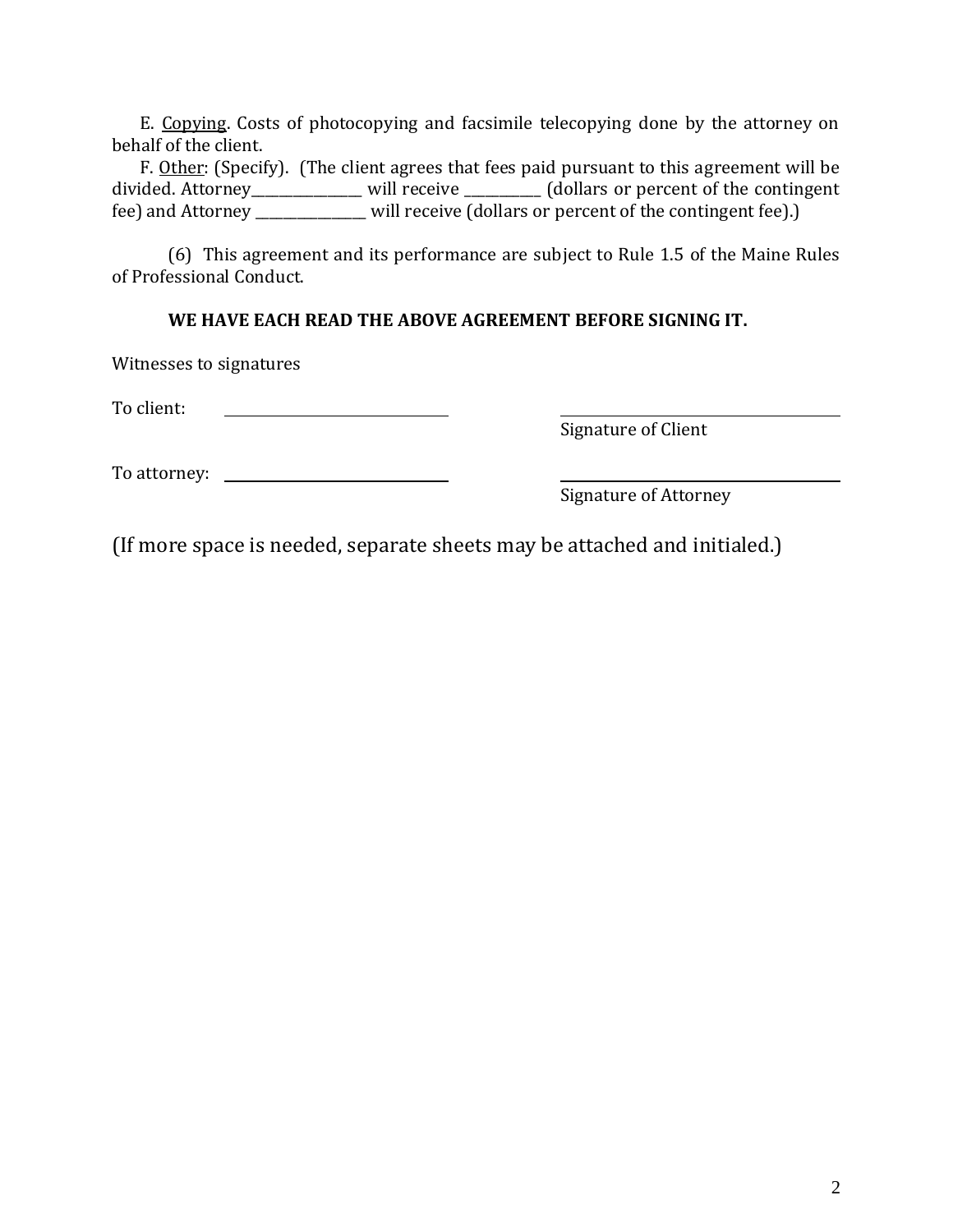## **RULE 1.6** *CONFIDENTIALITY OF INFORMATION*

- <span id="page-20-0"></span>(a) A lawyer shall not reveal a confidence or secret of a client unless, (i) the client gives informed consent; (ii) the lawyer reasonably believes that disclosure is authorized in order to carry out the representation; or (iii) the disclosure is permitted by paragraph (b).
- (b) A lawyer may reveal a confidence or secret of a client to the extent the lawyer reasonably believes necessary:
	- (1) to prevent reasonably certain substantial bodily harm or death;
	- (2) to prevent the client from committing a crime or fraud that is reasonably certain to result in substantial injury to the financial interests or property of another and in furtherance of which the client has used or is using the lawyer's services;
	- (3) to prevent, mitigate or rectify substantial injury to the financial interests or property of another that is reasonably certain to result or has resulted from the client's commission of a crime or fraud in furtherance of which the client has used the lawyer's services;
	- (4) to secure legal advice about the lawyer's professional obligations;
	- (5) to establish a claim or defense on behalf of the lawyer in a controversy between the lawyer and the client, to establish a defense to a criminal charge or civil claim against the lawyer based upon conduct in which the client was involved, or to respond to allegations in any proceeding concerning the lawyer's representation of the client; or
	- (6) to comply with other law or a court order.
- (c) Before revealing information under paragraph (b)  $(1)$ ,  $(2)$ , or  $(3)$ , the lawyer must, if feasible, make a good-faith effort to counsel the client to prevent the harm and advise the client of the lawyer's ability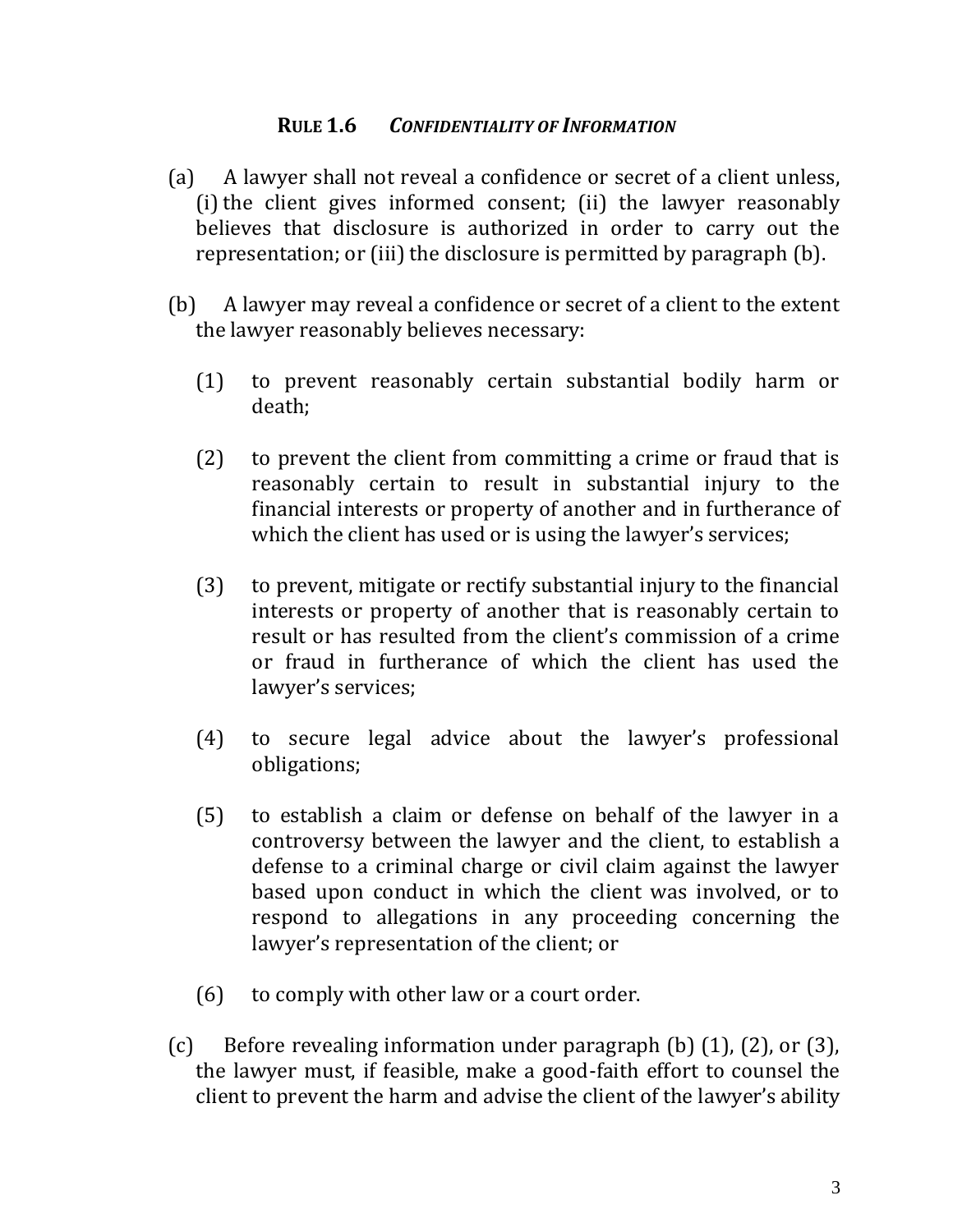to reveal information and the consequences thereof. Before revealing information under paragraph (b)(5) or (6), in controversies in which the client is not a complainant or a party, the lawyer must, if feasible, make a good faith effort to provide the client with reasonable notice of the intended disclosure.

(d) As used in Rule 1.6, "confidence" refers to information protected by the attorney-client privilege under applicable law, and "secret" refers to other information relating to the representation if there is a reasonable prospect that revealing the information will adversely affect a material interest of the client or if the client has instructed the lawyer not to reveal such information.

# **RULE 1.7** *CONFLICT-OF-INTEREST: CURRENT CLIENTS*

- <span id="page-21-0"></span>(a) Except as provided in paragraph (b), a lawyer shall not represent a client if the representation involves a concurrent conflict-ofinterest. A concurrent conflict-of-interest exists if:
	- (1) the representation of one client would be directly adverse to another client, even if representation would not occur in the same matter or in substantially related matters; or
	- (2) there is a significant risk that the representation of one or more clients would be materially limited by the lawyer's responsibilities to another client, a former client or a third person or by a personal interest of the lawyer.
- (b) Notwithstanding the existence of a concurrent conflict-of-interest under paragraph (a), a lawyer may represent a client if:
	- (1) the lawyer reasonably believes that the lawyer would be able to provide competent and diligent representation to each affected client; and
	- (2) each affected client gives informed consent, confirmed in writing.
- (c) Under no circumstances may a lawyer represent a client if: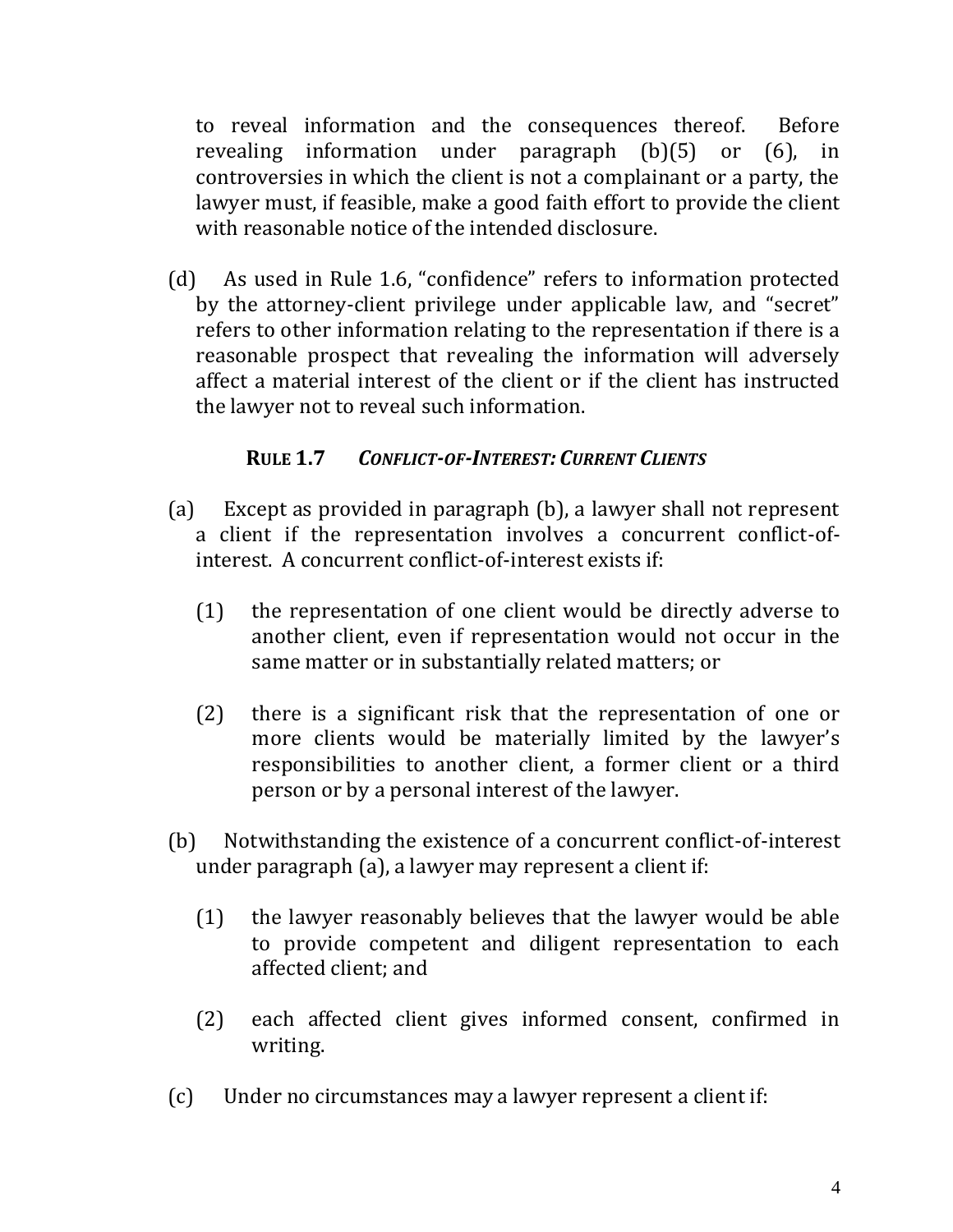- (1) the representation is prohibited by law;
- (2) the representation involves the assertion of a claim by one client against another client represented by the lawyer in the same litigation or other proceeding before a tribunal.

## <span id="page-22-0"></span>**RULE 1.8** *CONFLICT-OF-INTEREST: CURRENT CLIENTS: SPECIFIC RULES*

- (a) A lawyer shall not enter into a business transaction with a client or knowingly acquire an ownership, possessory, security or other pecuniary interest adverse to a client unless:
	- (1) the transaction and terms on which the lawyer acquires the interest are fair and reasonable to the client and are fully disclosed and transmitted in writing in a manner that can be reasonably understood by the client;
	- (2) the client is advised in writing of the desirability of seeking and is given a reasonable opportunity to seek the advice of independent legal counsel on the transaction; and
	- (3) the client gives informed consent, in a writing signed by the client, to the essential terms of the transaction and the lawyer's role in the transaction, including whether the lawyer is representing the client in the transaction.
- (b) A lawyer shall not use confidences or secrets of a client to the disadvantage of the client unless the client gives informed consent, except as permitted or required by these Rules.
- (c) A lawyer shall not solicit any substantial gift from a client, including a testamentary gift, or prepare on behalf of a client an instrument giving the lawyer or a person related to the lawyer any substantial gift unless the lawyer or other recipient of the gift is related to the client. For purposes of this paragraph, related persons include a spouse, child, grandchild, parent, grandparent or other relative or individual with whom the lawyer or the client maintains a close, familial relationship.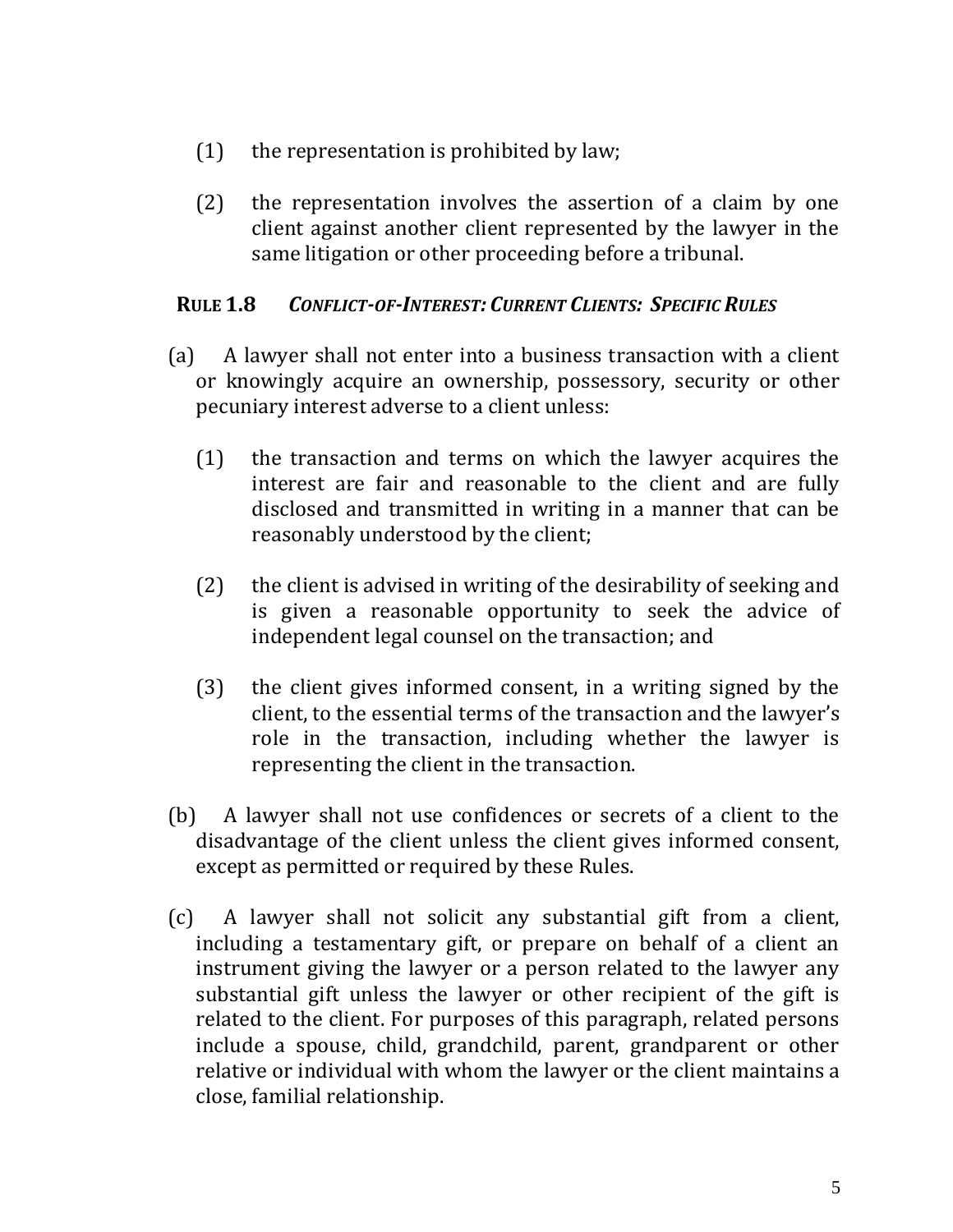- (d) Prior to the conclusion of representation of a client, a lawyer shall not make or negotiate an agreement giving the lawyer literary or media rights to a portrayal or account based in substantial part on confidences or secrets of the client.
- (e) A lawyer shall not provide financial assistance to a client in connection with pending or contemplated litigation, except that:
	- (1) a lawyer may advance court costs and expenses of litigation, the repayment of which may be contingent on the outcome of the matter; and
	- (2) a lawyer representing an indigent client may pay court costs and expenses of litigation on behalf of the client.
- (f) A lawyer shall not accept compensation for representing a client from one other than the client unless:
	- (1) the client gives informed consent;
	- (2) there is no interference with the lawyer's independence of professional judgment or with the client-lawyer relationship; and
	- (3) the confidences and secrets of a client are protected as required by Rule 1.6.
- (g) A lawyer who represents two or more clients shall not participate in making an aggregate settlement of the claims of or against the clients, or in a criminal case an aggregated agreement as to guilty or nolo contendere pleas, unless each client gives informed consent, in a writing signed by the client. The lawyer's disclosure shall include the existence and nature of all the claims or pleas involved and of the participation of each person in the settlement.
- (h) A lawyer shall not: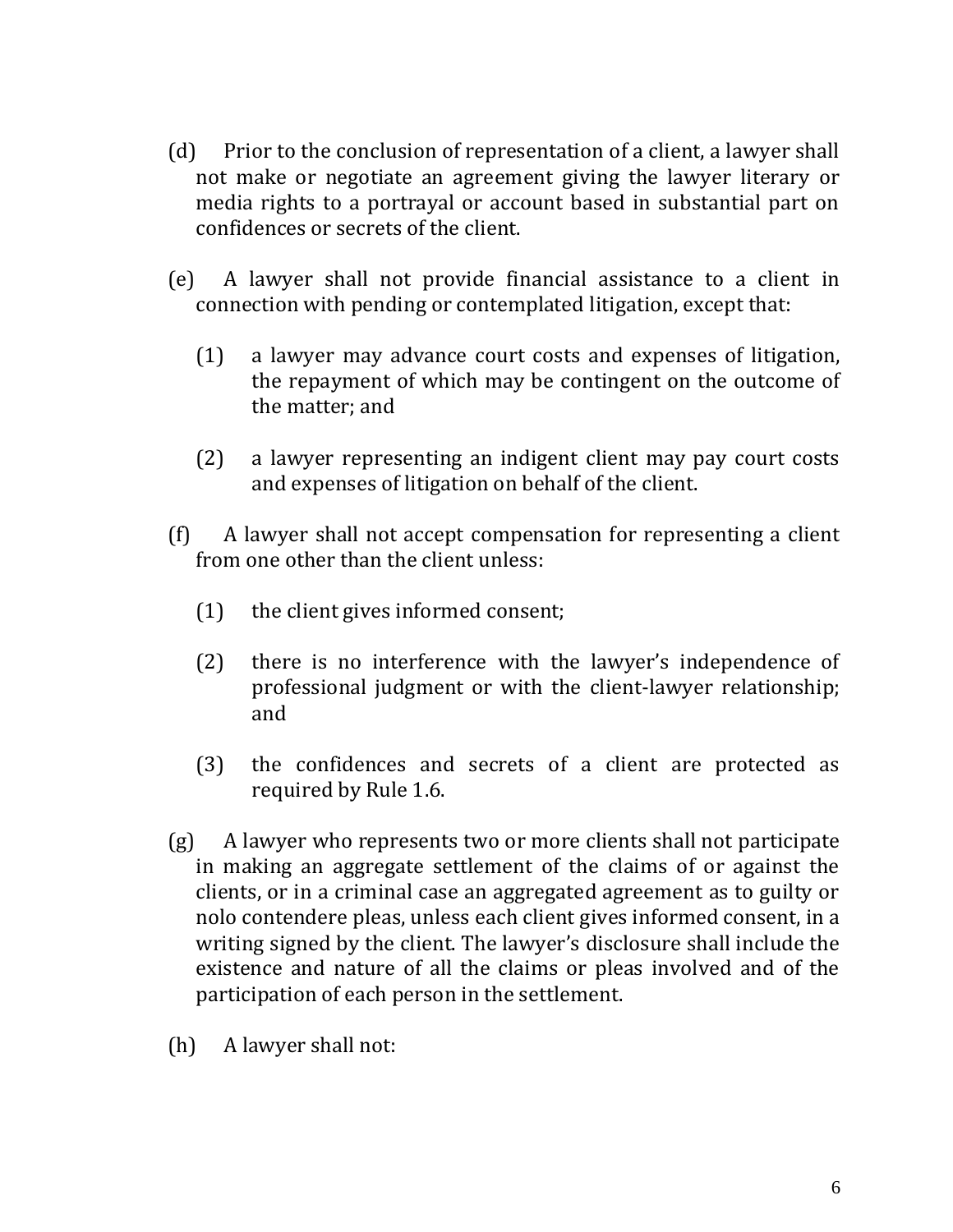- (1) make an agreement prospectively limiting the lawyer's liability to a client for malpractice; or
- (2) settle a claim or potential claim for such liability with an unrepresented client or former client unless that person is advised in writing of the desirability of seeking and is given a reasonable opportunity to seek the advice of independent legal counsel in connection therewith.
- (i) A lawyer shall not acquire a proprietary interest in the cause of action or subject matter of litigation the lawyer is conducting for a client, except that the lawyer may:
	- (1) acquire a lien authorized by law against the proceeds of such action or litigation to secure the lawyer's fee or expenses; and
	- (2) contract with a client for a reasonable contingent fee in a civil case, subject to the limitations in Rule 1.5(c) and (d).
- (j) A lawyer shall not have sexual relations with a client unless a consensual sexual relationship existed between them when the client-lawyer relationship commenced.
- (k) While lawyers are associated in a firm, a prohibition in the foregoing paragraphs (a) through (i) that applies to any one of them shall apply to all of them.
- (l) A lawyer related to another lawyer (as parent, child, sibling, domestic associate or spouse), ordinarily may not represent a client in a matter where the related lawyer is representing another party who is or shall be adverse to the lawyer's client, unless each client gives informed consent, confirmed in writing.

# **RULE 1.9** *DUTIES TO FORMER CLIENTS*

<span id="page-24-0"></span>(a) A lawyer who has formerly represented a client in a matter shall not thereafter represent another person in the same or a substantially related matter in which that person's interests are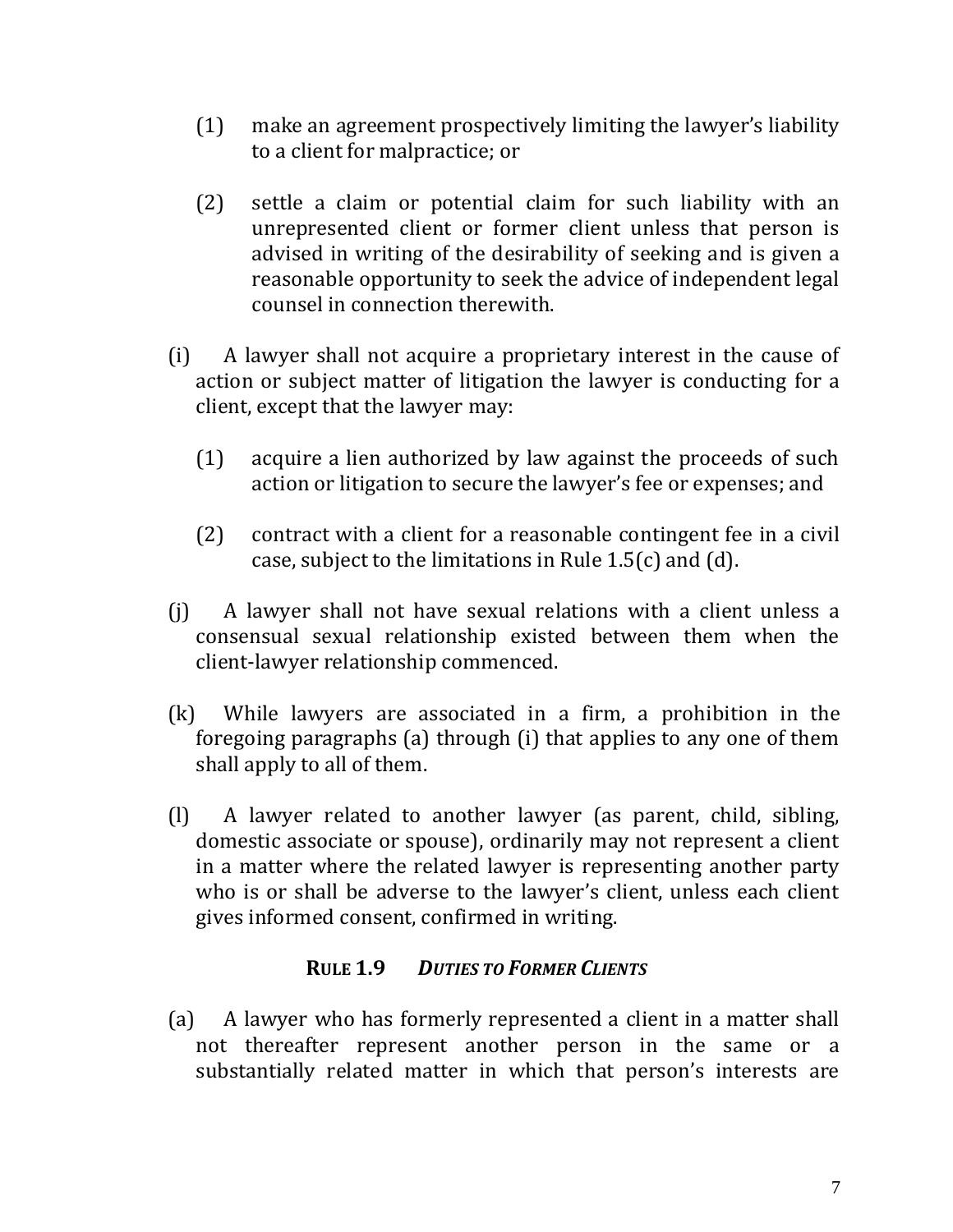materially adverse to the interests of the former client unless the former client gives informed consent, confirmed in writing.

- (b) A lawyer shall not knowingly represent a person in the same or a substantially related matter in which a firm with which the lawyer formerly was associated had previously represented a client
	- (1) whose interests are materially adverse to that person; and
	- (2) about whom the lawyer had acquired information protected by Rules 1.6 and 1.9(c) that is material to the matter unless the former client gives informed consent, confirmed in writing.
- (c) A lawyer who has formerly represented a client in a matter or whose present or former firm has formerly represented a client in a matter shall not thereafter:
	- (1) use confidences or secrets of a former client to the disadvantage of the former client except as these Rules would permit or require with respect to a client, or when the information has become generally known; or
	- (2) reveal confidences or secrets of a former client except as these Rules would permit or require with respect to a client.
- (d) Matters are "substantially related" for purposes of this Rule if they involve the same transaction or legal dispute or if there otherwise is a substantial risk that confidential factual information as would normally have been obtained in the prior representation would materially advance the client's position in the subsequent matter.

# **RULE 1.10** *IMPUTATION OF CONFLICTS-OF-INTEREST: GENERAL RULE*

- <span id="page-25-0"></span>(a) While lawyers are associated in a firm, none of them shall knowingly represent a client when any one of them practicing alone would be prohibited from doing so by Rules 1.7 or 1.9, unless
	- (1) the prohibition is based on a personal interest of the prohibited lawyer and does not present a significant risk of materially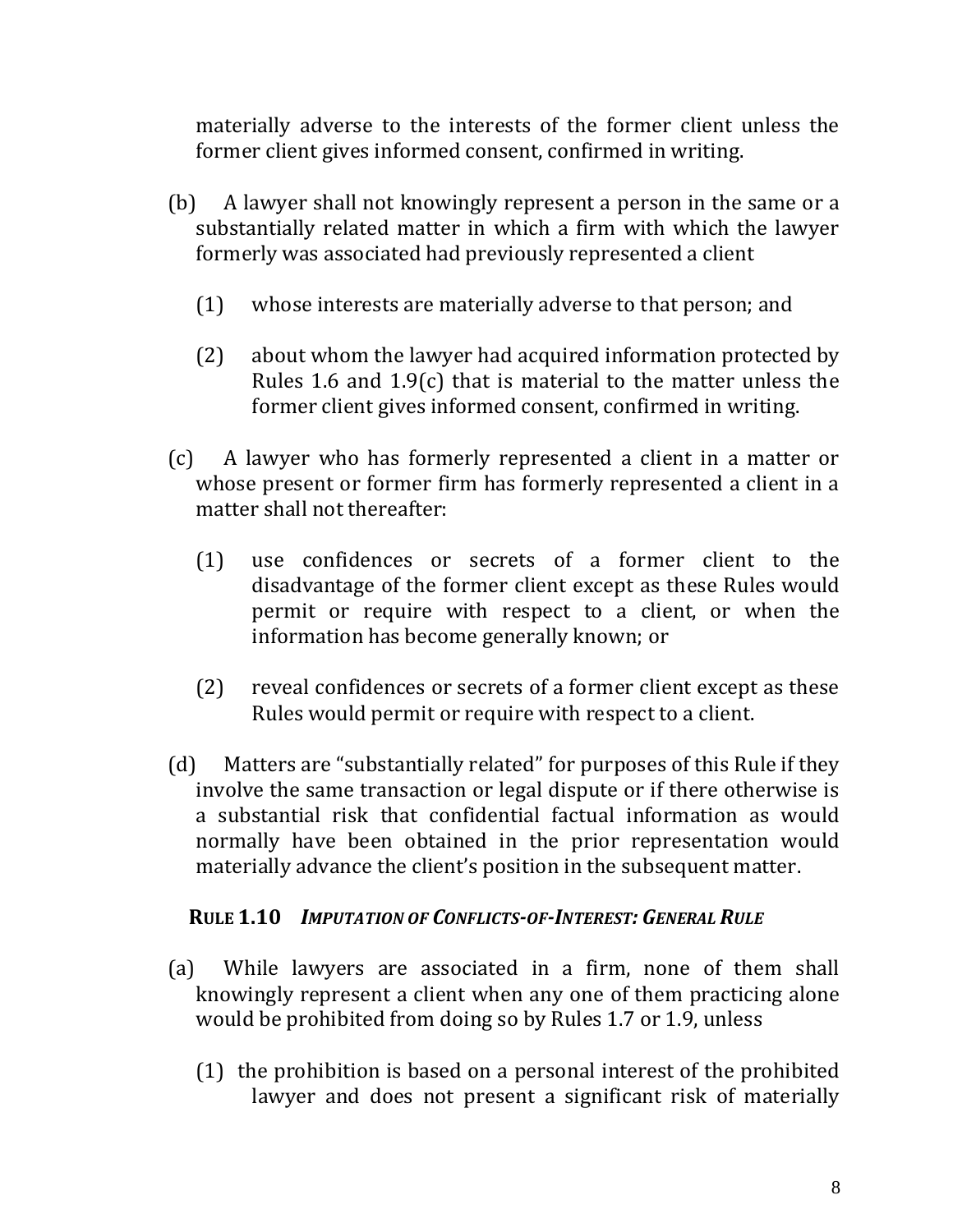limiting the representation of the client by the remaining lawyers in the firm; or

- (2) the prohibition is based on Rule 1.9(a) or (b) and arises out the disqualified lawyer's association with a prior firm, and
	- (i) the disqualified lawyer is timely screened from any participation in the matter and is apportioned no part of the fee therefrom;
	- (ii) written notice is promptly given to any affected former client to enable the former client to ascertain compliance with the provisions of this Rule, which shall include a description of the screening procedures employed; a statement of the firm's and of the screened lawyer's compliance with these Rules; a statement that review may be available before a tribunal; and an agreement by the firm to respond promptly to any written inquiries or objections by the former client about the screening procedures; and
	- (iii) certifications of compliance with these Rules and with the screening procedures are provided to the former client by the screened lawyer and by a partner of the firm, at reasonable intervals upon the former client's written request and upon termination of the screening procedures.
- (b) When a lawyer has terminated an association with a firm, the firm is not prohibited from thereafter representing a person with interests materially adverse to those of a client represented by the formerly associated lawyer and not currently represented by the firm, unless:
	- (1) the matter is the same or substantially related to that in which the formerly associated lawyer represented the client; and
	- (2) any lawyer remaining in the firm has information protected by Rules 1.6 and 1.9(c) that is material to the matter.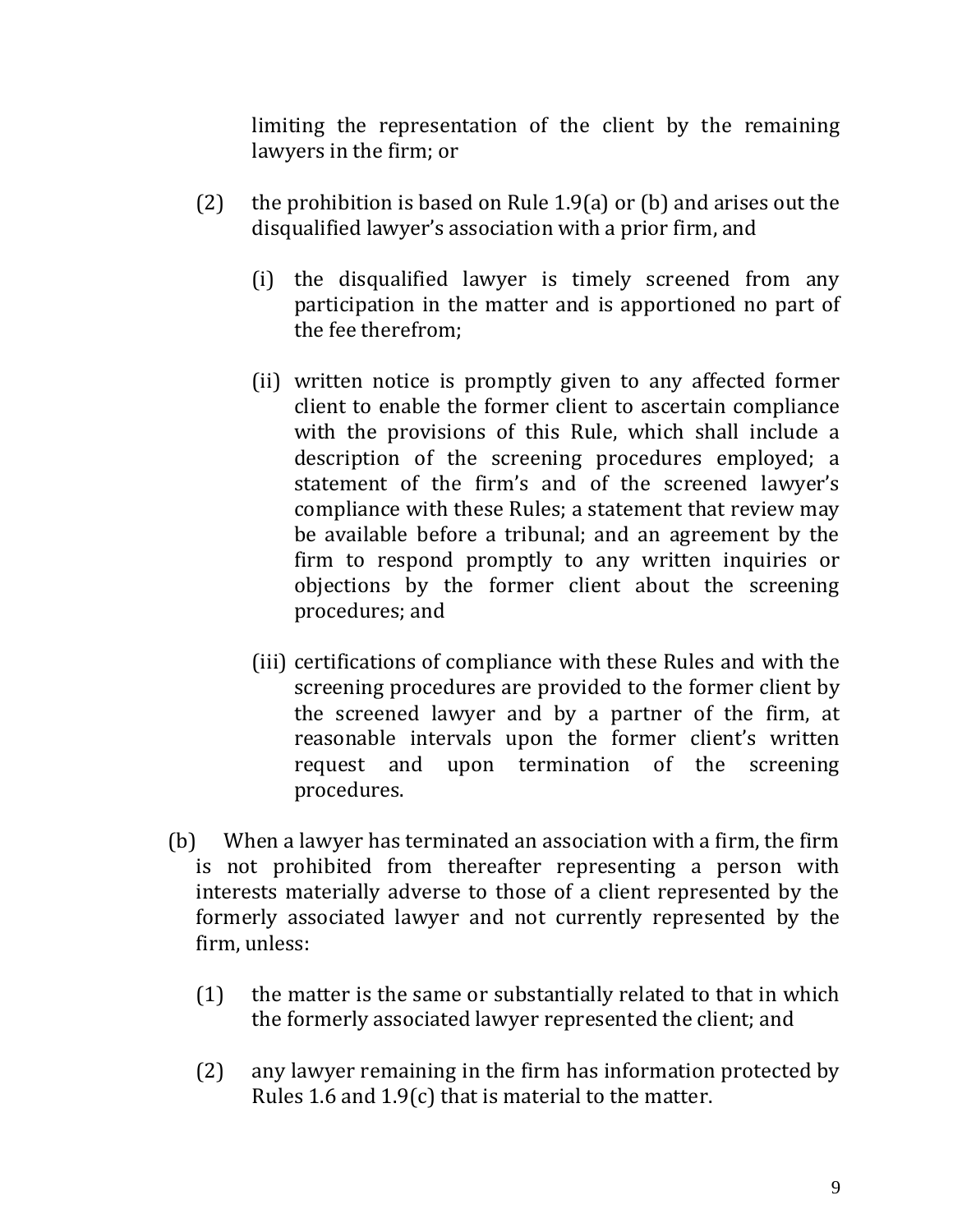- (c) A disqualification prescribed by this rule may be waived by the affected client under the conditions stated in Rule 1.7.
- (d) For purposes of Rule 1.10 only, "firm" does not include government agencies. The disqualification of lawyers associated in a firm with former or current government lawyers is governed by Rule 1.11.
- (e) If a lawyer or law student affiliated both with a law school legal clinic and with one or more lawyers outside the clinic is required to decline representation of any client solely by virtue of this Rule 1.10, this rule imposes no disqualification on any other lawyer or law student who would otherwise be disqualified solely by reason of an affiliation with that individual, provided that the originally disqualified individual is screened from all participation in the matter at and outside the clinic.

# <span id="page-27-1"></span>**RULE 1.11** *SPECIAL CONFLICTS-OF-INTEREST OF FORMER AND CURRENT GOVERNMENT OFFICERS AND EMPLOYEES*

- <span id="page-27-0"></span>(a) Except as law may otherwise expressly permit, a lawyer who has formerly served as a public officer or employee of the government:
	- $(1)$  is subject to Rule 1.9 $(c)$ ; and
	- (2) shall not otherwise represent a client in connection with a matter in which the lawyer participated personally and substantially as a public officer or employee, unless the appropriate governmental officer or agency gives its informed consent, confirmed in writing, to the representation.
- (b) When a lawyer is disqualified from representation under paragraph (a), no lawyer in a firm with which that lawyer is associated may knowingly undertake or continue representation in such a matter unless: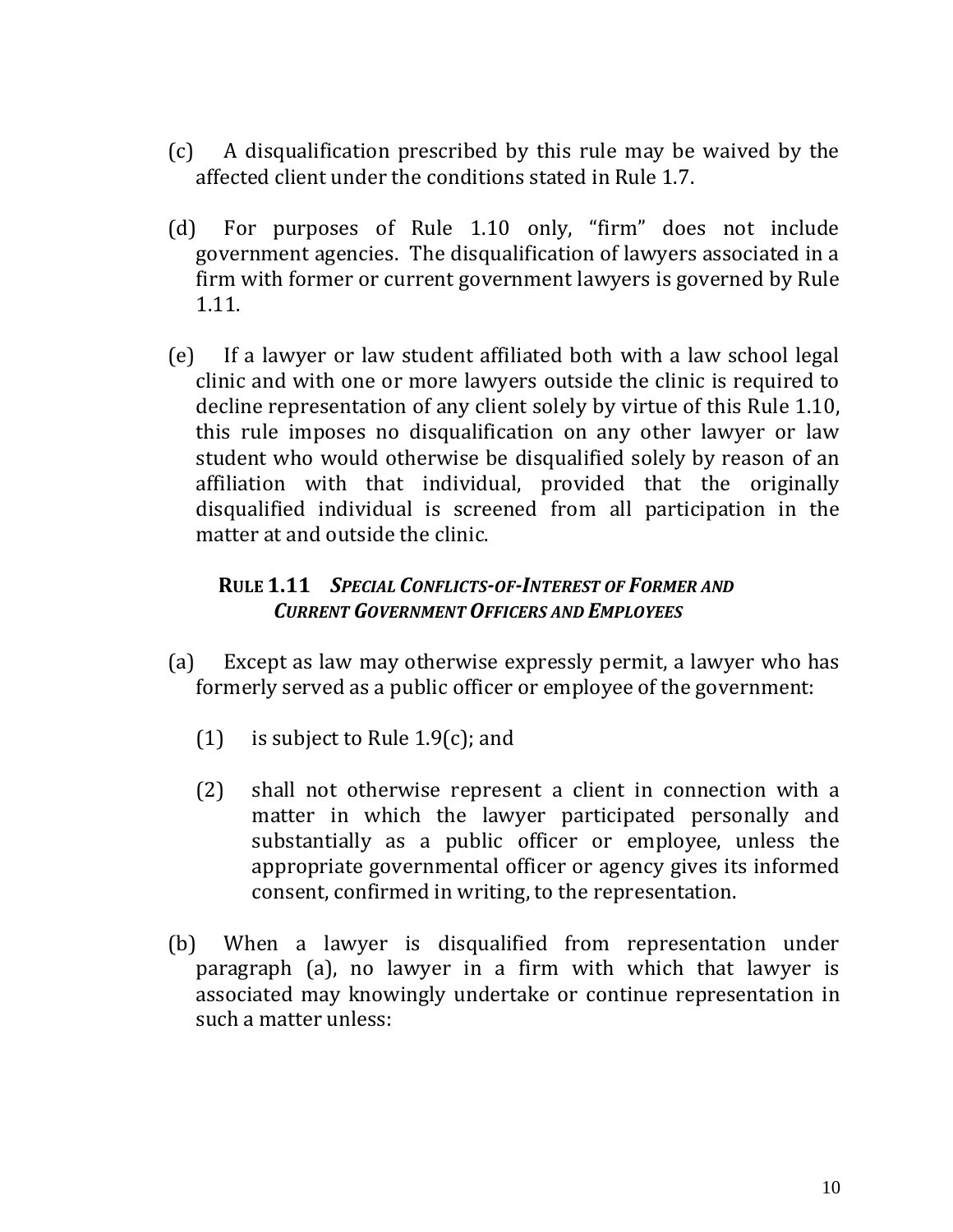- (1) the disqualified lawyer is timely screened from any participation in the matter and is apportioned no part of the fee therefrom; and
- (2) the appropriate governmental officer or agency gives its informed consent, confirmed in writing, to the representation.
- (c) Except as law may otherwise expressly permit, a lawyer having information that the lawyer knows is confidential government information about a person acquired when the lawyer was a public officer or employee, may not represent a private client whose interests are adverse to that person in a matter in which the information could be used to the material disadvantage of that person. As used in this Rule, the term "confidential government information" means information that has been obtained under governmental authority and which, at the time this Rule is applied, the government is prohibited by law from disclosing to the public or has a legal privilege not to disclose and which is not otherwise available to the public. A firm with which that lawyer is associated may undertake or continue representation in the matter only if the disqualified lawyer is timely screened from any participation in the matter and is apportioned no part of the fee therefrom.
- (d) Except as law may otherwise expressly permit, a lawyer currently serving as a public officer or employee:
	- (1) is subject to Rules 1.7 and 1.9; and
	- (2) shall not:
		- (i) participate in a matter in which the lawyer participated personally and substantially while in private practice or nongovernmental employment, unless:
			- (A) the appropriate governmental officer or agency gives its informed consent, confirmed in writing, to the representation; or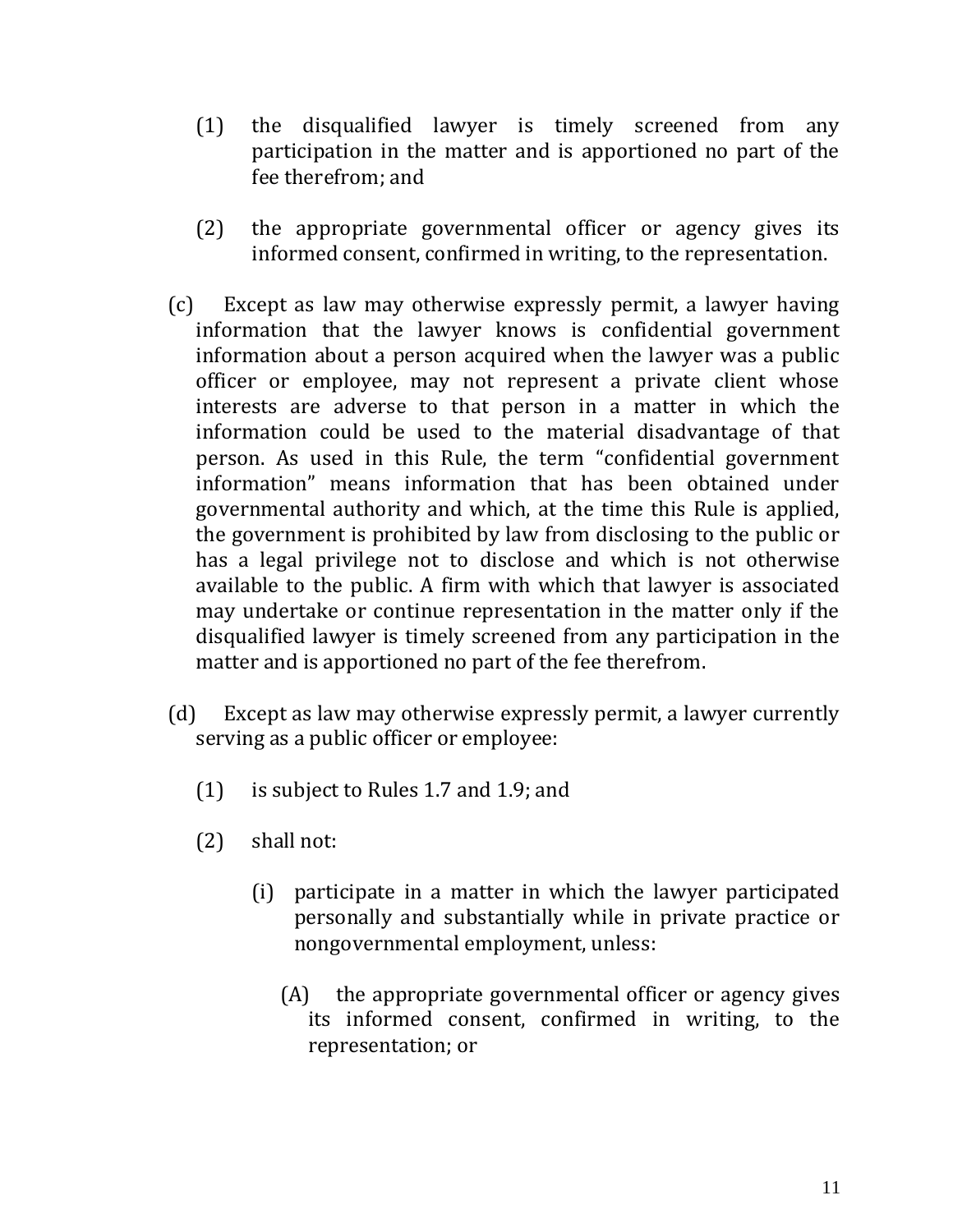- (B) under applicable law, no one is or by lawful delegation may be authorized to act in the lawyer's stead in the matter.
- (ii) negotiate for private employment with any person who is involved as a party or as lawyer for a party in a matter in which the lawyer is participating personally and substantially, except that a lawyer serving as a law clerk to a judge, other adjudicative officer or arbitrator may negotiate for private employment as permitted by Rule 1.12(b) and subject to the conditions stated in Rule 1.12(b).
- (e) As used in this Rule, the term "matter" includes:
	- (1) any judicial or other proceeding, application, request for a ruling or other determination, contract, claim, controversy, investigation, charge, accusation, arrest or other particular matter involving a specific party or parties, and
	- (2) any other matter covered by the conflict-of-interest rules of the appropriate government agency.

## <span id="page-29-0"></span>**RULE 1.12** *FORMER JUDGE, ARBITRATOR, MEDIATOR OR OTHER THIRD-PARTY NEUTRAL*

- (a) Except as stated in paragraph (d), a lawyer shall not represent anyone in connection with a matter in which the lawyer participated personally and substantially as a judge or other adjudicative officer or law clerk to such a person or as an arbitrator, mediator, or other third-party neutral.
- (b) A lawyer shall not negotiate for employment with any person who is involved as a party or as lawyer for a party in a matter in which the lawyer is participating personally and substantially as a judge or other adjudicative officer or as an arbitrator, mediator, or other third-party neutral. A lawyer serving as a law clerk to a judge or other adjudicative officer may negotiate for employment with a party or lawyer involved in a matter in which the clerk is participating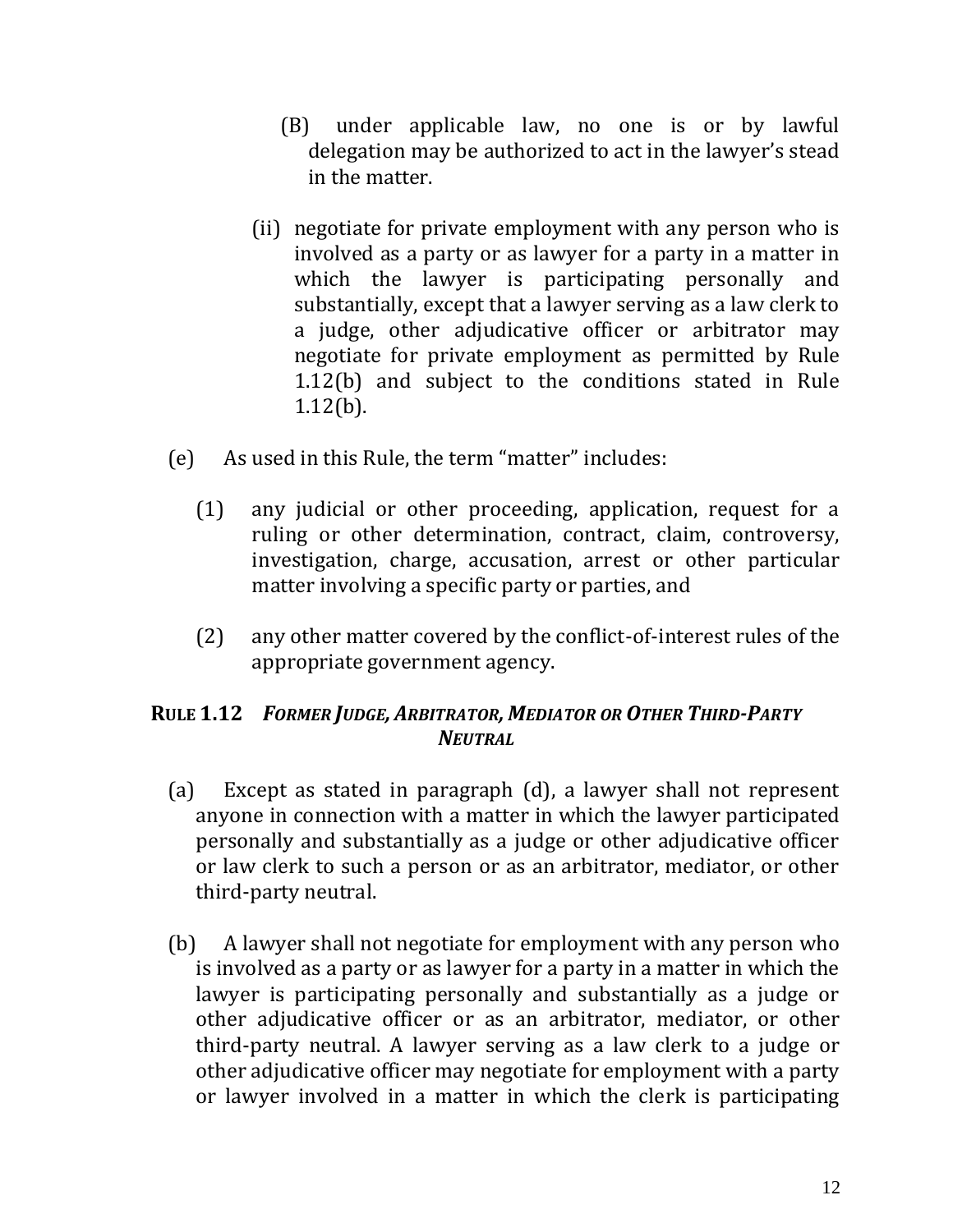personally and substantially, but only after the lawyer has notified the judge or other adjudicative officer.

- (c) If a lawyer is disqualified by paragraph (a), no lawyer in a firm with which that lawyer is associated may knowingly undertake or continue representation in the matter unless:
	- (1) the disqualified lawyer is timely screened from any participation in the matter and is apportioned no part of the fee therefrom; and
	- (2) written notice is promptly given to the parties and any appropriate tribunal to enable them to confirm compliance with the provisions of this Rule.
- (d) An arbitrator selected as a partisan of a party in a multimember arbitration panel is not prohibited from subsequently representing that party.

## **RULE 1.13** *ORGANIZATION AS CLIENT*

- <span id="page-30-0"></span>(a) A lawyer employed or retained by an organization represents the organization acting through its duly authorized constituents.
- (b) If a lawyer for an organization knows that an officer, employee or other person associated with the organization is engaged in action, intends to act or refuses to act in a matter related to the representation that is a violation of a legal obligation to the organization, or a violation of law that reasonably might be imputed to the organization, and is likely to result in substantial injury to the organization, the lawyer shall proceed as is reasonably necessary in the best interest of the organization. In determining how to proceed, the lawyer shall give due consideration to the seriousness of the violation and its consequences, the scope and nature of the lawyer's representation, the responsibility in the organization and the apparent motivation of the person involved, the policies of the organization concerning such matters, and any other relevant considerations. Any measures taken shall be designed to minimize disruption of the organization and the risk of revealing confidences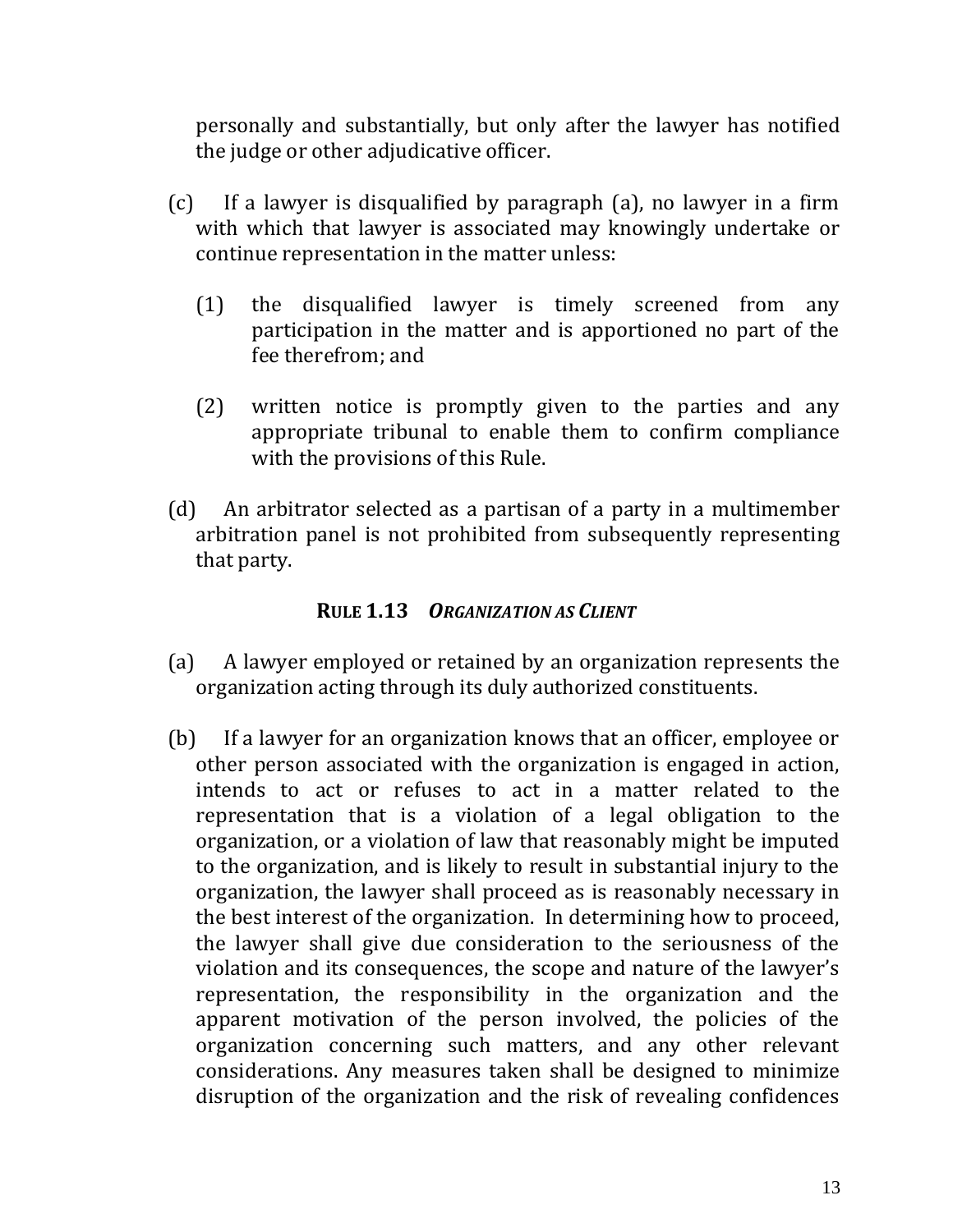and secrets to persons outside the organization. Such measures may include among others:

- (1) asking reconsideration of the matter;
- (2) advising that a separate legal opinion on the matter be sought for presentation to appropriate authority in the organization; and
- (3) referring the matter to higher authority in the organization, including, if warranted by the seriousness of the matter, referral to the highest authority that can act in behalf of the organization as determined by applicable law.
- (c) Except as provided in paragraph (d), if
	- (1) despite the lawyer's efforts in accordance with paragraph (b) the highest authority that can act on behalf of the organization insists upon action, or a refusal to act, that is clearly a violation of law, and
	- (2) likely to result in substantial injury to the organization, the lawyer may resign in accordance with Rule 1.16 and make such disclosures as are consistent with Rule 1.6, Rule 3.3, Rule 4.1 and Rule 8.3, but only to the extent the lawyer reasonably believes necessary to prevent substantial injury to the organization.
- (d)

Paragraph (c) shall not apply with respect to information relating to a lawyer's representation of an organization to investigate an alleged violation of law, or to defend the organization or an officer, employee or other constituent associated with the organization against a claim arising out of an alleged violation of law.

(e) In dealing with an organization's directors, officers, employees, members, shareholders or other constituents, a lawyer shall explain the identity of the client as the organization when the lawyer knows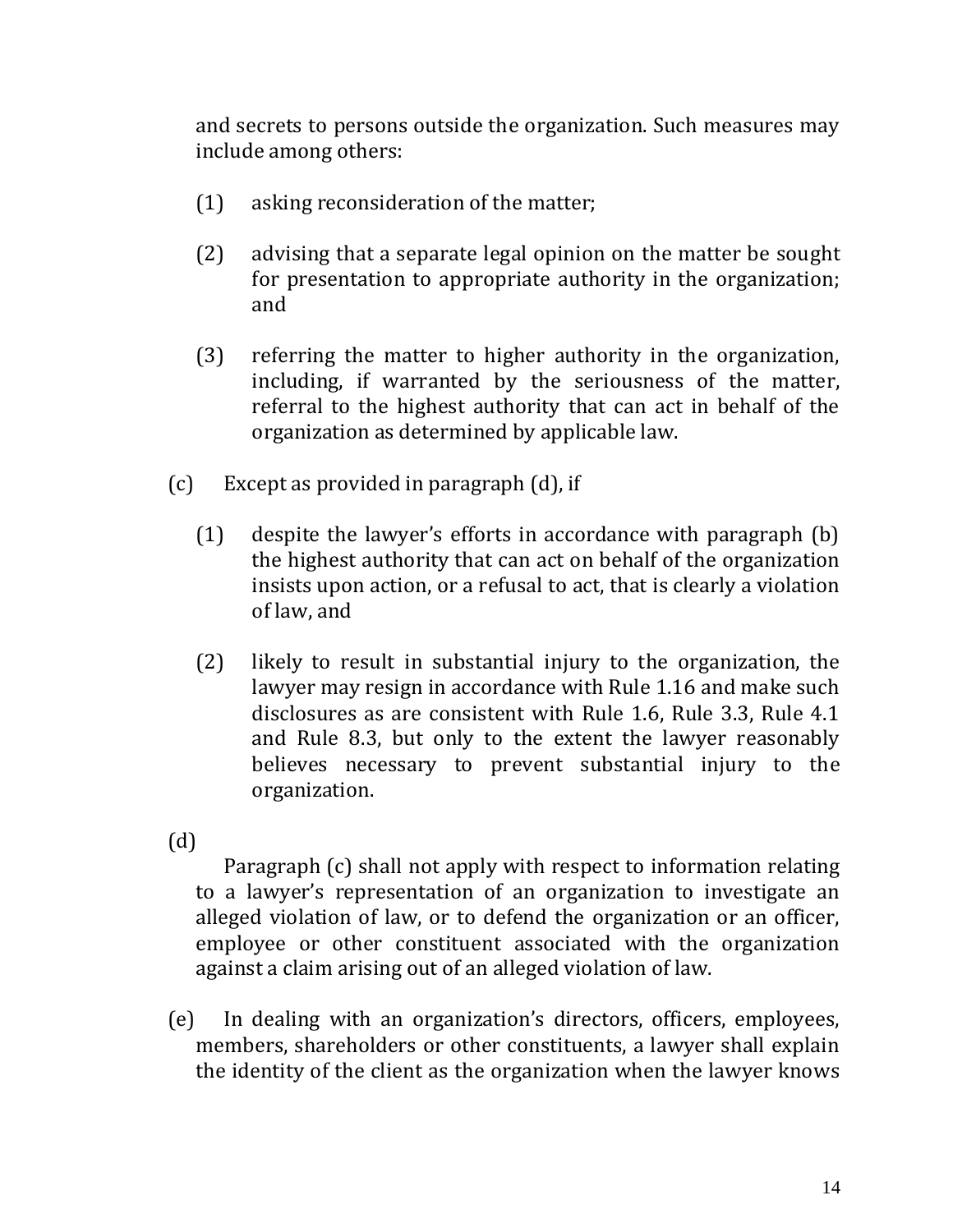or reasonably should know that the organization's interests may be adverse to those of the constituents with whom the lawyer is dealing.

- (f) A lawyer representing an organization may also represent any of its directors, officers, employees, members, shareholders or other constituents, subject to the provisions of Rule 1.7. If the organization's consent to the dual representation is required by Rule 1.7, the consent shall be given by an appropriate official of the organization other than the individual who is to be represented, or by the shareholders.
- (g) A lawyer who acts contrary to this Rule but in conformity with promulgated federal law shall not be subject to discipline under this Rule, regardless whether such federal law is validly promulgated.

## **RULE 1.14** *CLIENT WITH DIMINISHED CAPACITY*

- <span id="page-32-0"></span>(a) When a client's capacity to make adequately considered decisions in connection with a representation is diminished, whether because of minority, mental impairment or for some other reason, the lawyer shall, as far as reasonably possible, maintain a normal client-lawyer relationship with the client.
- (b) When the lawyer reasonably believes that the client has diminished capacity, is at risk of substantial physical, financial or other harm unless action is taken and cannot adequately act in the client's own interest, the lawyer may take reasonably necessary protective action, including consulting with individuals or entities that have the ability to take action to protect the client and, in appropriate cases, seeking the appointment of a guardian *ad litem*, conservator or guardian.
- (c) Information relating to the representation of a client with diminished capacity is protected by Rule 1.6. When taking protective action pursuant to paragraph (b), the lawyer is impliedly authorized under Rule 1.6(a) to reveal information about the client, but only to the extent reasonably necessary to protect the client's interests.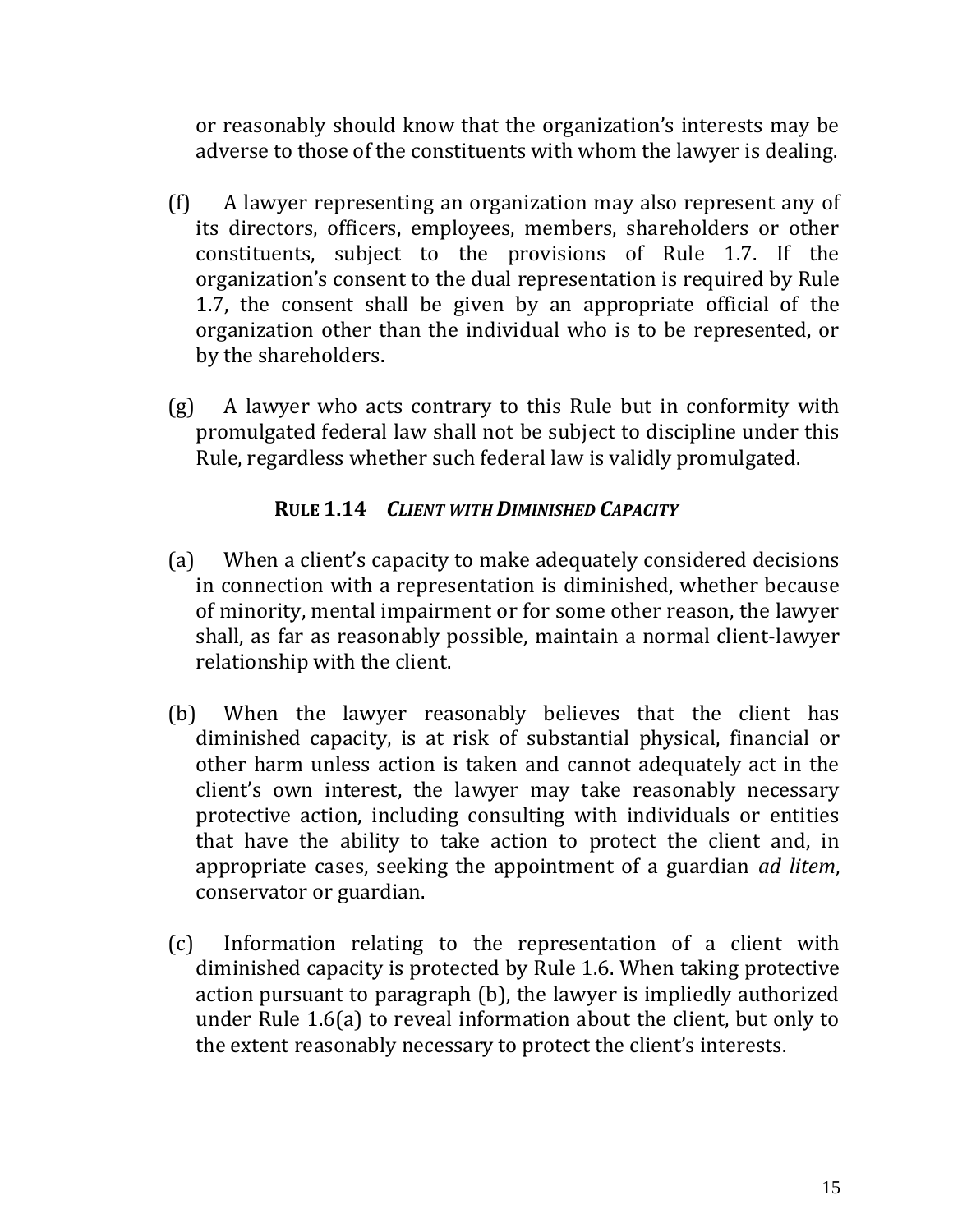## **RULE 1.15** *SAFEKEEPING PROPERTY, CLIENT TRUST ACCOUNTS, INTEREST ON TRUST ACCOUNTS*

- <span id="page-33-1"></span><span id="page-33-0"></span>(a) A lawyer shall hold property of clients or third persons that is in a lawyer's possession in connection with a representation separate from the lawyer's own property.
- (b) (1) A lawyer shall deposit into a client trust account any advance payment of fees or retainer and any expenses that have been paid in advance, to be withdrawn by the lawyer only as fees are earned or expenses incurred, except that an advance or retainer may be placed temporarily in a non-trust account, where necessary to effectuate payment by the client's chosen means (e.g., by credit card), so long as such funds are transferred promptly, and no later than two business days following receipt, into a client trust account. A lawyer shall not accept any advance payment or retainer into a non-trust account if the lawyer has any reason to suspect that the funds will not be successfully transferred into the client trust account within two business days of receipt. All such funds shall be deposited in one or more identifiable accounts maintained pursuant to Maine Bar Rule 6. No funds belonging to the lawyer or law firm shall be deposited therein except as follows:
	- (i) Funds reasonably sufficient to pay institutional service charges may be deposited therein; and
	- (ii) Funds belonging in part to a client and in part presently or potentially to a lawyer or law firm must be deposited therein, but the portion belonging to the lawyer or law firm may be withdrawn when due unless the right of the lawyer or law firm to receive the funds is disputed by the client; in that event the disputed portion shall not be withdrawn until the dispute is finally resolved.
	- (2) A lawyer shall:
		- (i) Promptly notify a client of the receipt of the client's funds, securities, or other properties;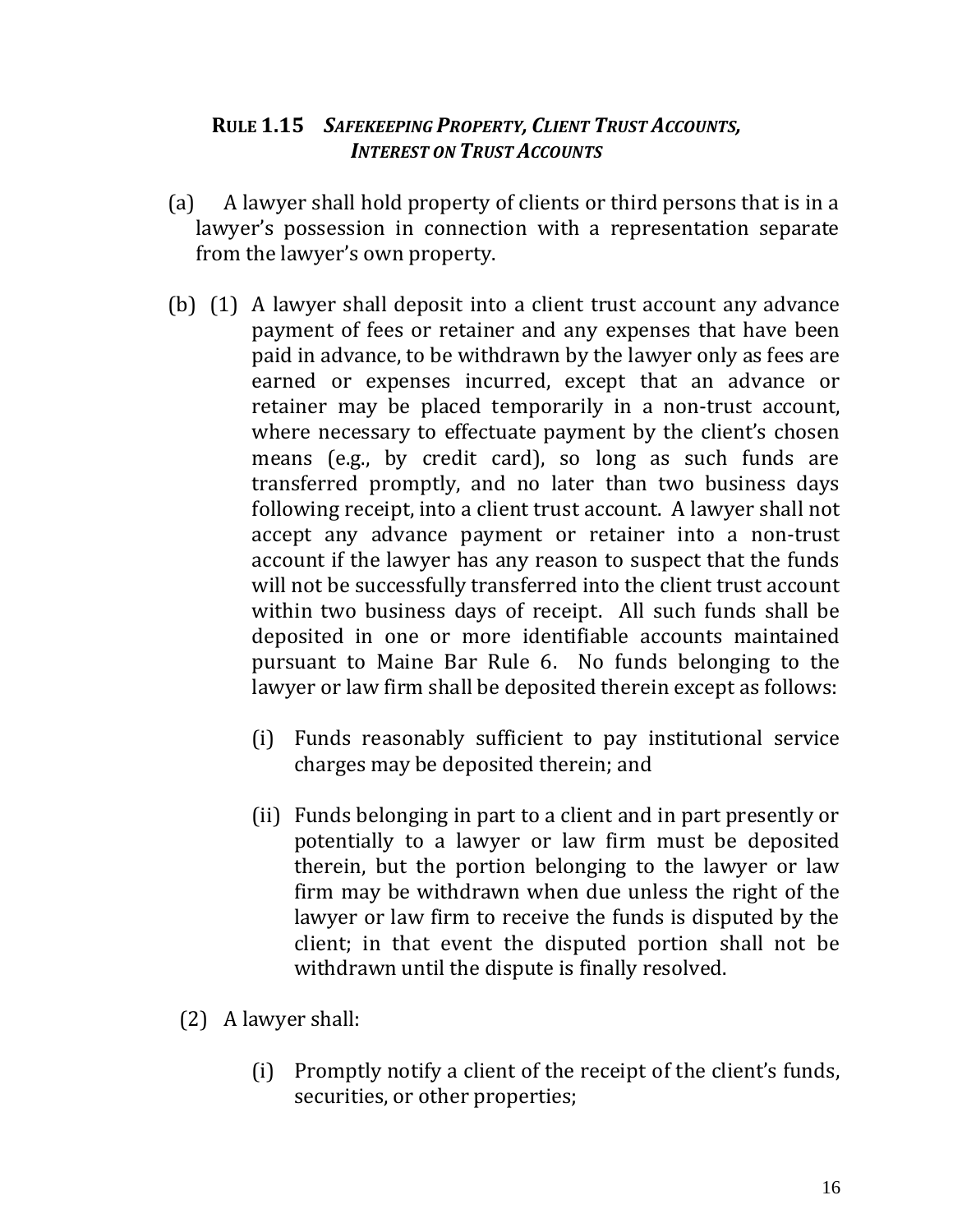- (ii) Identify and label securities and properties of a client promptly upon receipt and place them in a safe-deposit box or other place of safekeeping as soon as practicable;
- (iii) Maintain complete records of all funds, securities and other properties of a client coming into possession of the lawyer and render prompt and appropriate accounts to the client regarding them, which records shall be kept by the lawyer and shall be preserved for a period of eight years after termination of the representation; and
- (iv) Promptly pay or deliver to the client, as requested by the client, the funds, securities, or other properties in the possession of the lawyer which the client is entitled to receive.
- (3) Unless the client directs otherwise, when a lawyer or law firm reasonably expects that client funds will earn interest or dividends for the client in excess of the costs incurred to secure such income, such funds shall be deposited in a client trust account that may be either
	- (i) separate trust account for the particular client or client's matter, on which the earnings net of any transaction costs or other account-related charges will be paid or credited to the client; or
	- (ii) A pooled trust account with subaccounting which will provide for computation of earnings accrued on each client's funds and the payment thereon, net of any transaction costs or other account-related charges to the client.
- (4) All funds of any client held by the lawyer or law firm that are small in amount or held for a short period of time so that they cannot earn interest or dividends for the client in excess of the costs incurred to secure such income shall be deposited in an Interest on Lawyer's Trust Account (IOLTA) account. The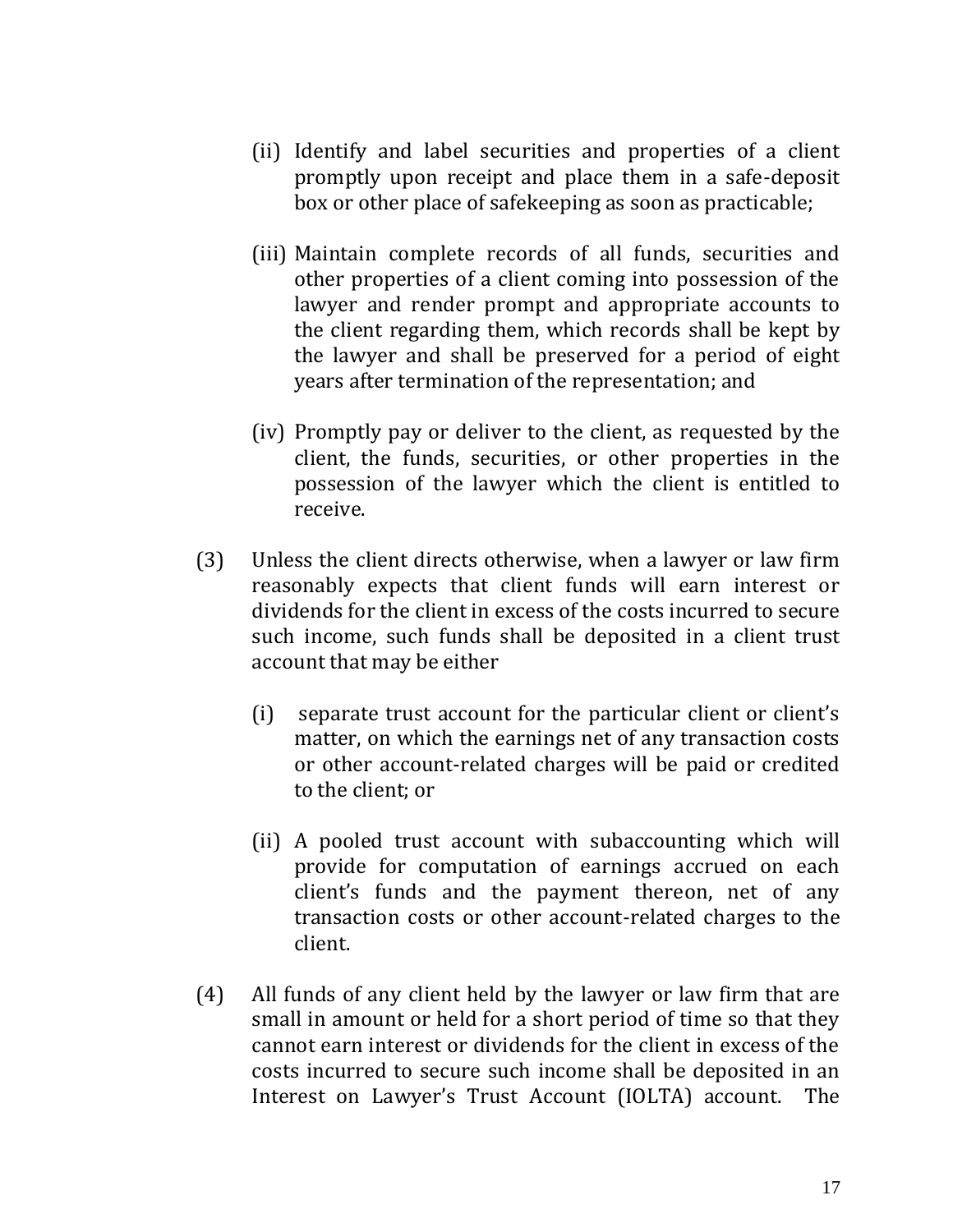account shall be established and maintained pursuant to Maine Bar Rule 6.

- (5) [Reserved abrogated by July 2015 amendment.]
- (6) [Reserved abrogated by July 2015 amendment.]
- (7) For purposes of this rule, the following definitions apply:
	- (i) "Interest or dividends in excess of costs" means the net of interest or dividends earned on a particular amount of one client's funds over the administrative costs allocable to that amount. In estimating the gross amount of interest or dividends to be earned, the lawyer or law firm shall consider the principal amount involved; available interest or dividend rates; and the time the funds are likely to be held, taking into account the likelihood of delay in any relevant proceeding or transaction.
	- (ii) "Administrative costs" means that portion of the following costs properly allocable to a particular amount of one client's funds paid to a lawyer or law firm:
		- (A) Financial institutional service charges for opening, maintaining, or closing an account, or accounting for the deposit and withdrawal of funds and payment of interest or dividends.
		- (B) Reasonable charges of the lawyer or law firm for opening, maintaining or closing an account; accounting for the deposit and withdrawal of funds and payment of interest or dividends; and obtaining information and preparing or forwarding any returns or reports that may be required by a revenue taxing agency as to the interest or dividends earned on a client's funds.
- $(c)$  [Reserved included in  $(b)$ , above.]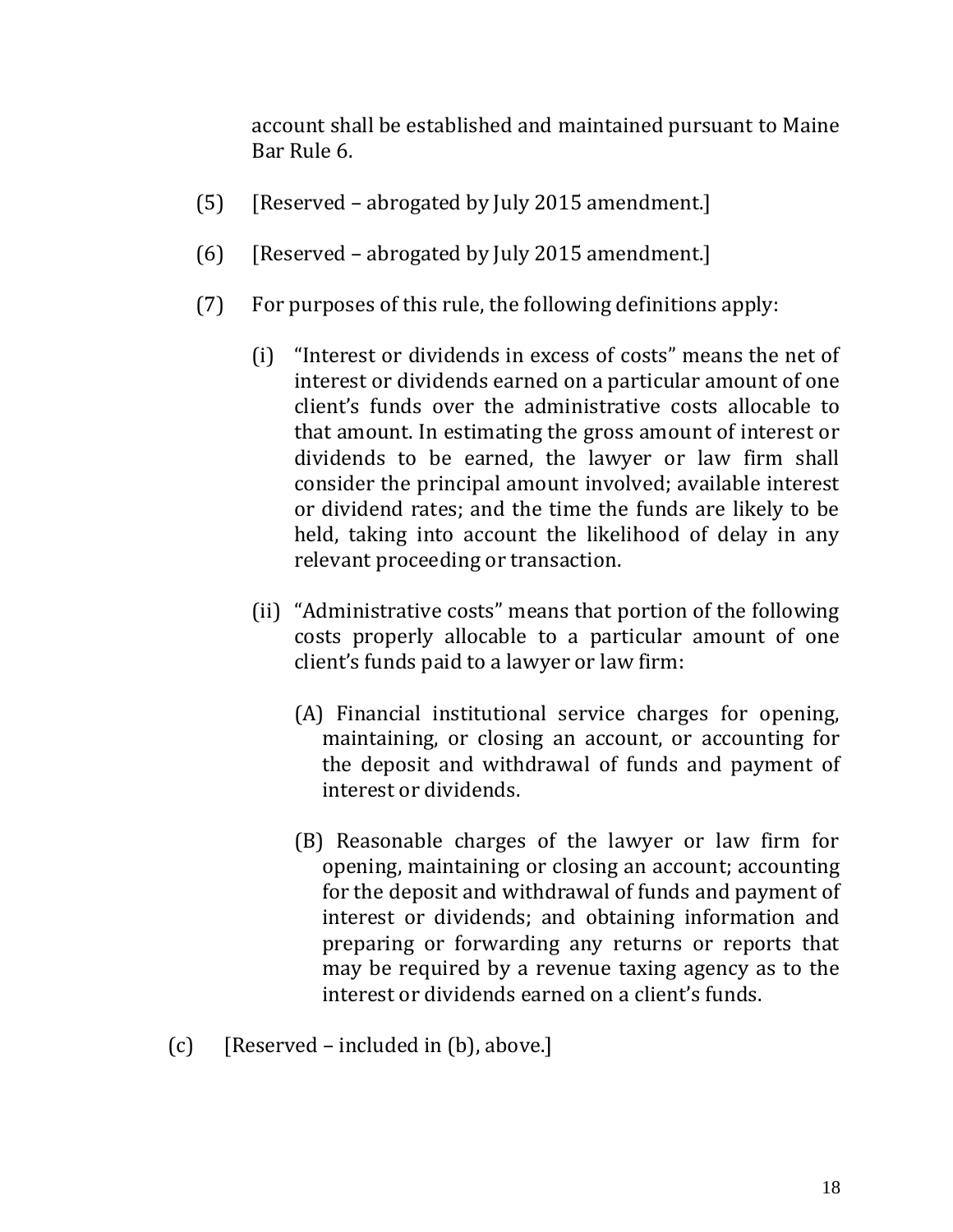- (d) Upon receiving funds or other property in which a client or third person has an interest, a lawyer shall promptly notify the client or third person. Except as stated in this rule or otherwise permitted by law or by agreement with the client, a lawyer shall promptly deliver to the client or third person any funds or other property that the client or third person is entitled to receive and, upon request by the client or third person, shall promptly render a full accounting regarding such property.
- (e) When in the course of representation, a lawyer is in possession of property in which two or more persons (one of whom may be the lawyer) claim interests, the property shall be kept separate by the lawyer until the dispute is resolved. The lawyer shall promptly distribute all portions of the property as to which the interests are not in dispute.
- (f) Upon termination of representation, a lawyer shall return to the client or retain and safeguard in a retrievable format all information and data in the lawyer's possession to which the client is entitled. Unless information and data are returned to the client or as otherwise ordered by a court, the lawyer shall retain and safeguard such information and data for a minimum of eight (8) years, except for client records in the lawyer's possession that have intrinsic value in the particular version, such as original signed documents, which must be retained and safeguarded until such time as they are out of date and no longer of consequence. A lawyer may enter into a voluntary written agreement with the client for a different period. In retaining and disposing of files, a lawyer shall employ means consistent with all other duties under these rules, including the duty to preserve confidential client information.

# **RULE 1.16** *DECLINING OR TERMINATING REPRESENTATION*

- <span id="page-36-0"></span>(a) Except as stated in paragraph (c), a lawyer shall not represent a client or, where representation has commenced, shall withdraw from the representation of a client if:
	- (1) the representation will result in violation of the rules of professional conduct or other law;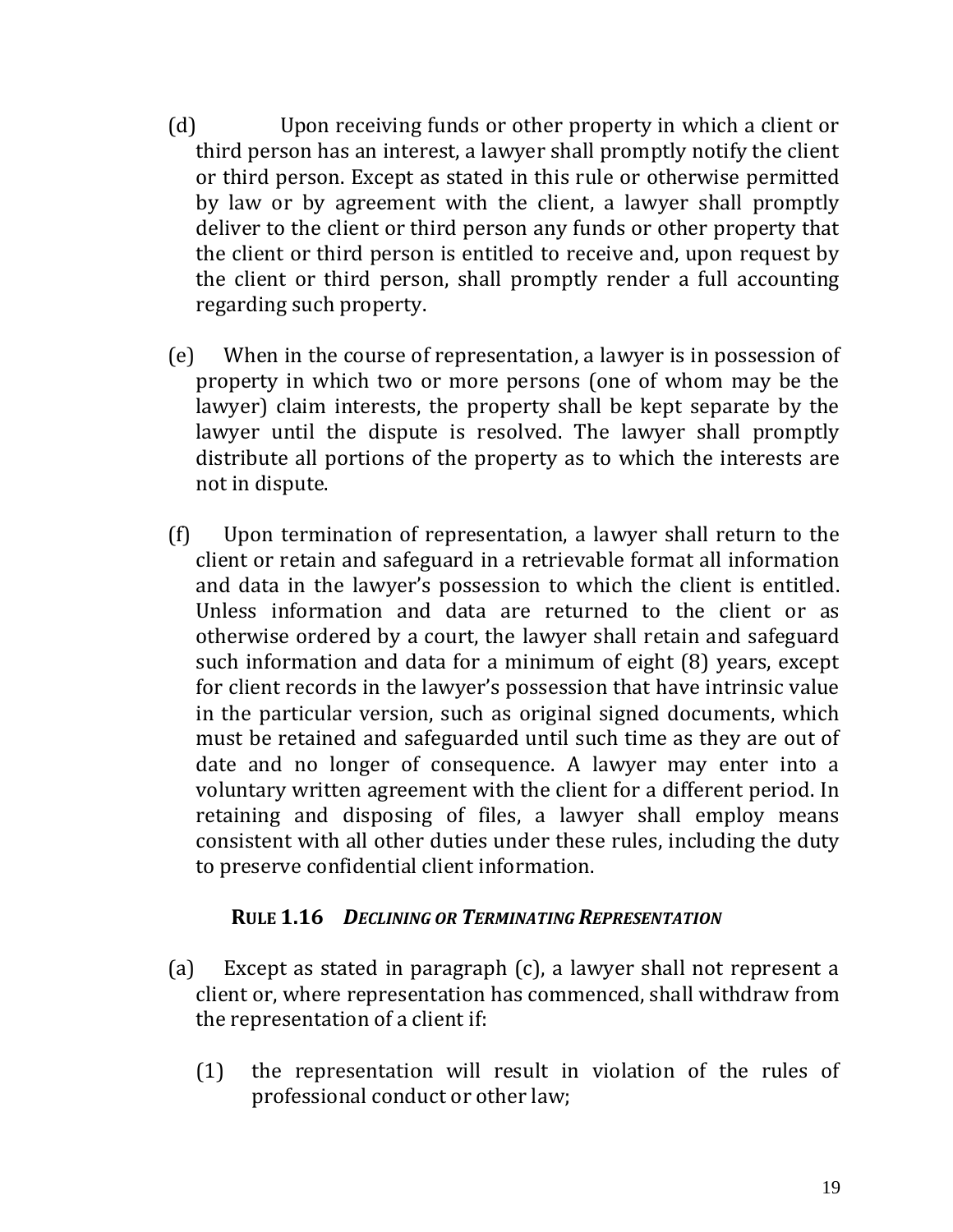- (2) the lawyer's physical or mental condition materially impairs the lawyer's ability to represent the client; or
- (3) the lawyer is discharged.
- (b) Except as stated in paragraph (c), a lawyer may withdraw from representing a client if:
	- (1) withdrawal can be accomplished without material adverse effect on the interests of the client;
	- (2) the client persists in a course of action involving the lawyer's services that the lawyer reasonably believes is criminal or fraudulent;
	- (3) the client has used the lawyer's services to perpetrate a crime or fraud;
	- (4) the client insists upon taking action that the lawyer considers repugnant or with which the lawyer has a fundamental disagreement;
	- (5) the client fails substantially to fulfill an obligation to the lawyer regarding the lawyer's services and has been given reasonable warning that the lawyer will withdraw unless the obligation is fulfilled;
	- (6) the representation will result in an unreasonable financial burden on the lawyer or has been rendered unreasonably difficult by the client; or
	- (7) other good cause for withdrawal exists.
- (c) A lawyer must comply with applicable law and rules requiring notice to or permission of a tribunal when terminating a representation. When ordered to do so by a tribunal, a lawyer shall continue representation notwithstanding good cause for terminating the representation. This subsection (c) does not apply to the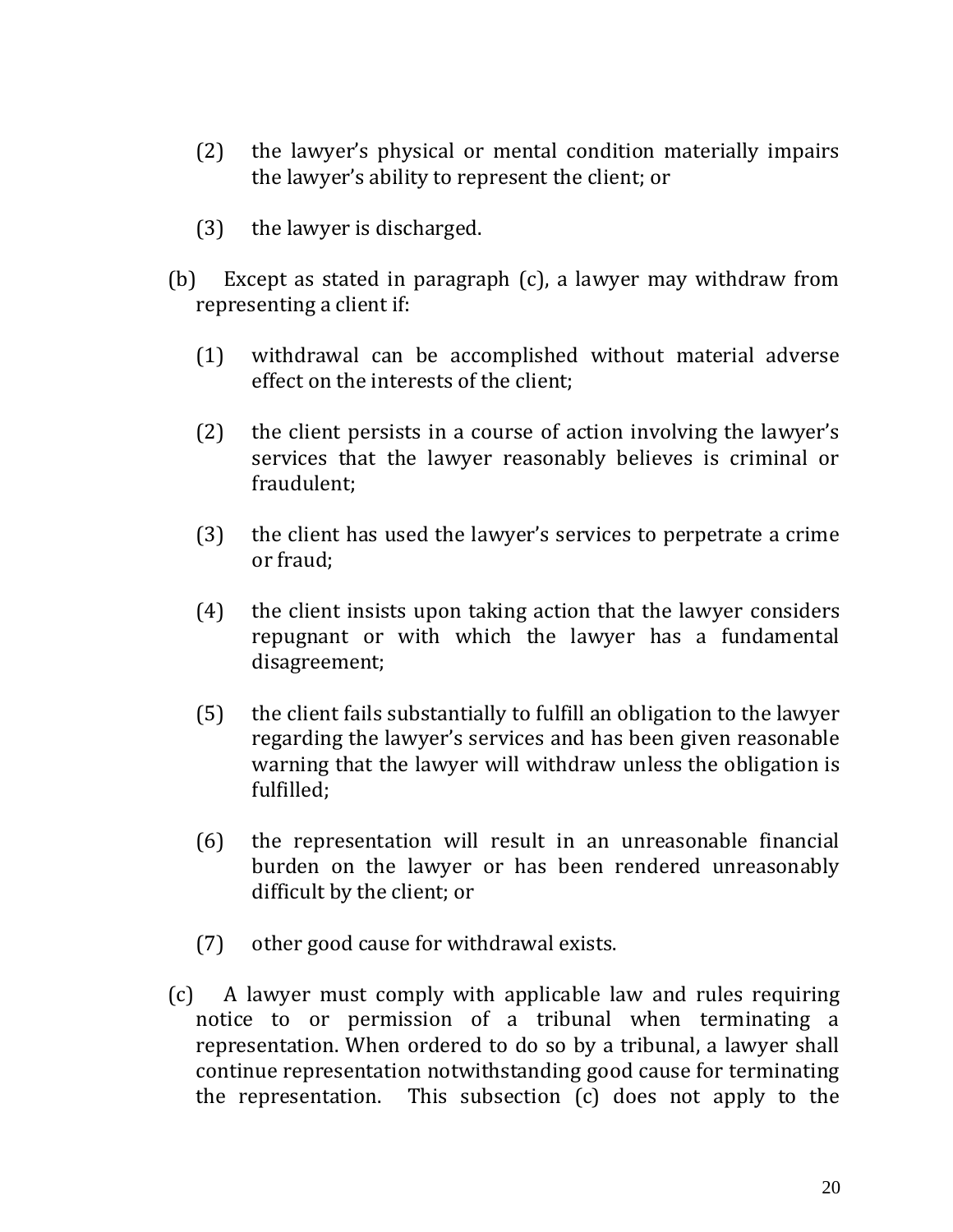automatic withdrawal of a lawyer upon completion of a limited representation made pursuant to Rule 1.2.

(d) Upon termination of representation, a lawyer shall take steps to the extent reasonably practicable to protect a client's interests, including giving reasonable notice to the client, allowing time for employment of other counsel, refunding any advance payment of fee or expense that has not been earned or incurred, and complying with Rule 1.15(f) concerning the information and data to which the client is entitled.

## **RULE 1.17** *SALE OF LAW PRACTICE*

#### <span id="page-38-0"></span>**[Rule 1.17 replaced by Rule 1.17A, effective September 1, 2015] \*\*\*\***

# **RULE 1.17A** *SALE OF LAW PRACTICE*

A lawyer or a law firm may sell or purchase a law practice, or an area of law practice, including good will, if all of the following conditions are satisfied:

(a) The purchaser, who must be authorized to represent clients in the State of Maine and in matters to be transferred, assumes the obligations of an attorney to the clients whose files are transferred.

(b) The seller gives the following notices:

(1) written notice to each of the seller's current or former clients affected by the sale and to the Board of Overseers of the Bar regarding:

(A) the proposed sale including the name of the purchasing attorney or the names of the attorneys who practice within the purchasing firm;

(B) the client's right to retain other counsel or to take possession of the file;

(C) the fact that the client's consent to the transfer of the client's files will be presumed if the client does not take any action or does not otherwise object within ninety (90) days of receipt of the notice; and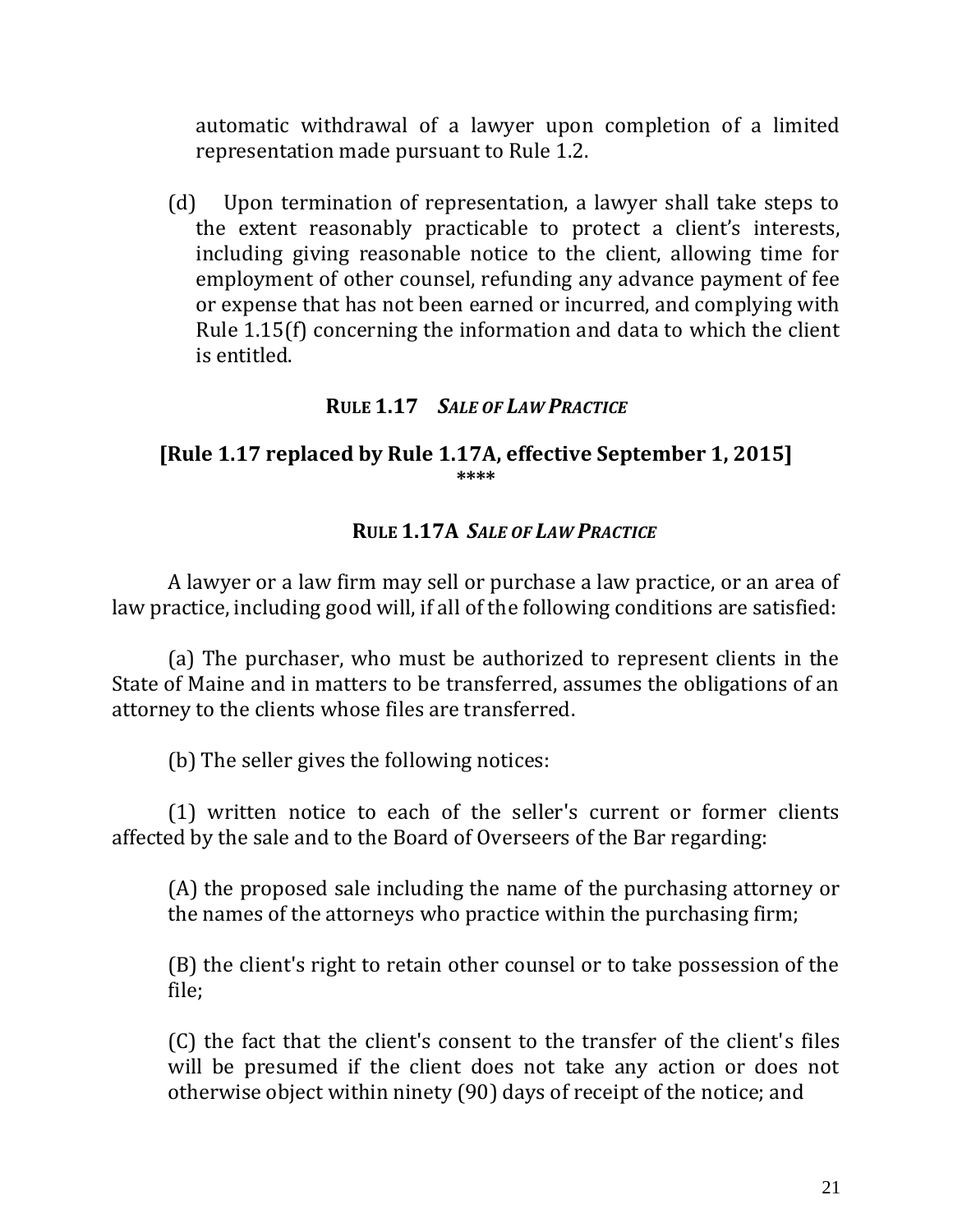(D) the terms of any proposed change in the fee arrangement authorized by paragraph (c).

(2) If a client cannot be given written notice, the representation of that client may be transferred to the purchaser only with the approval of the Board of Overseers of the Bar through its Bar Counsel. If Bar Counsel and the seller cannot agree on the steps adequate to attempt to give written notice, either party may petition the Supreme Judicial Court for an order from a Single Justice approving the transfer or ordering preconditions to transfer.

(3) Further notice shall be given by publication in digital and paper versions of a newspaper of general circulation in each county in which the seller is engaging in the practice of law, at least thirty days before the anticipated transfer of files. Such notice shall include the anticipated date of sale and identification of the purchasing lawyer or firm, but not the identities of the clients being transferred.

<span id="page-39-0"></span>(c) The fees charged clients shall not be increased by reason of the sale.

## **RULE 1.18** *DUTIES TO PROSPECTIVE CLIENT*

- (a) A person who discusses with a lawyer the possibility of forming a client-lawyer relationship with respect to a matter is a prospective client.
- (b) Even when no client-lawyer relationship ensues, a lawyer who has had discussions with a prospective client shall not use or reveal information learned in the consultation, except as Rule 1.9 would permit with respect to information of a former client.
- (c) A lawyer subject to paragraph (b) shall not represent a client with interests materially adverse to those of a prospective client in the same or a substantially related matter if the lawyer received information from the prospective client that could be significantly harmful to that person in the matter, except as provided in paragraph (d). If a lawyer is disqualified from representation under this paragraph, no lawyer in a firm with which that lawyer is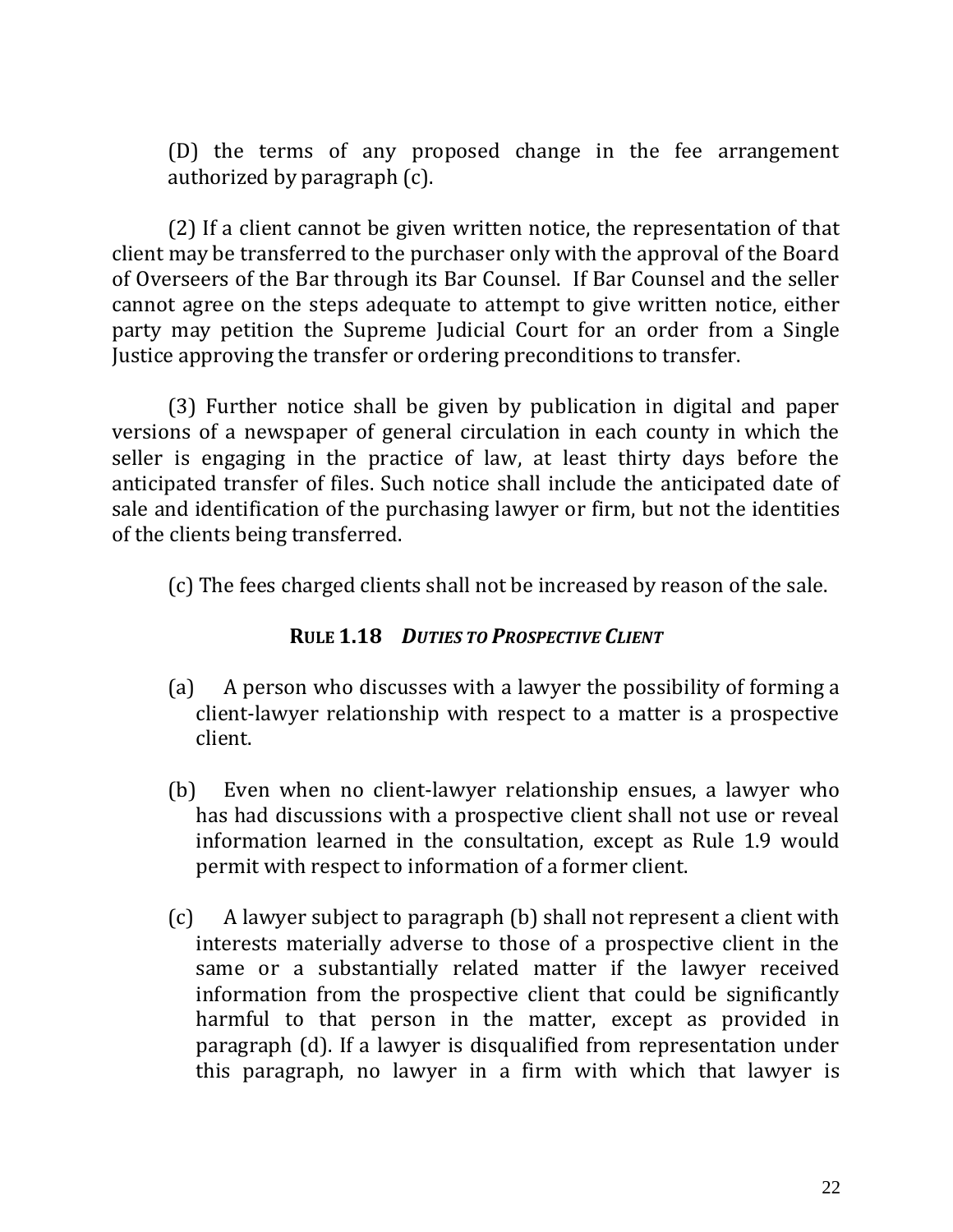associated may knowingly undertake or continue representation in such a matter, except as provided in paragraph (d).

- (d) When the lawyer has received disqualifying information as defined in paragraph (c), representation is permissible if:
	- (1) both the affected client and the prospective client have given informed consent, confirmed in writing, or:
	- (2) the lawyer who received the information took reasonable measures to avoid exposure to more disqualifying information than was reasonably necessary to determine whether to represent the prospective client; and
		- (i) the disqualified lawyer is timely screened from any participation in the matter and is apportioned no part of the fee therefrom; and
		- (ii) written notice is promptly given to the prospective client.

## **COUNSELOR**

#### **RULE 2.1** *ADVISOR*

<span id="page-40-1"></span><span id="page-40-0"></span>In representing a client, a lawyer shall exercise independent professional judgment and render candid advice. In rendering advice, a lawyer may refer not only to law but to other considerations such as moral, economic, social, emotional and political factors, that may be relevant to the client's situation.

## **RULE 2.2** *[RESERVED IN THE MODEL RULES]*

## **RULE 2.3** *EVALUATION FOR USE BY THIRD PERSONS*

<span id="page-40-3"></span><span id="page-40-2"></span>(a) A lawyer may provide an evaluation of a matter affecting a client for the use of someone other than the client if the lawyer reasonably believes that making the evaluation is compatible with other aspects of the lawyer's relationship with the client.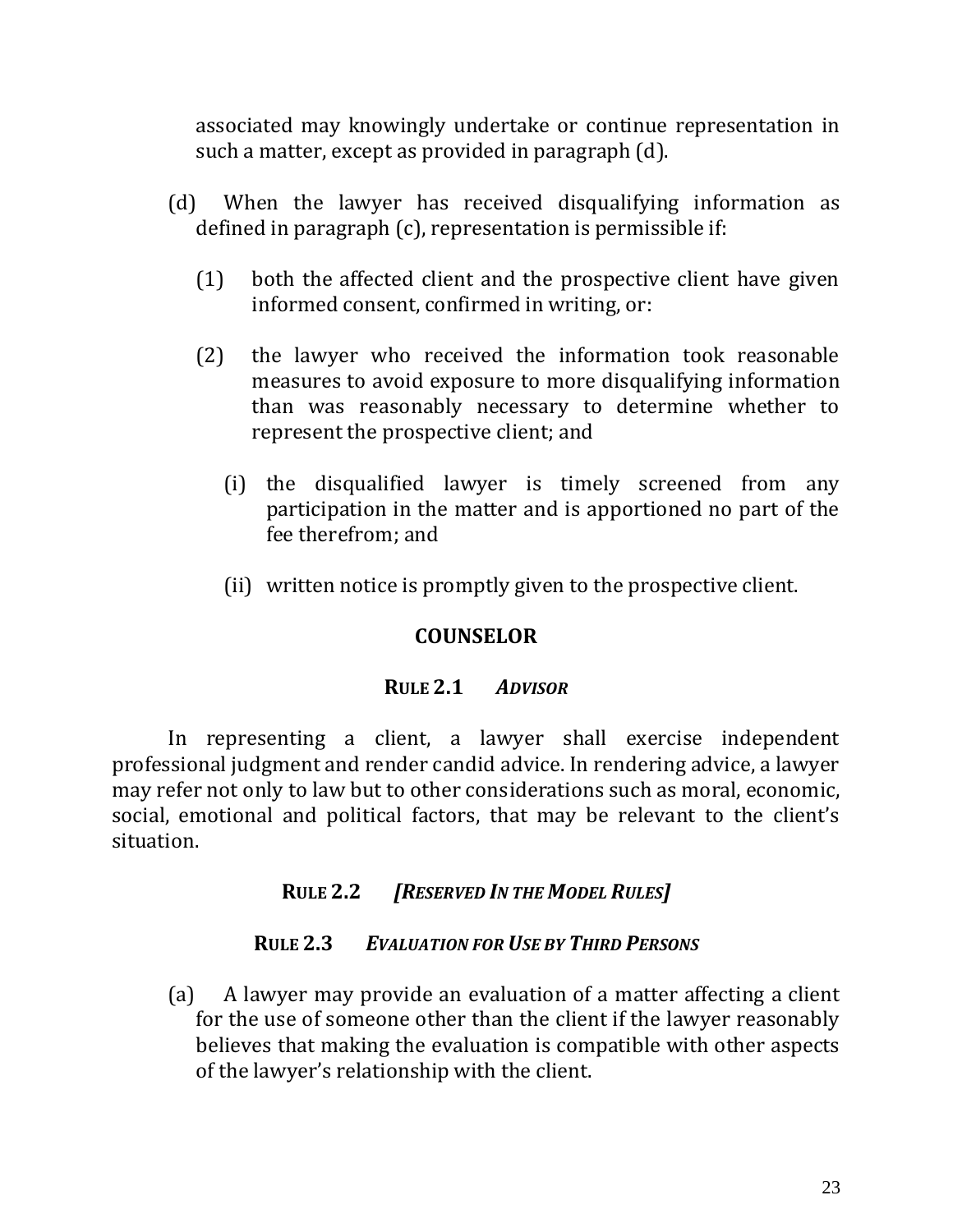- (b) When the lawyer knows or reasonably should know that the evaluation is likely to affect the client's interests materially and adversely, the lawyer shall not provide the evaluation unless the client gives informed consent.
- (c) Except as disclosure is authorized in connection with a report of an evaluation, confidences and secrets are otherwise protected by Rule 1.6.

# **RULE 2.4** *LAWYER SERVING AS THIRD-PARTY NEUTRAL*

- <span id="page-41-0"></span>(a) A lawyer serves as a third-party neutral when the lawyer assists two or more persons who are not clients of the lawyer to reach a resolution of a dispute or other matter that has arisen between them. Service as a third-party neutral may include service as an arbitrator, a mediator or in such other capacity as will enable the lawyer to assist the parties to resolve the matter.
- (b) A lawyer serving as a third-party neutral shall inform unrepresented parties that the lawyer is not representing them. When the lawyer knows or reasonably should know that a party does not understand the lawyer's role in the matter, the lawyer shall explain the difference between the lawyer's role as a third-party neutral and a lawyer's role as one who represents a client.
- (c) The role of third party neutral does not create a lawyer-client relationship with any of the parties and does not constitute representation of any of them. The lawyer shall not attempt to advance the interest of any of the parties at the expense of any other party.
- (d) The lawyer shall not use any conduct, discussions or statements made by any party in the course of any alternative dispute resolution process to the disadvantage of any party to the process, or, without the informed consent of the parties, to the advantage of the lawyer or a third person.
- (e) When acting as a mediator, the lawyer shall undertake such role subject to the following additional conditions: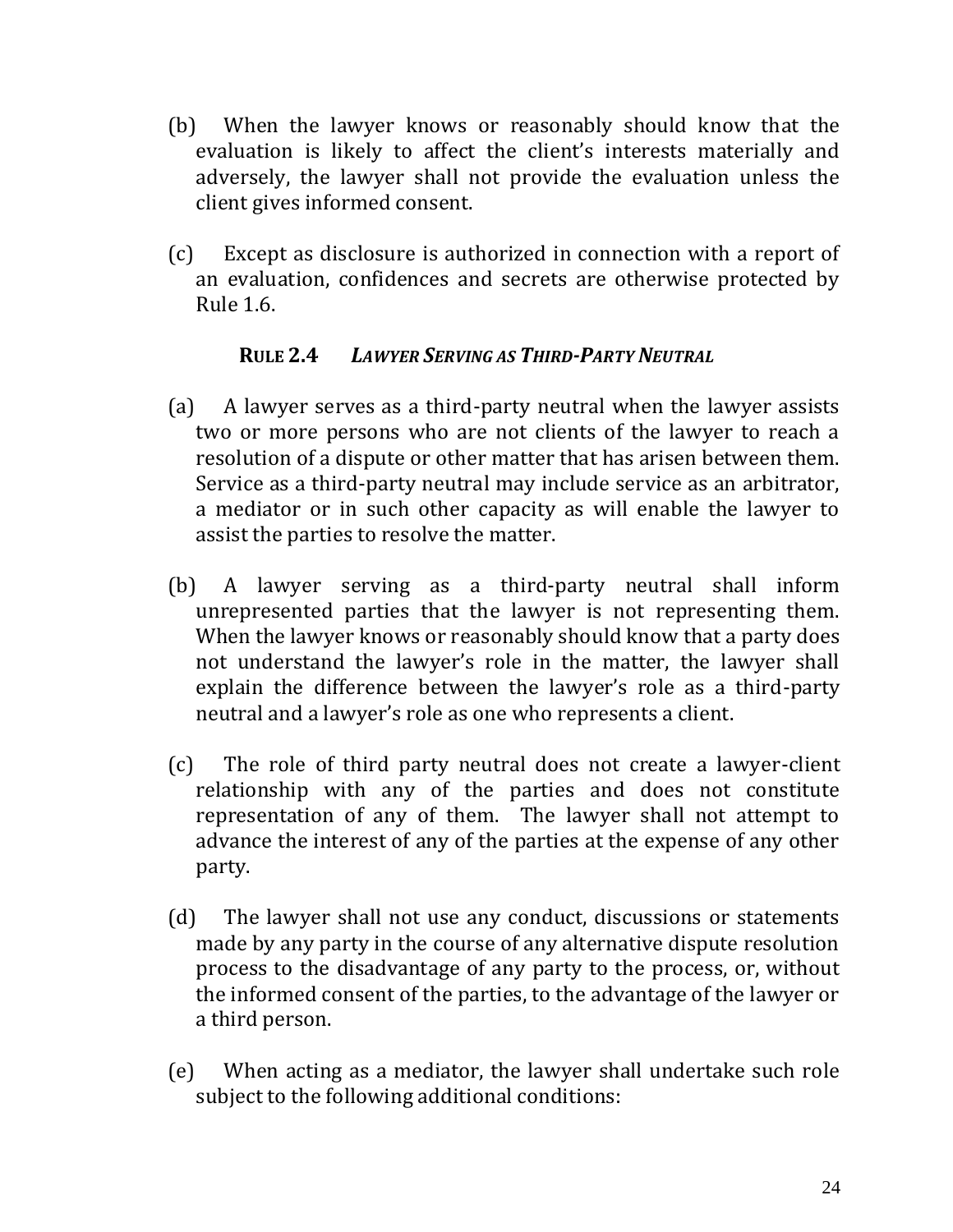- (1) The lawyer must clearly inform the parties of the nature and limits of the lawyer's role as mediator and should disclose any interest or relationship likely to affect the lawyer's impartiality or that might create an appearance of partiality or bias. The parties must consent to the arrangement unless they are in mediation pursuant to a legal mandate.
- (2) The lawyer may draft a settlement agreement or instrument reflecting the parties' resolution of the matter but must advise and encourage any party represented by independent counsel to consult with that counsel, and any unrepresented party to seek independent legal advice, before executing it.
- (3) The lawyer shall withdraw as mediator if any of the parties so requests, or if any of the conditions stated in this subdivision (e) is no longer satisfied. Upon withdrawal, or upon conclusion of the mediation, the lawyer shall not represent any of the parties in the matter that was the subject of the mediation, or in any related matter.

# **ADVOCATE**

## **RULE 3.1** *MERITORIOUS CLAIMS AND CONTENTIONS*

<span id="page-42-1"></span><span id="page-42-0"></span>(a) A lawyer shall not bring or defend a proceeding, or assert or controvert an issue therein, unless there is a non-frivolous basis in law and fact for doing so, which includes a good faith argument for an extension, modification or reversal of existing law. A lawyer for the defendant in a criminal proceeding, or the respondent in a proceeding that could result in incarceration, may nevertheless so defend the proceeding as to require that every element of the case be established.

 (b) A lawyer shall not report or threaten to report misconduct to a criminal, administrative, or disciplinary authority solely to obtain an advantage in a civil matter.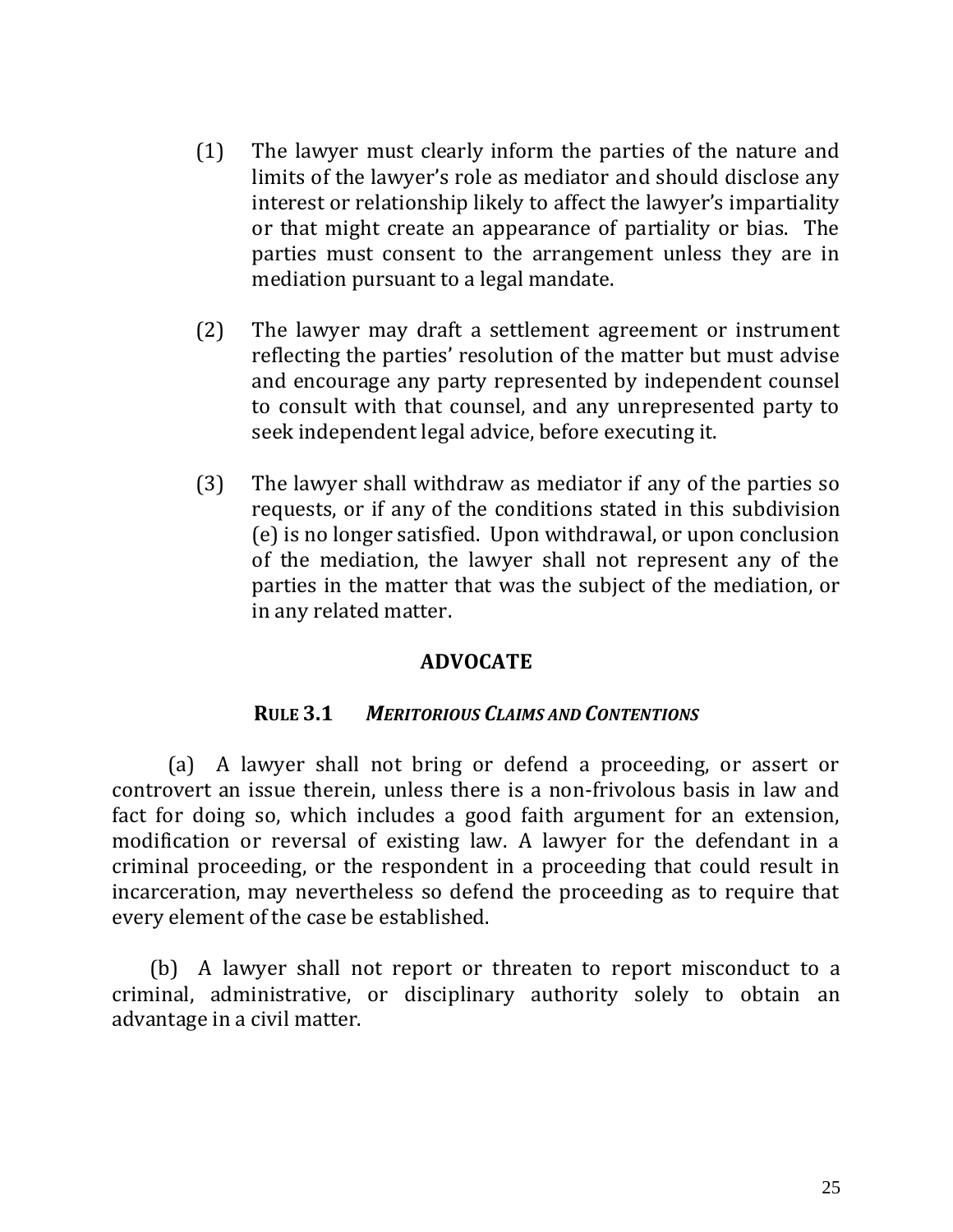#### **RULE 3.2** *EXPEDITING LITIGATION*

<span id="page-43-1"></span><span id="page-43-0"></span>A lawyer shall make reasonable efforts to expedite litigation consistent with the interests of the client.

#### **RULE 3.3** *CANDOR TOWARD THE TRIBUNAL*

- (a) A lawyer shall not knowingly:
	- (1) make a false statement of fact or law to a tribunal or fail to correct a false statement of material fact or law previously made to the tribunal by the lawyer;
	- (2) misquote to a tribunal the language of a book, statute, ordinance, rule or decision or, with knowledge of its invalidity and without disclosing such knowledge, cite as authority, a decision that has been overruled or a statute, ordinance or rule that has been repealed or declared unconstitutional;
	- (3) offer evidence that is false. If a lawyer, the lawyer's client, or a witness called by the lawyer, has offered material evidence and the lawyer comes to know of its falsity, the lawyer shall take reasonable remedial measures, including, if necessary, disclosure to the tribunal. A lawyer may refuse to offer evidence that the lawyer reasonably believes is false, except a lawyer in a criminal matter may not refuse to offer the testimony of a defendant, unless the lawyer knows from the defendant that such testimony is false.
- (b) A lawyer who represents a client in an adjudicative proceeding and who knows that a person intends to engage, is engaging or has engaged in criminal or fraudulent conduct related to the proceeding shall take reasonable remedial measures, including, if necessary, disclosure to the tribunal.
- (c) The duties stated in paragraphs (a) and (b) continue to the conclusion of the proceeding, and apply even if compliance requires disclosure of information otherwise protected by Rule 1.6.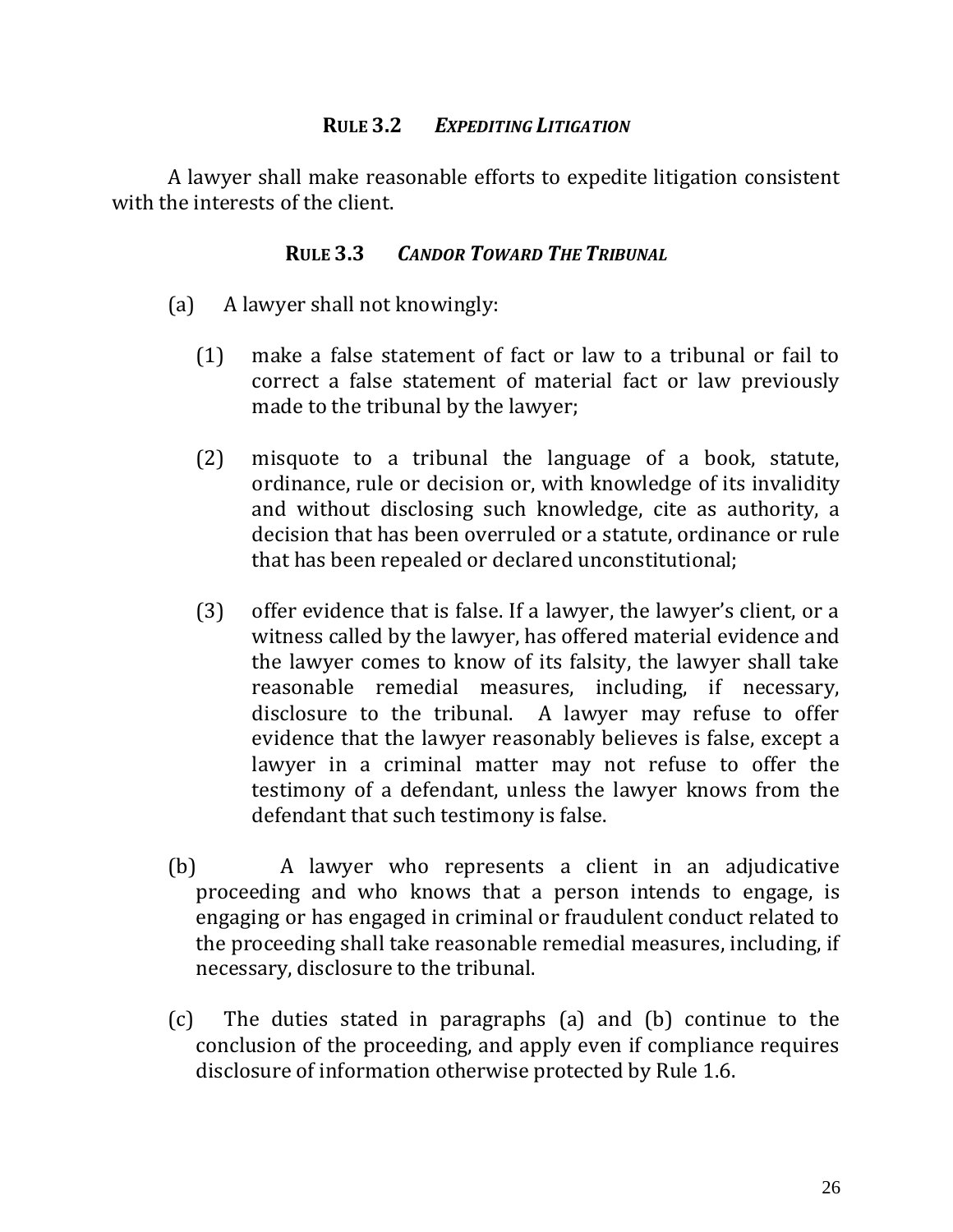(d) In an *ex parte* proceeding, a lawyer shall inform the tribunal of all material facts known to the lawyer that will enable the tribunal to make an informed decision, whether or not the facts are adverse.

## **RULE 3.4** *FAIRNESS TO OPPOSING PARTY AND COUNSEL*

<span id="page-44-0"></span>A lawyer shall not:

- (a) unlawfully obstruct another party's access to evidence or unlawfully alter, destroy or conceal a document or other material having potential evidentiary value. A lawyer shall not counsel or assist another person to do any such act;
- (b) falsify evidence, counsel or assist a witness to testify falsely, or offer an inducement to a witness that is prohibited by law;
- (c) knowingly disobey an obligation under the rules of a tribunal except for an open refusal based on an assertion that no valid obligation exists;
- (d) [Reserved]
- (e) in trial, allude to any matter that the lawyer does not reasonably believe is relevant or that will not be supported by admissible evidence, assert personal knowledge of facts in issue except when testifying as a witness, or state a personal opinion as to the justness of a cause, the credibility of a witness, the culpability of a civil litigant or the guilt or innocence of an accused; or
- (f) request a person other than a client to refrain from voluntarily giving relevant information to another party unless:
	- (1) the person is a relative or an employee or other agent of a client; and
	- (2) the lawyer reasonably believes that the person's interests will not be adversely affected by refraining from giving such information.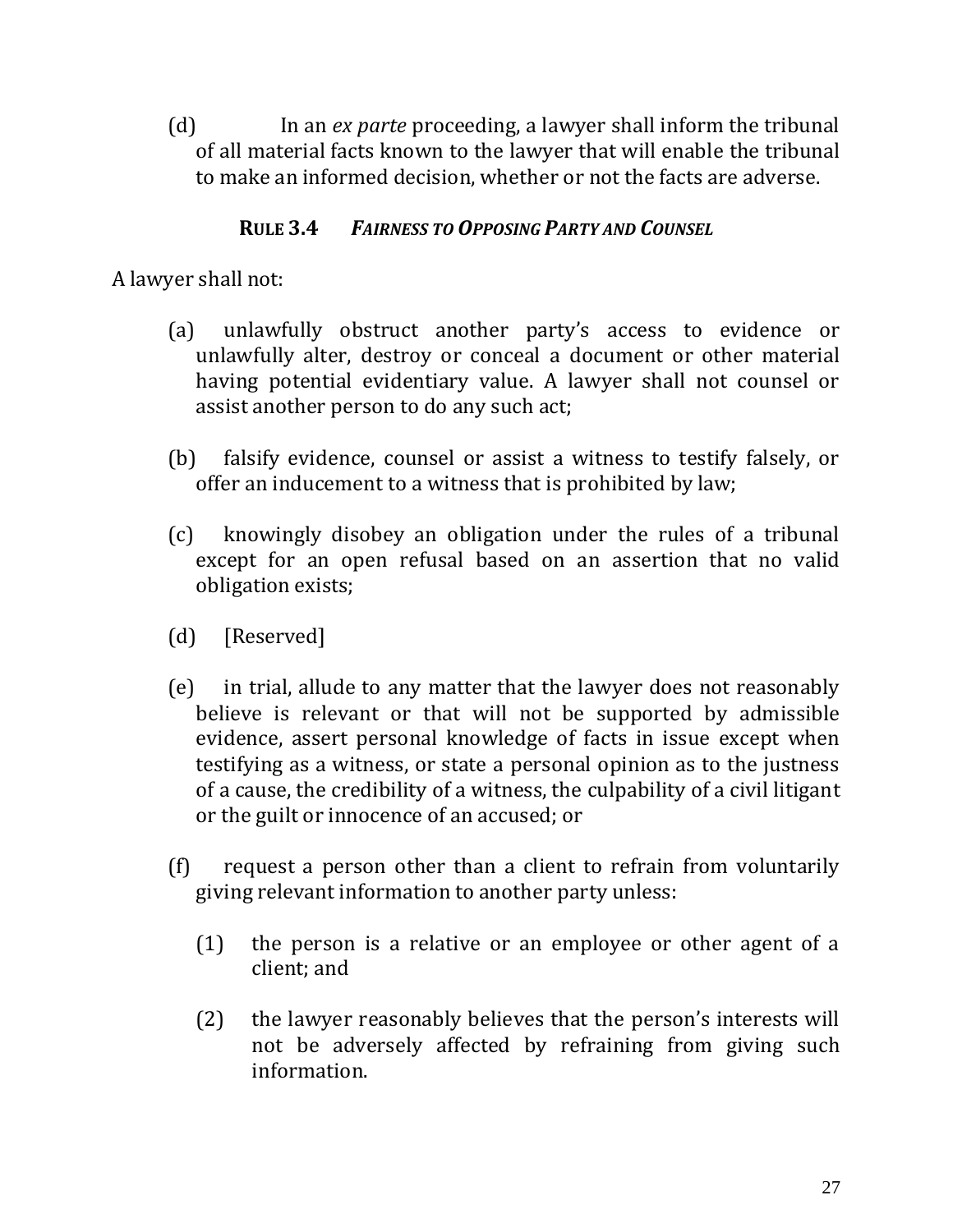## **RULE 3.5** *IMPARTIALITY AND DECORUM OF THE TRIBUNAL*

<span id="page-45-0"></span>A lawyer shall not:

 $\overline{a}$ 

- (a) seek to influence a judge, juror, prospective juror or other tribunal official by means prohibited by law; nor shall a lawyer, directly or indirectly give or lend anything of value to a judge, tribunal official, or employee of a tribunal unless the personal or family relationship between the lawyer and the judge, tribunal official, or employee is such that gifts are customarily given and exchanged;
- (b) communicate *ex parte* with such a person, directly or indirectly, during the proceeding, concerning such proceeding, unless authorized to do so by law or court order;
- (c) communicate with a juror or prospective juror after discharge of the jury if:
	- (1) the communication is prohibited by law or court order;<sup>1</sup>
	- (2) the juror has made known to the lawyer a desire not to communicate; or
	- (3) the communication involves misrepresentation, coercion, duress or harassment; or
- (d) engage in conduct intended to disrupt a tribunal; or
- (e) fail to reveal promptly to the court knowledge of improper conduct by a juror, prospective juror, or member of the jury pool, or by another toward a juror or member of the jury pool or a member of a juror's or jury pool member's family.

Paragraph 3.5(a) does not preclude contributions to election campaigns of public officers.

<sup>1</sup> There is a distinction with respect to communication with a juror or prospective juror, after discharge of the jury panel, under state and federal law in Maine.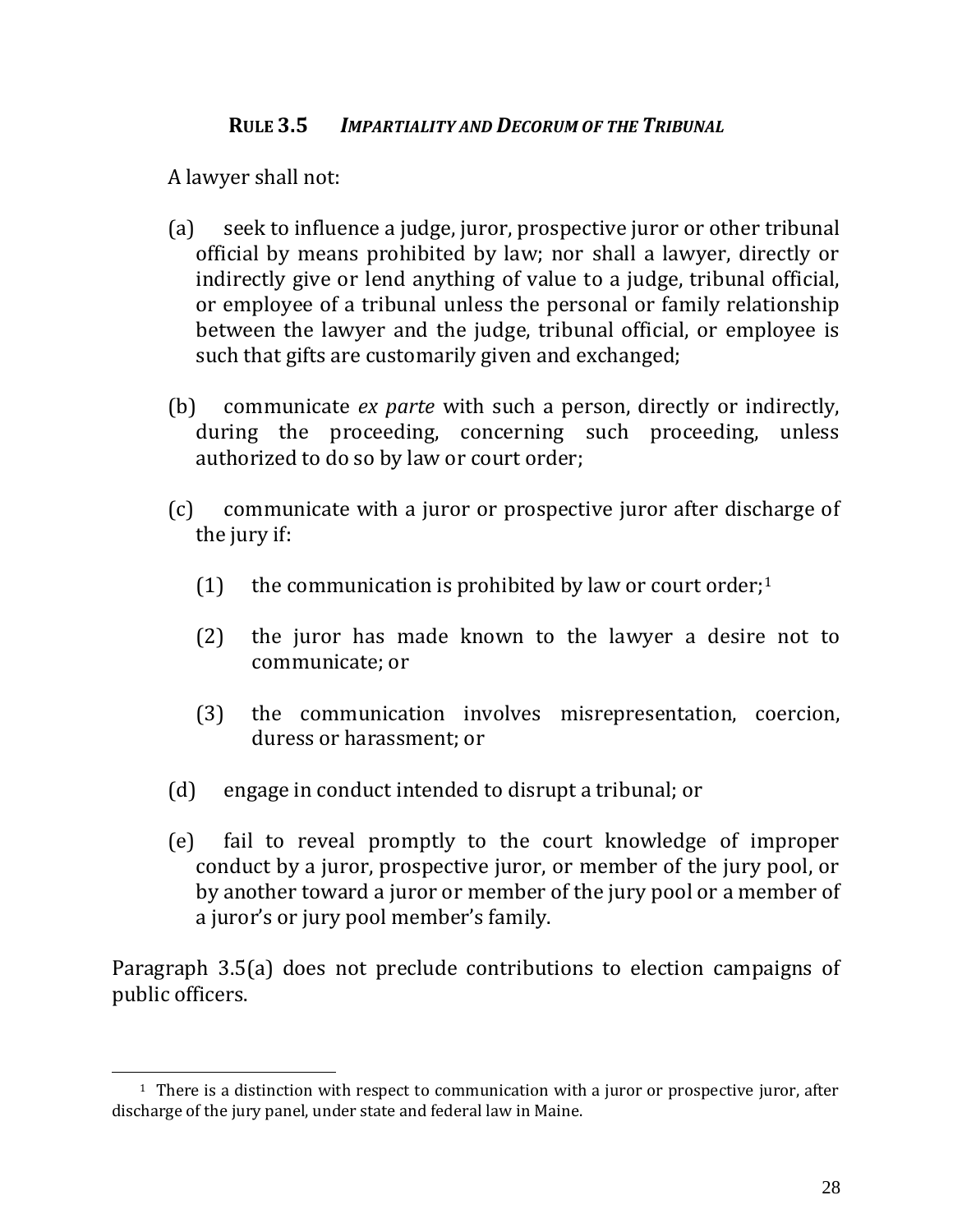#### **RULE 3.6** *TRIAL PUBLICITY*

<span id="page-46-0"></span>A lawyer involved in the prosecution or defense of a criminal matter or in representing a party to a civil cause shall not make or participate in making any extra-judicial statement which poses a substantial danger of interference with the administration of justice.

#### **RULE 3.7** *LAWYER AS WITNESS*

- <span id="page-46-1"></span>(a) A lawyer shall not act as advocate at a tribunal in which the lawyer is likely to be a necessary witness unless:
	- (1) the testimony relates to an uncontested issue;
	- (2) the testimony relates to the nature and value of legal services rendered in the case; or
	- (3) disqualification of the lawyer would work substantial hardship on the client.
- (b) A lawyer may act as advocate in a tribunal in which another lawyer in the lawyer's firm is likely to be called as a witness unless precluded from doing so by Rule 1.7 or Rule 1.9.

## **RULE 3.8** *SPECIAL RESPONSIBILITIES OF A PROSECUTOR*

<span id="page-46-2"></span>The prosecutor shall:

(a) refrain from prosecuting a criminal or juvenile charge that the prosecutor knows is not supported by probable cause;

(b) make timely disclosure in a criminal or juvenile case to counsel for the defendant, or to a defendant without counsel, of the existence of evidence or information known to the prosecutor after diligent inquiry and within the prosecutor's possession or control, that tends to negate the guilt of the accused, mitigate the degree of the offense, or reduce the punishment;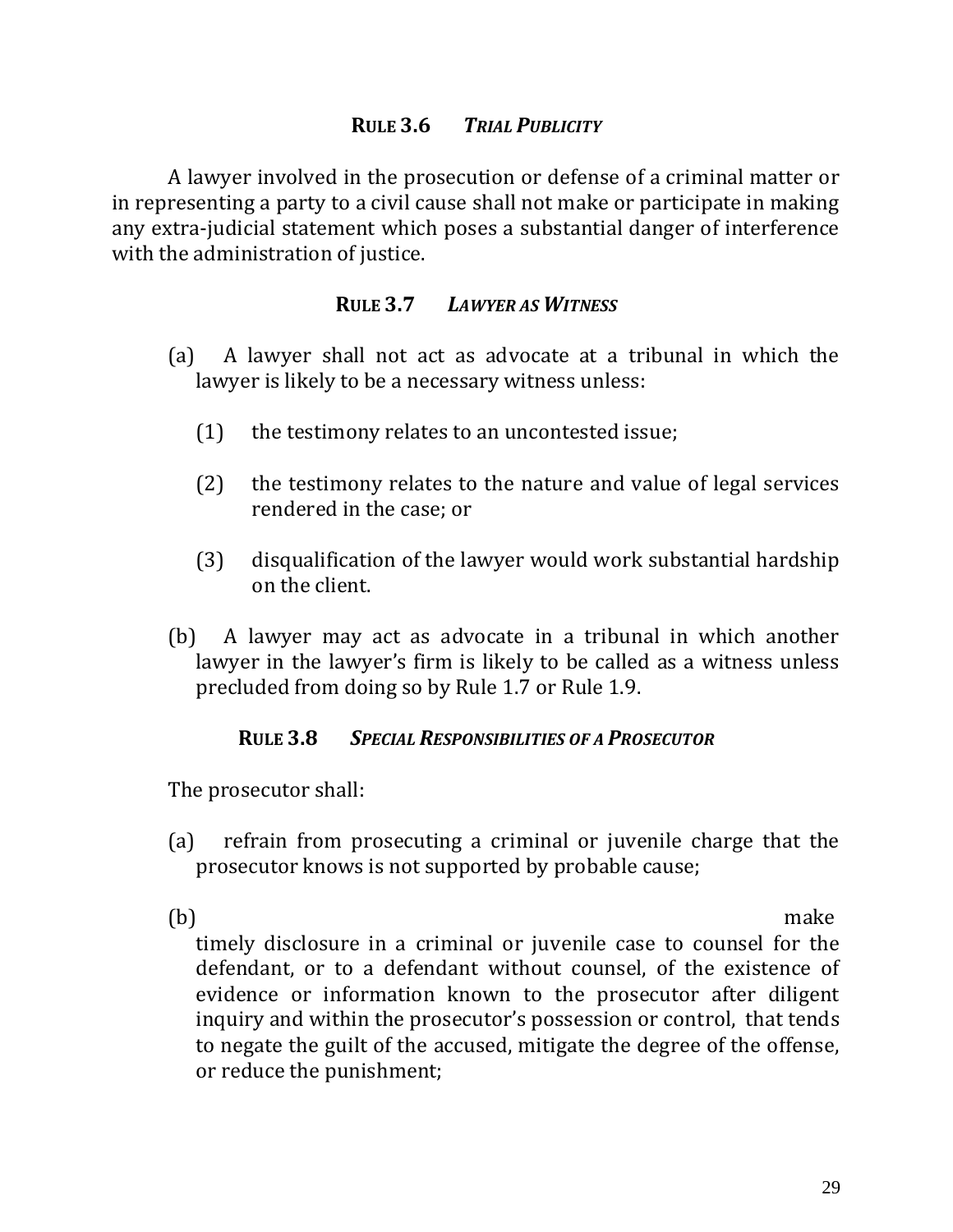(c) refrain from conducting a civil, juvenile, or criminal case against any person whom the prosecutor knows that the prosecutor represents or has represented as a client;

(d)

refrain from conducting a civil, juvenile, or criminal case against any person relative to a matter in which the prosecutor knows that the prosecutor represents or has represented a complaining witness.

## **RULE 3.9** *ADVOCATE IN NONADJUDICATIVE PROCEEDINGS*

<span id="page-47-0"></span>A lawyer representing a client before a legislative body or administrative agency in a nonadjudicative proceeding shall disclose that the appearance is in a representative capacity and shall conform to the provisions of Rules 3.3(a) through (c), 3.4(a) through (c), and 3.5, and Rules 4.1 through 4.4. This Rule only applies when a lawyer represents a client in connection with an official hearing or meeting of a governmental agency or a legislative body to which the lawyer or the lawyer's client is presenting evidence or argument. It does not apply to representation of a client in a negotiation or other bilateral transaction with a governmental agency or in connection with an application for a license or other privilege or the client's compliance with generally applicable reporting requirements, such as the filing of income-tax returns. Nor does it apply to the representation of a client in connection with an investigation or examination of the client's affairs conducted by government investigators or examiners.

#### **TRANSACTIONS WITH PERSONS OTHER THAN CLIENTS**

#### <span id="page-47-1"></span>*RULE* **4.1** *TRUTHFULNESS IN STATEMENTS TO OTHERS*

<span id="page-47-2"></span>In the course of representing a client a lawyer shall not knowingly:

- (a) make a false statement of material fact or law to a third person; or
- (b) fail to disclose a material fact to a third person when disclosure is necessary to avoid assisting a criminal or fraudulent act by a client, unless disclosure is prohibited by Rule 1.6.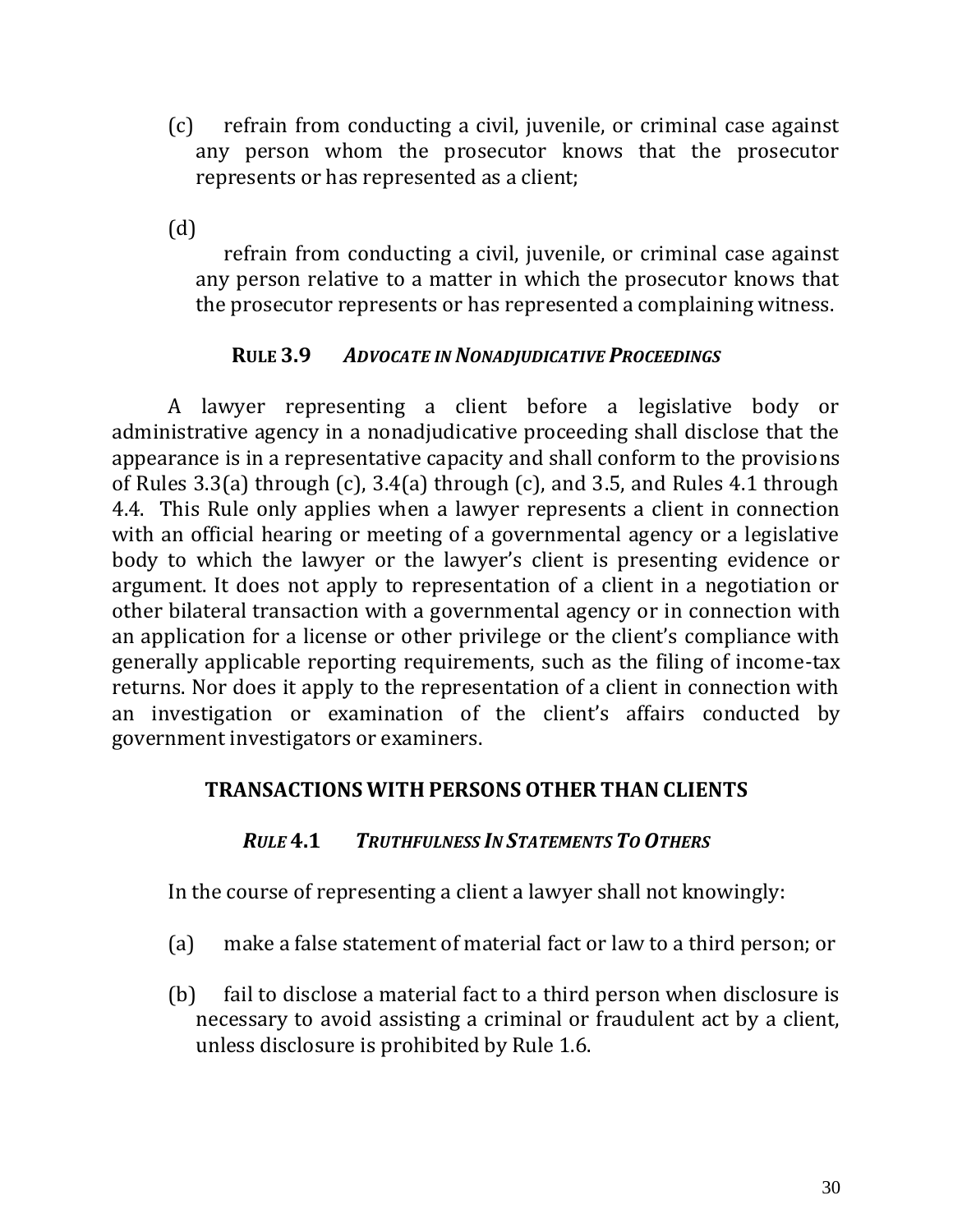# <span id="page-48-0"></span>**RULE 4.2** *COMMUNICATION WITH PERSON REPRESENTED BY COUNSEL AND LIMITED REPRESENTATIONS*

- (a) In representing a client, a lawyer shall not communicate about the subject of the representation with a person the lawyer knows to be represented by another lawyer in the matter, unless the lawyer has the consent of the other lawyer or is authorized to do so by law or a court order. Specific limitations on communications by a prosecutor are contained in (c).
- (b) An otherwise unrepresented party to whom limited representation is being provided or has been provided in accordance with Rule 1.2(c) is considered to be unrepresented for purposes of this Rule, except to the extent the limited representation attorney provides other counsel written notice of a time period within which other counsel shall communicate only with the limited representation attorney.
- (c) If a prosecutor knows a person is represented with respect to the matter under investigation:
	- (1) the prosecutor shall not communicate directly with that person absent consent of the other lawyer or a court order; and
	- (2) The prosecutor shall not extend, through any third person an offer to meet with the prosecutor or an offer to enter into plea negotiations with the prosecutor, or an offer of a plea agreement absent consent of the other lawyer or a court order.

Communications by the prosecutor in the form of advice or instruction to law enforcement agents about a person a prosecutor knows is represented with respect to a matter under investigation are authorized by this Rule and are governed by the substantive law.

# **RULE 4.3** *DEALING WITH UNREPRESENTED PERSON*

<span id="page-48-1"></span>In dealing on behalf of a client with a person who is not represented by counsel, a lawyer shall not state or imply that the lawyer is disinterested.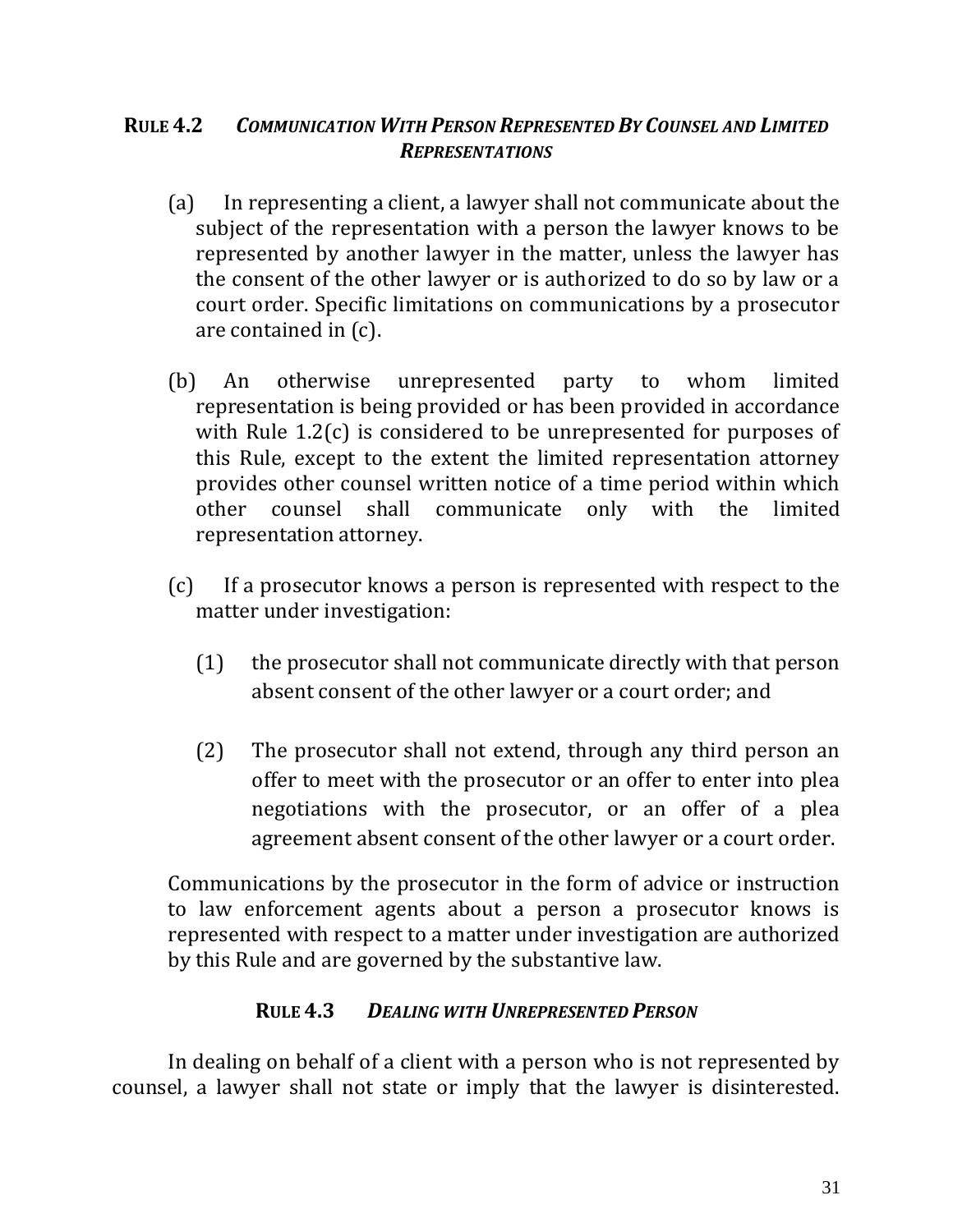When the lawyer knows or reasonably should know that the unrepresented person misunderstands the lawyer's role in the matter, the lawyer shall make reasonable efforts to correct the misunderstanding. The lawyer shall not give legal advice to an unrepresented person, but may provide legal information to and may negotiate with the unrepresented person. The lawyer may recommend that such unrepresented client secure counsel, if the lawyer knows or reasonably should know that the interests of such a person are or have a reasonable possibility of being in conflict with the interests of the client.

# <span id="page-49-1"></span>**RULE 4.4** *RESPECT FOR RIGHTS OF THIRD PERSONS; INADVERTENT DISCLOSURES*

- <span id="page-49-0"></span>(a) In representing a client, a lawyer shall not use means that have no substantial purpose other than to embarrass, delay, or burden a third person, or use methods of obtaining evidence that violate the legal rights of such a person.
- (b) A lawyer who receives a writing and has reasonable cause to believe the writing may have been inadvertently disclosed and contain confidential information or be subject to a claim of privilege or of protection as trial preparation material:
	- (1) shall not read the writing or, if he or she has begun to do so, shall stop reading the writing;
	- (2) shall notify the sender of the receipt of the writing; and
	- (3) shall promptly return, destroy or sequester the specified information and any copies.

The recipient may not use or disclose the information in the writing until the claim is resolved, formally or informally. The sending or receiving lawyer may promptly present the writing to a tribunal under seal for a determination of the claim.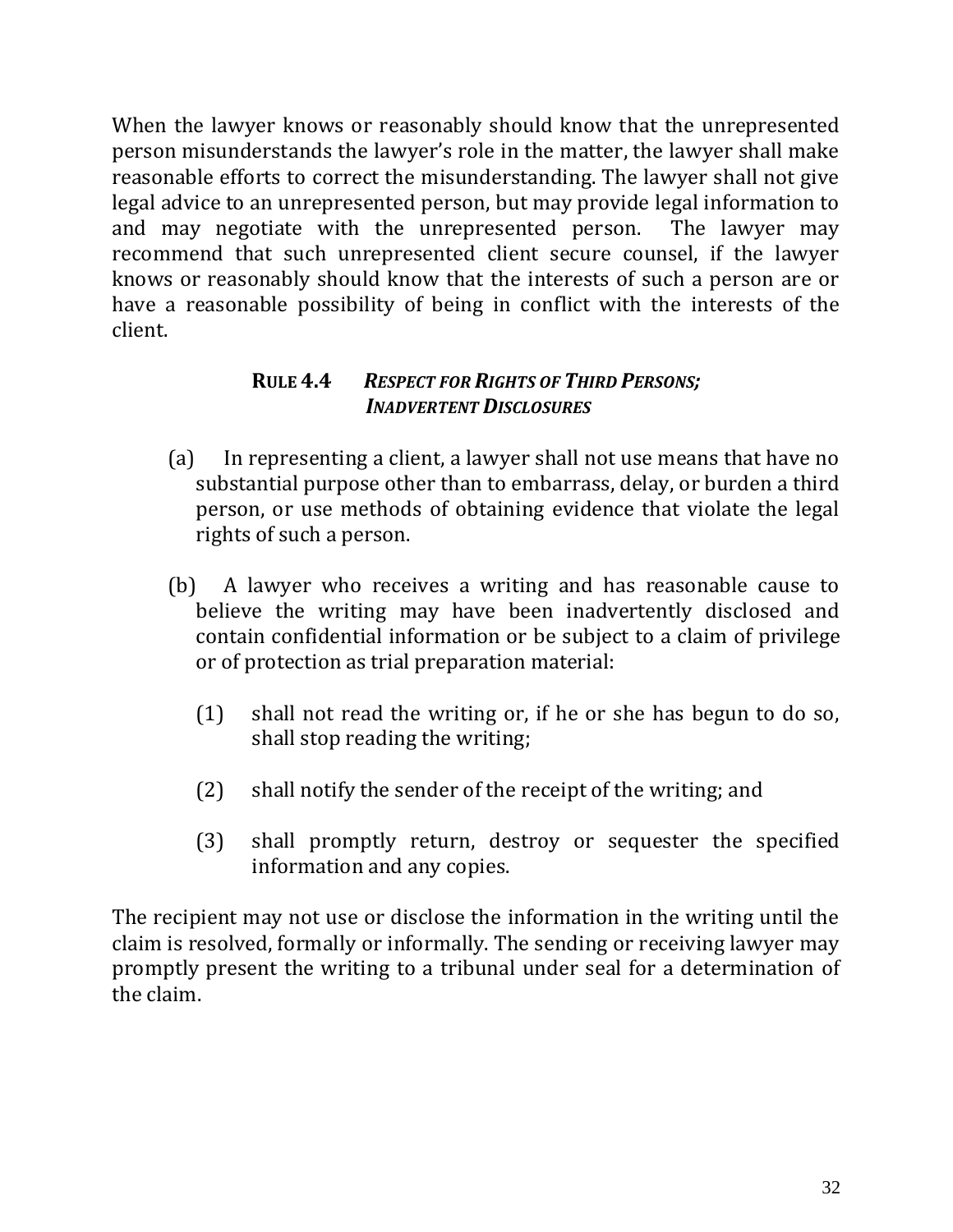## **LAW FIRMS AND ASSOCIATIONS**

#### <span id="page-50-1"></span><span id="page-50-0"></span>**RULE 5.1** *RESPONSIBILITIES OF PARTNERS, MANAGERS, AND SUPERVISORS*

- (a) A partner in a law firm, and a lawyer who individually or together with other lawyers possesses comparable managerial authority in a law firm, shall make reasonable efforts to ensure that the firm has in effect measures giving reasonable assurance that all lawyers in the firm conform to the Rules of Professional Conduct.
- (b) A lawyer having direct supervisory authority over another lawyer shall make reasonable efforts to ensure that the other lawyer conforms to the Rules of Professional Conduct.
- (c) A lawyer shall be responsible for another lawyer's violation of the Rules of Professional Conduct if:
	- (1) the lawyer orders or, with knowledge of the specific conduct, ratifies the conduct involved; or
	- (2) the lawyer is a partner or has comparable managerial authority in the law firm in which the other lawyer practices, or has direct supervisory authority over the other lawyer, and knows of the conduct at a time when its consequences can be avoided or mitigated but fails to take reasonable remedial action.

## <span id="page-50-2"></span>**RULE 5.2** *RESPONSIBILITIES OF A SUBORDINATE LAWYER*

- (a) A lawyer is bound by the Rules of Professional Conduct notwithstanding that the lawyer acted at the direction of another person.
- (b) A subordinate lawyer does not violate the Rules of Professional Conduct if that lawyer acts in accordance with a supervisory lawyer's reasonable resolution of an arguable question of professional duty.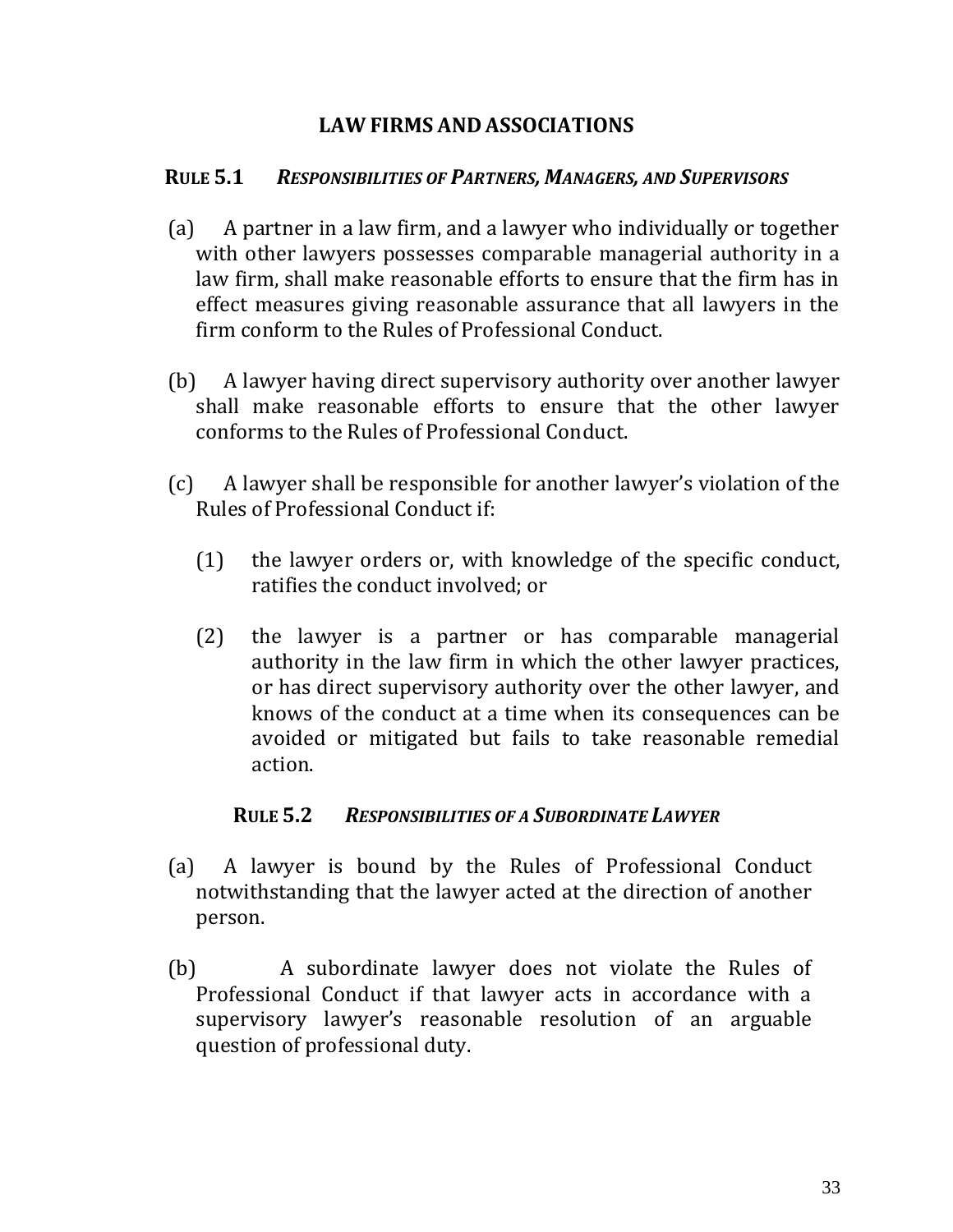## **RULE 5.3** *RESPONSIBILITIES REGARDING NONLAWYER ASSISTANTS*

<span id="page-51-0"></span>With respect to a nonlawyer employed or retained by or associated with a lawyer:

- (a) a partner, and a lawyer who individually or together with other lawyers possesses comparable managerial authority in a law firm shall make reasonable efforts to ensure that the firm has in effect measures giving reasonable assurance that the person's conduct is compatible with the professional obligations of the lawyer;
- (b) a lawyer having direct supervisory authority over the nonlawyer shall make reasonable efforts to ensure that the person's conduct is compatible with the professional obligations of the lawyer; and
- (c) a lawyer shall be responsible for the conduct of such a person that would be a violation of the Rules of Professional Conduct if engaged in by a lawyer if:
	- (1) the lawyer orders or, with the knowledge of the specific conduct, ratifies the conduct involved; or
	- (2) the lawyer is a partner or has comparable managerial authority in the law firm in which the person is employed, or has direct supervisory authority over the person, and knows of the conduct at a time when its consequences can be avoided or mitigated but fails to take reasonable remedial action.

# **RULE 5.4** *PROFESSIONAL INDEPENDENCE OF A LAWYER*

- <span id="page-51-1"></span>(a) A lawyer or law firm shall not share legal fees with a nonlawyer, except that:
	- (1) an agreement by a lawyer with the lawyer's firm, partner, or associate may provide for the payment of money, over a reasonable period of time after the lawyer's death, to the lawyer's estate or to one or more specified persons;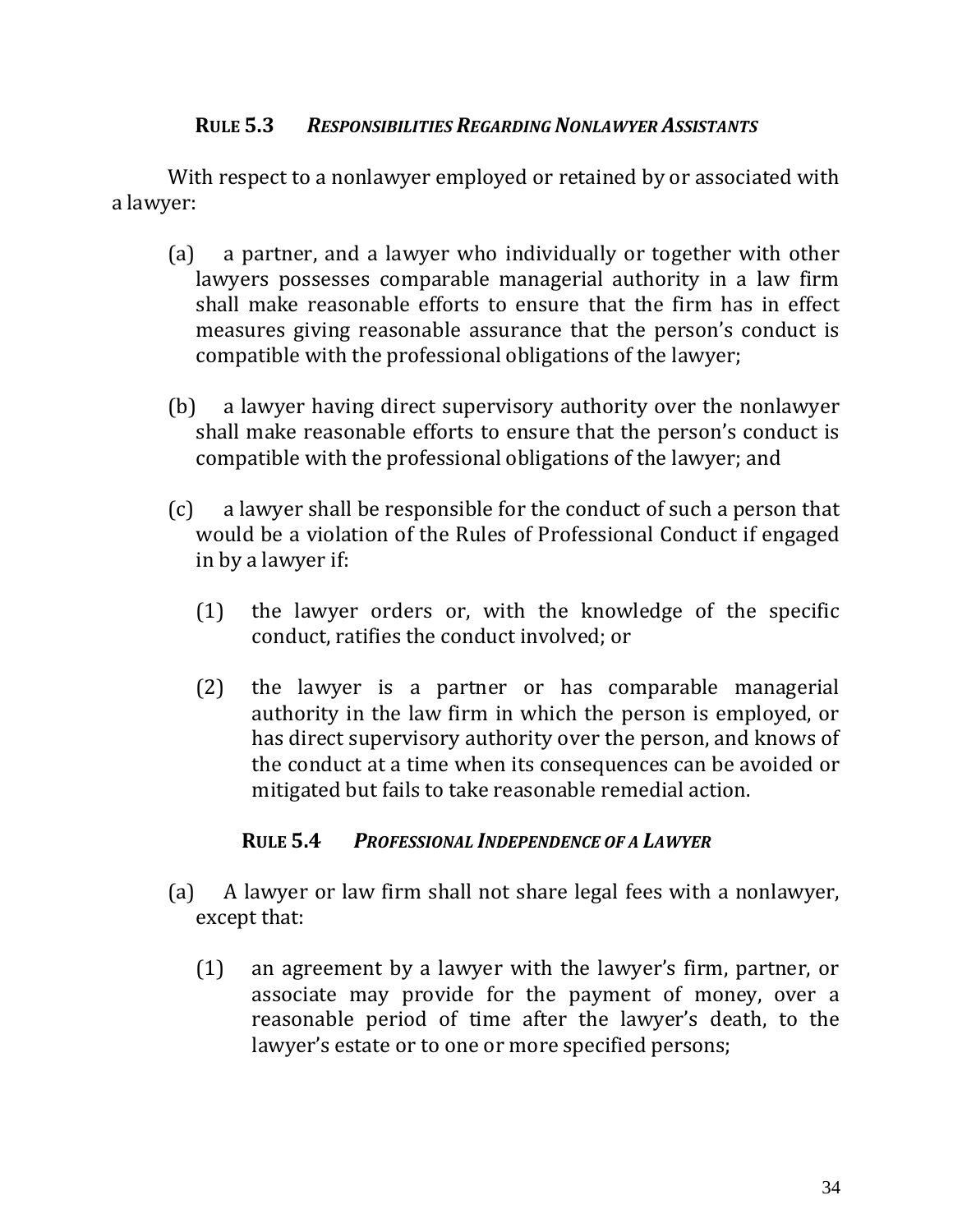- (2) a lawyer who undertakes to complete unfinished legal business of a deceased lawyer may pay to the estate of the deceased lawyer that proportion of the total compensation which fairly represents the services rendered by the deceased lawyer;
- (3) a lawyer or law firm may include nonlawyer employees in a compensation or retirement plan, even though the plan is based in whole or in part on a profit-sharing arrangement; provided that the amounts paid to nonlawyer employees in addition to fixed salary,
	- (i) are not based upon business brought to the law firm by such employees;
	- (ii) are not based upon services performed by such employees in a particular case; and
	- (iii) do not constitute the greater part of the total remuneration of such employees;
- (4) a lawyer may share court-awarded legal fees with a nonprofit organization that employed, retained or recommended employment of the lawyer in the matter.
- (b) A lawyer shall not form a partnership with a nonlawyer if any of the activities of the partnership consist of the practice of law.
- (c) A lawyer shall not permit a person who recommends, employs, or pays the lawyer to render legal services for another to direct or regulate the lawyer's professional judgment in rendering such legal services.
- (d) A lawyer shall not practice with or in the form of a professional corporation or association authorized to practice law for a profit, if:
	- (1) a nonlawyer owns any interest therein, except that a fiduciary representative of the estate of a lawyer may hold the stock or interest of the lawyer for a reasonable time during administration;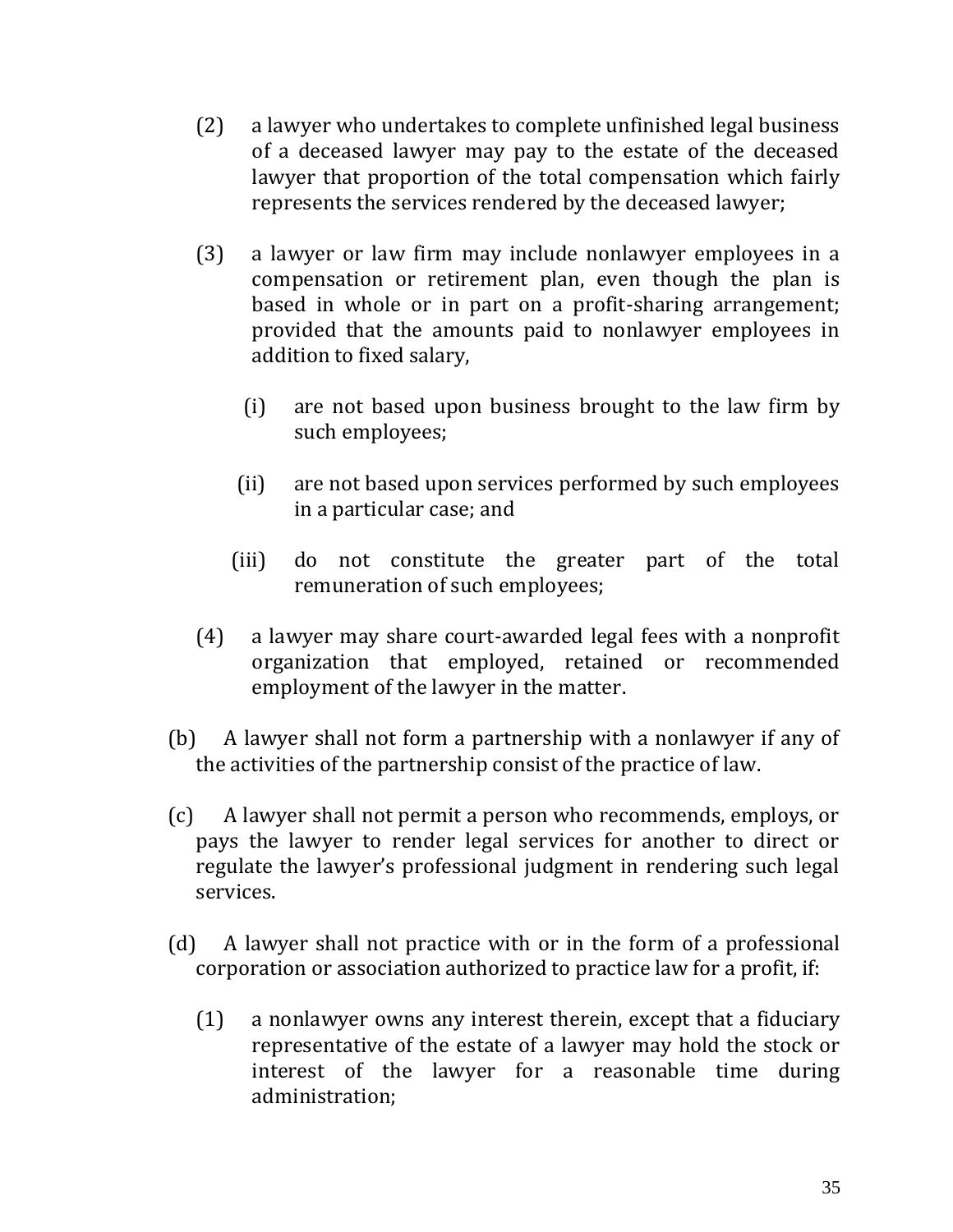- (2) a nonlawyer is a corporate director or officer thereof or occupies the position of similar responsibility in any form of association other than a corporation; or
- (3) a nonlawyer has the right to direct or control the professional judgment of a lawyer.

## <span id="page-53-1"></span>**RULE 5.5** *UNAUTHORIZED PRACTICE OF LAW; MULTIJURISDICTIONAL PRACTICE OF LAW*

- <span id="page-53-0"></span>(a) A lawyer shall not practice law in a jurisdiction in violation of the regulation of the legal profession in that jurisdiction, or assist another in doing so.
- (b) A lawyer who is not admitted to practice in this jurisdiction shall not:
	- (1) except as authorized by these Rules or other law, establish an office or other systematic and continuous presence in this jurisdiction for the practice of law; or
	- (2) hold out to the public or otherwise represent that the lawyer is admitted to practice law in this jurisdiction.
- (c) A lawyer admitted in another United States jurisdiction, and not disbarred or suspended from practice in any jurisdiction, may provide legal services that arise out of or are reasonably related to the representation of an existing client on a temporary basis in this jurisdiction that:
	- (1) are undertaken in association with a lawyer who is admitted to practice in this jurisdiction and who actively participates in the matter;
	- (2) are in or reasonably related to a pending or potential proceeding before a tribunal in this or another jurisdiction, if the lawyer, or a person the lawyer is assisting, is authorized by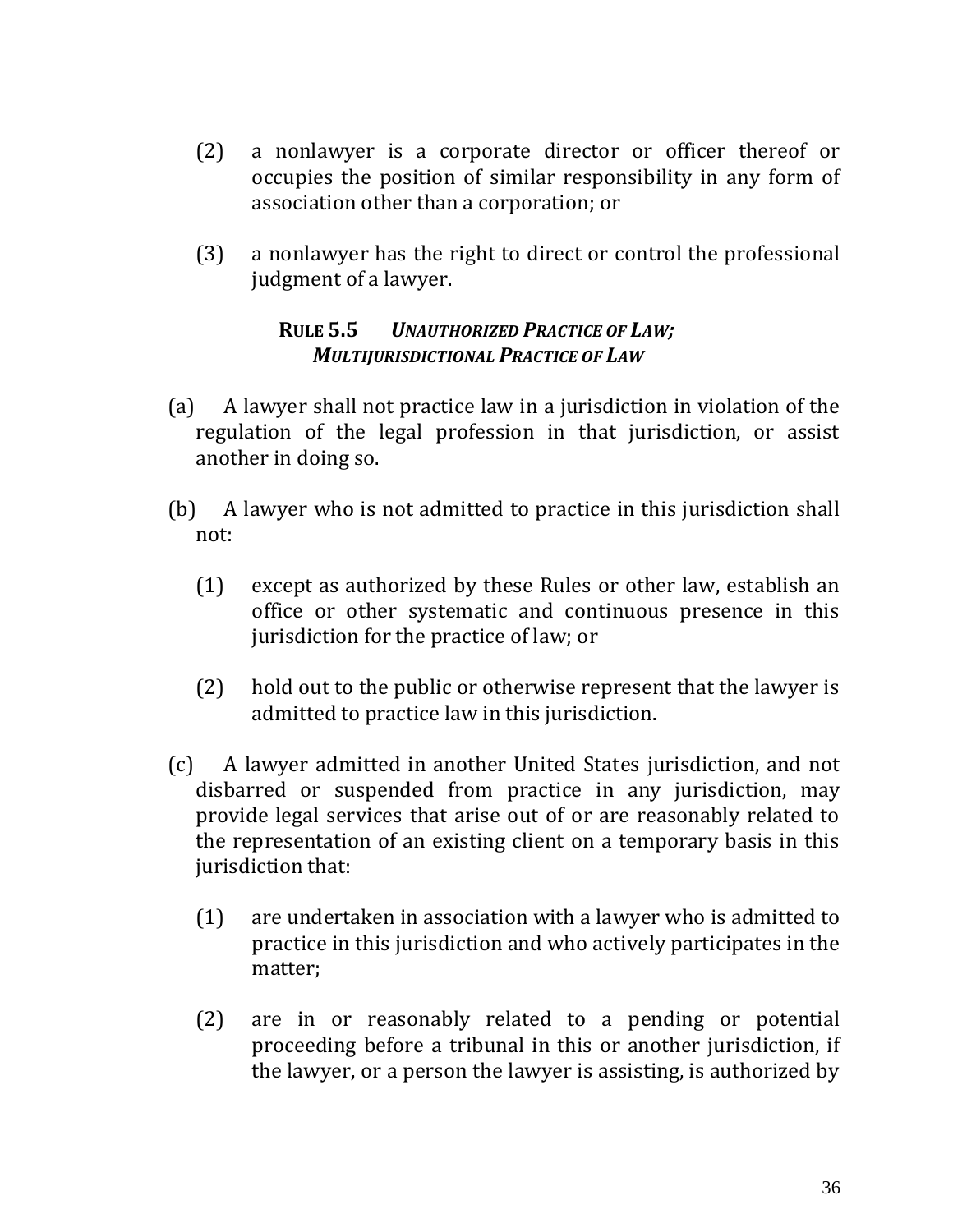law or order to appear in such proceeding or reasonably expects to be so authorized;

- (3) are in or reasonably related to a pending or potential arbitration, mediation, or other alternative dispute resolution proceeding in this or another jurisdiction, if the services arise out of or are reasonably related to the lawyer's practice in a jurisdiction in which the lawyer is admitted to practice and are not services for which the forum requires *pro hac vice* admission; or
- (4) are not within paragraphs  $(c)(2)$  or  $(c)(3)$  and arise out of or are reasonably related to the lawyer's practice in a jurisdiction in which the lawyer is admitted to practice.
- (d) A lawyer admitted in another United States jurisdiction, and not disbarred or suspended from practice in any jurisdiction, may provide legal services in this jurisdiction that:
	- (1) are provided to the lawyer's employer or its organizational affiliates and are not services for which the forum requires *pro hac vice* admission; or
	- (2) are services that the lawyer is authorized to provide by federal law or other law of this jurisdiction.

# **RULE 5.6** *RESTRICTIONS ON THE RIGHT TO PRACTICE*

<span id="page-54-0"></span>A lawyer shall not participate in offering or making:

- (a) a partnership, shareholders, operating, employment, or other similar type of agreement that restricts the right of a lawyer to practice after termination of the relationship, except an agreement concerning benefits upon retirement; or
- (b) an agreement in which a restriction on the lawyer's right to practice is part of the settlement of a client controversy.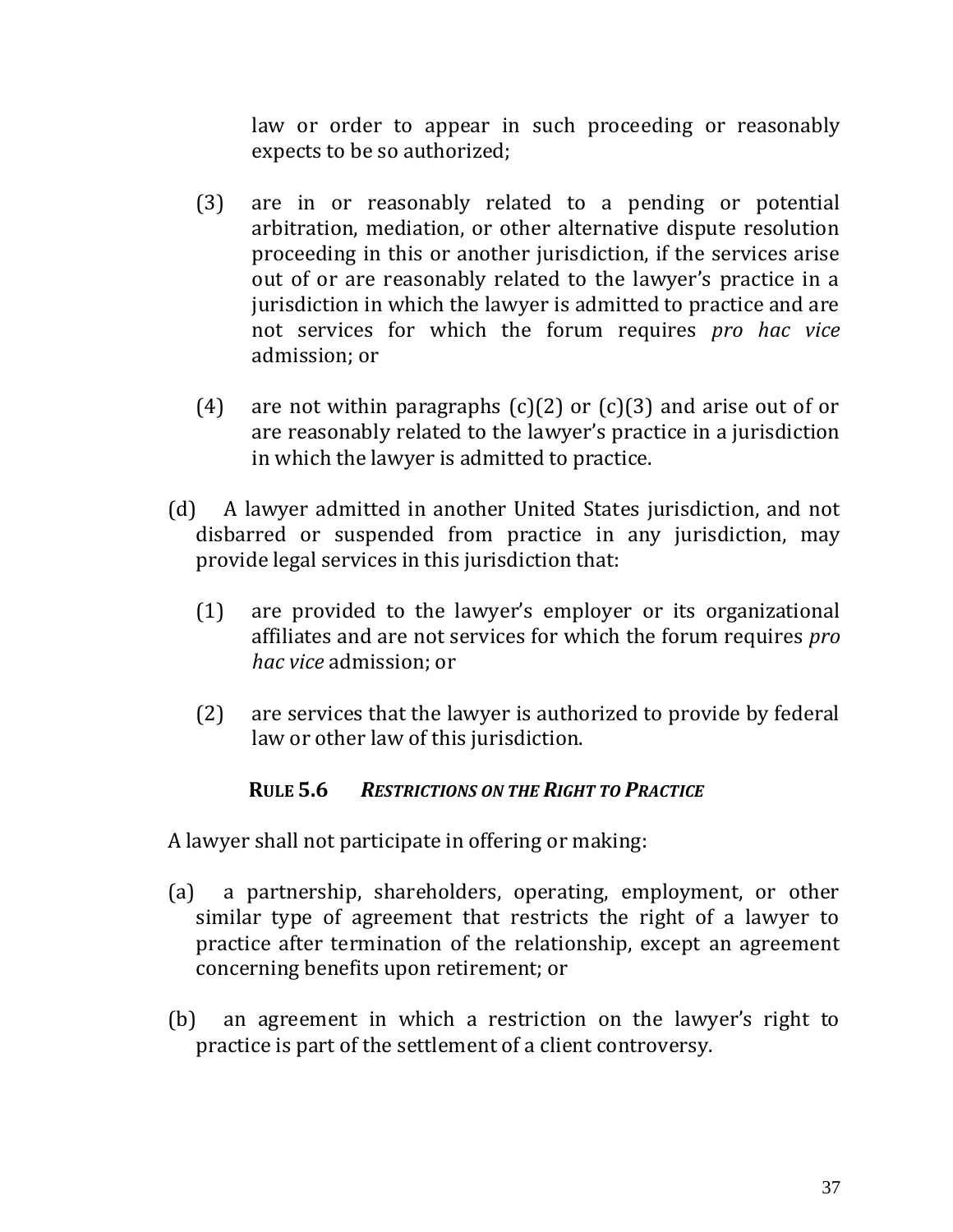## **RULE 5.7** *RESPONSIBILITIES REGARDING LAW-RELATED SERVICES*

- <span id="page-55-0"></span>(a) A lawyer shall be subject to the Rules of Professional Conduct with respect to the provision of law-related services, as defined in paragraph (b), if the law-related services are provided:
	- (1) by the lawyer in circumstances that are not distinct from the lawyer's provision of legal services to clients; or
	- (2) in other circumstances by an entity controlled by the lawyer individually or with others if the lawyer fails to take reasonable measures to assure that a person obtaining the lawrelated services knows that the services are not legal services and that the protections of the client-lawyer relationship do not exist.
- (b) The term "law-related services" denotes services that might reasonably be performed in conjunction with and in substance are related to the provision of legal services, and that are not prohibited as unauthorized practice of law when provided by a nonlawyer.

# **PUBLIC SERVICE**

# **RULE 6.1** *VOLUNTARY PRO BONO PUBLICO SERVICE*

<span id="page-55-2"></span><span id="page-55-1"></span>Every lawyer has a professional responsibility to provide legal services to those unable to pay.

# *Aspirational Goals*

In fulfilling this responsibility, the lawyer should provide legal services without fee or expectation of fee to:

- (1) persons of limited means; or
- (2) charitable, religious, civic, community, governmental and educational organizations in matters that are designed primarily to address the needs of persons of limited means;

and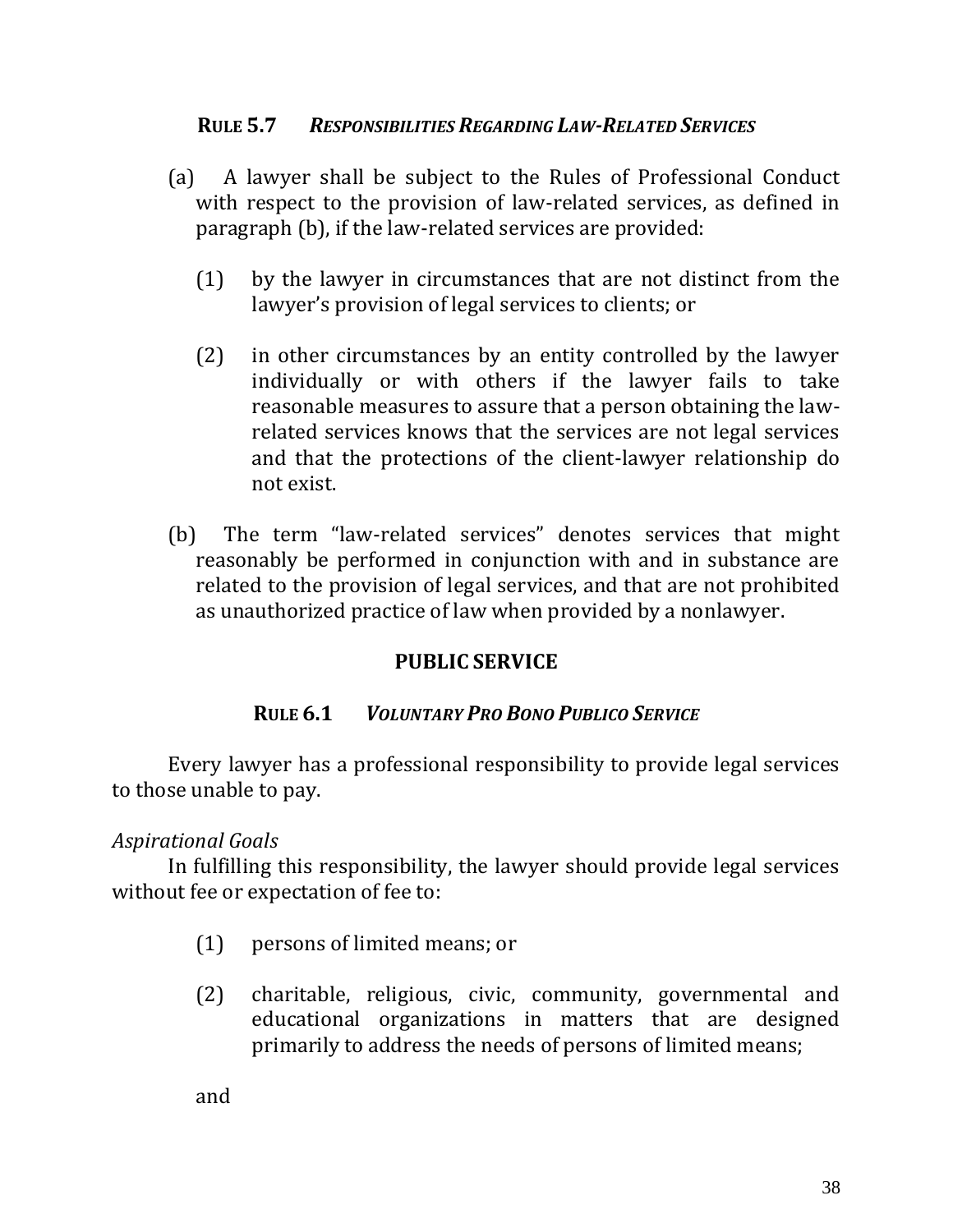- (3) individuals, groups or organizations seeking to secure or protect civil rights, civil liberties or public rights, or charitable, religious, civic, community, governmental and educational organizations in matters in furtherance of their organizational purposes, where the payment of standard legal fees would significantly deplete the organization's economic resources or would be otherwise inappropriate; or
- (4) activities for improving the law, the legal system or the legal profession.

In addition, a lawyer voluntarily should contribute financial support to organizations that provide legal services to persons of limited means.

## **RULE 6.2** *ACCEPTING APPOINTMENTS*

<span id="page-56-0"></span>A lawyer shall not seek to avoid appointment by a tribunal to represent a person except for good cause, such as:

- (a) representing the client is likely to result in violation of the Rules of Professional Conduct or other law;
- (b) representing the client is likely to result in an unreasonable financial burden on the lawyer; or
- (c) the client or the cause is so repugnant to the lawyer as to be likely to impair the client-lawyer relationship or the lawyer's ability to represent the client.

## **RULE 6.3** *MEMBERSHIP IN LEGAL SERVICES ORGANIZATION*

<span id="page-56-1"></span>A lawyer may serve as a director, officer or member of a legal services organization, apart from the law firm in which the lawyer practices, notwithstanding that the organization serves persons having interests adverse to a client of the lawyer. The lawyer shall not knowingly participate in a decision or action of the organization: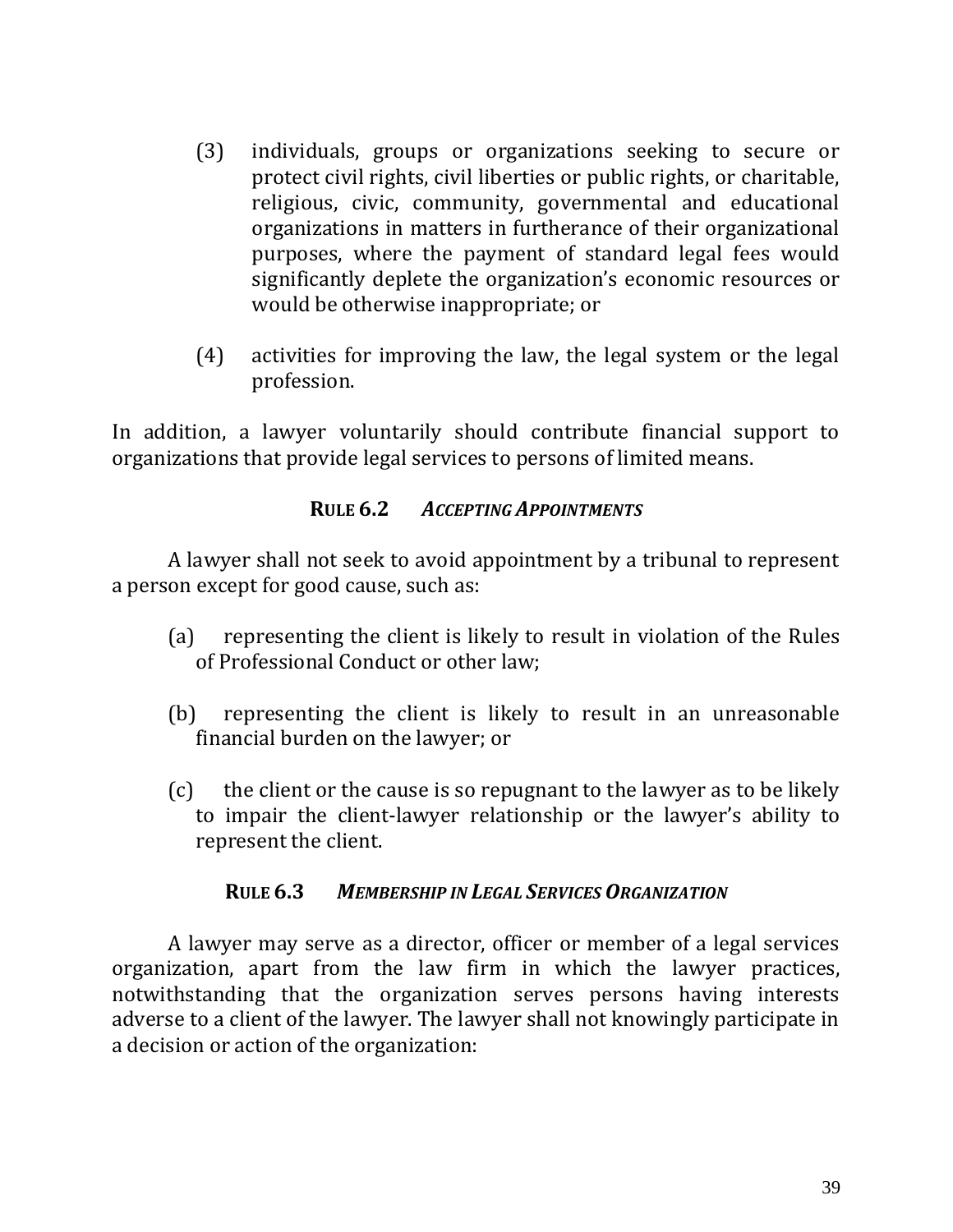- (a) if participating in the decision or action would be incompatible with the lawyer's obligations to a client under Rule 1.7; or
- (b) where the decision or action could have a material adverse effect on the representation of a client of the organization whose interests are adverse to a client of the lawyer.

## **RULE 6.4** *LAW REFORM ACTIVITIES AFFECTING CLIENT INTEREST*

<span id="page-57-0"></span>A lawyer may serve as a director, officer or member of an organization involved in reform of the law or its administration notwithstanding that the reform may affect the interests of a client of the lawyer. When the lawyer knows that the interests of a client may be materially affected by a decision in which the lawyer participates, the lawyer shall disclose that fact to the organization, but need not identify the client.

# **RULE 6.5** *NONPROFIT AND COURT-ANNEXED LIMITED LEGAL SERVICES AND PROGRAMS*

- <span id="page-57-2"></span><span id="page-57-1"></span>(a) A lawyer who, under the auspices of a program sponsored by a nonprofit organization or court, provides short-term limited legal services to a client without expectation by either the lawyer or the client that the lawyer will provide continuing representation in the matter:
	- (1) is subject to Rules 1.7 and 1.9(a) only if the lawyer is aware that the representation of the client involves a conflict-ofinterest; and
	- (2) is subject to Rule 1.10 only if the lawyer is aware that another lawyer associated with the lawyer in a law firm is disqualified by Rule 1.7 or 1.9(a) with respect to the matter.
- (b) Except as provided in paragraph (a)(2), Rule 1.10 is inapplicable to a representation governed by this Rule.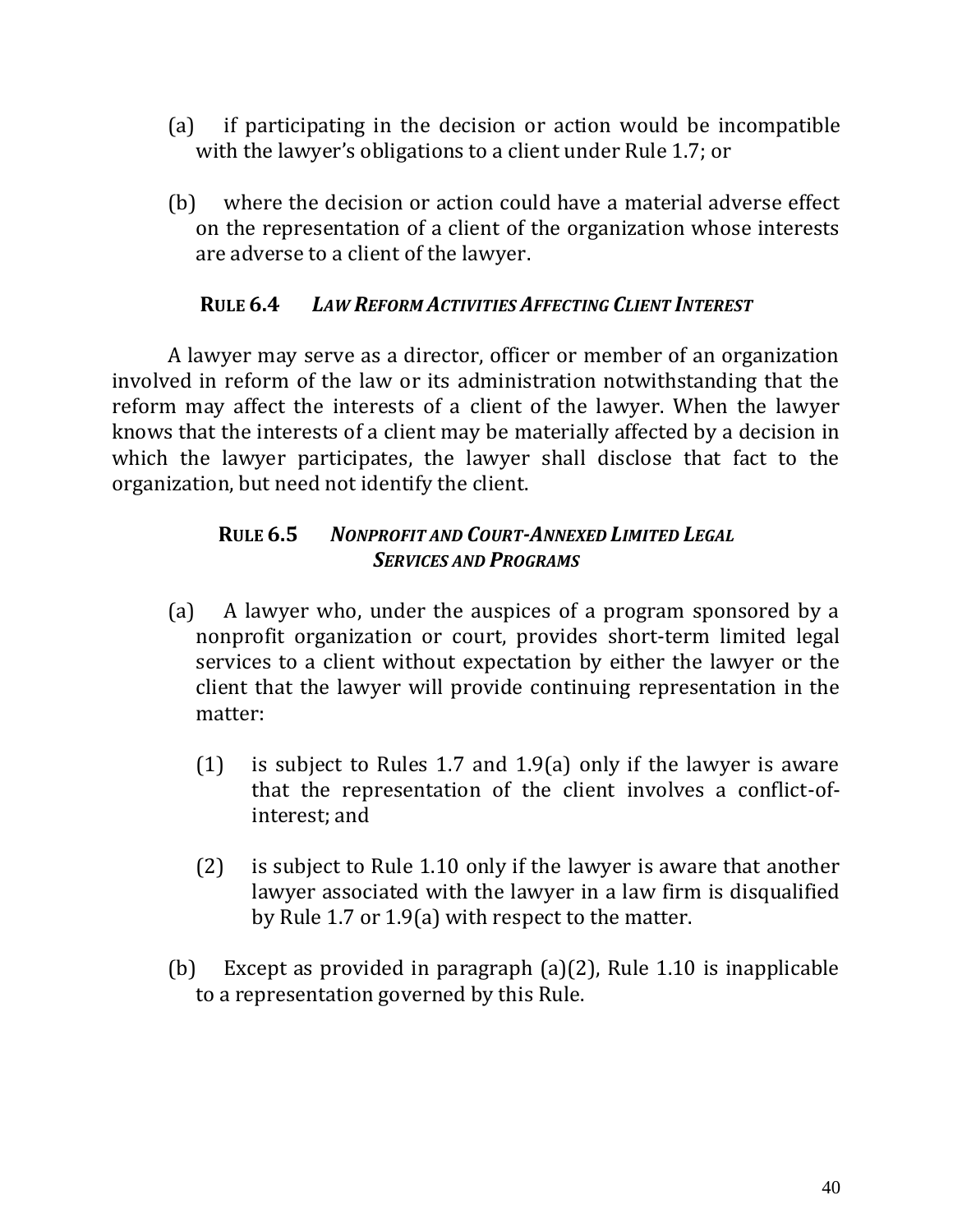#### **INFORMATIONABOUT LEGAL SERVICES**

#### **RULE 7.1** *COMMUNICATIONS CONCERNING A LAWYER'S SERVICES*

<span id="page-58-1"></span><span id="page-58-0"></span>A lawyer shall not make a false or misleading communication about the lawyer or the lawyer's services. A communication is false or misleading if it contains a material misrepresentation of fact or law, or omits a fact necessary to make the statement considered as a whole not materially misleading.

#### **RULE 7.2** *ADVERTISING*

- <span id="page-58-2"></span>(a) Subject to the requirements of Rules 7.1 and 7.3, a lawyer may advertise services through written, recorded or electronic communication, including public media.
- (b) A lawyer shall not give anything of value to a person for recommending the lawyer's services except that a lawyer may
	- (1) pay the reasonable costs of advertisements or communications permitted by this Rule;
	- (2) pay the usual charges of a legal service plan or a not-for-profit or qualified lawyer referral service. A qualified lawyer referral service is a lawyer referral service operated, sponsored or approved by a bar association or bar regulatory organization;
	- (3) pay for a law practice in accordance with Rule 1.17; and
	- (4) refer clients to another lawyer or a nonlawyer professional pursuant to an agreement not otherwise prohibited under these Rules that provides for the other person to refer clients or customers to the lawyer, if
		- (i) the reciprocal referral agreement is not exclusive, and
		- (ii) the client is informed of the existence and nature of the agreement.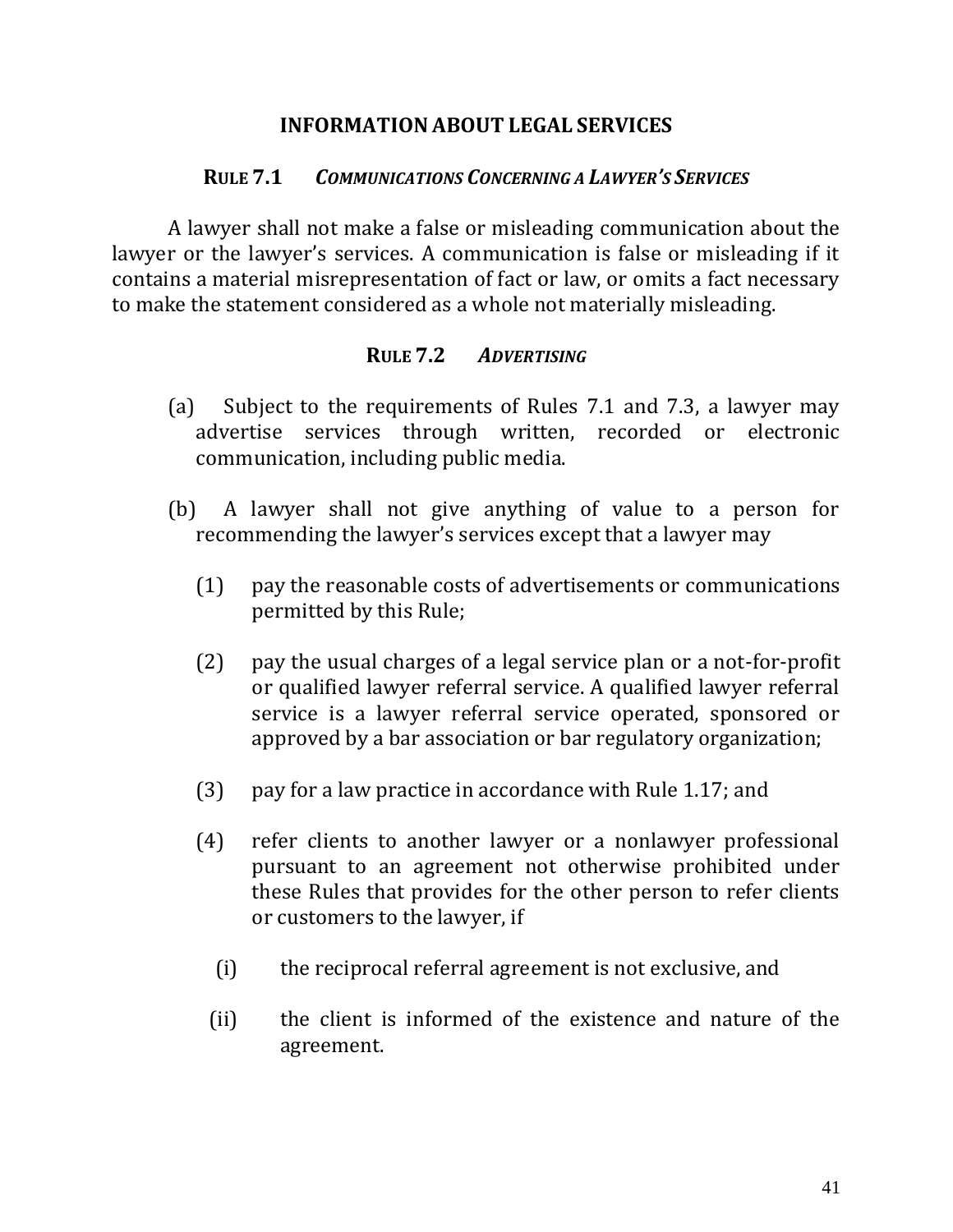(c) Any communication made pursuant to this rule shall include the name and office address of at least one lawyer or law firm responsible for its content.

#### **RULE 7.2-A** *ASPIRATIONAL GOALS FOR LAWYER ADVERTISING*

<span id="page-59-0"></span>These aspirational goals are intended to provide suggested objectives that all lawyers who engage in advertising their services should be encouraged to achieve in order that lawyer advertising may be more effective and reflect the professionalism of the legal community.

- (a) A lawyer should ensure that any advertising that the lawyer communicates or causes to be communicated by publication, broadcast, or other media is informative to potential clients, is presented in an understandable and dignified fashion, and accurately portrays the serious purpose of legal services and our judicial system. When advertising, though not false or misleading, degenerates into undignified and unprofessional presentations, the public is not served, the reputation of the lawyer who advertises may suffer, and the public's confidence in the legal profession and the judicial system may be harmed. Lawyers who advertise should recognize their obligation to advance the public's confidence in the legal profession and our system of justice. In furtherance of these goals, lawyers who advertise should:
	- (1) avoid statements, claims, or comparisons that cannot be objectively substantiated;
	- (2) avoid representations that demean opposing parties, opposing lawyers, the judiciary, or others involved in the legal process;
	- (3) avoid crass representations or dramatizations, hawkish spokespersons, slapstick routines, outlandish settings, unduly dramatic music, sensational sound effects, and unseemly slogans that undermine the serious purpose of legal services and the judicial system;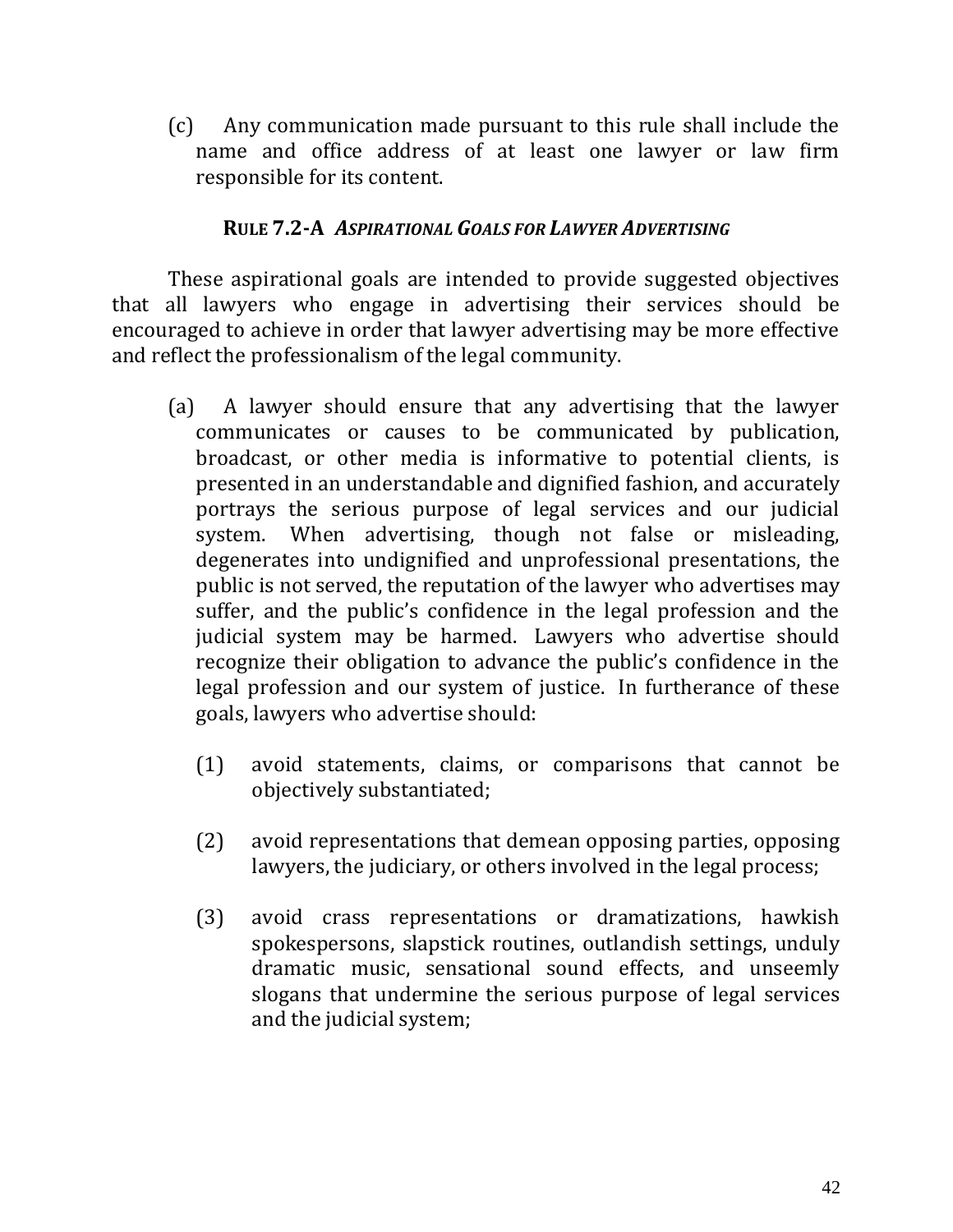- (4) avoid representations to potential clients that suggest promises of results or will create unjustified expectations such as "guaranteed results" or "we get top dollar awards";
- (5) clearly identify the use of professional actors or other spokespersons who may not be providing the legal services advertised unless it is readily apparent from the context of the advertisement that the actor or spokesperson does not provide the advertised legal services (e.g., a radio advertisement in which the speaker does not purport to be the lawyer or a member of the firm);
- (6) avoid the use of simulated scenes, actors who portray lawyers, clients or participants in the judicial system, and dramatizations unless they are clearly identified as such;
- (7) avoid representations that suggest that the ingenuity or prior record of a lawyer, rather than the merits of the claim, are the principal factors likely to determine the outcome of the representation; and
- (8) avoid representations designed to appeal to greed, exploit the fears of potential clients, or promote a suggestion of violence.
- (b) The responsibilities set forth in this Rule are aspirational and not to be enforced through disciplinary process.

# **RULE 7.3** *DIRECT CONTACT WITH PROSPECTIVE CLIENTS*

<span id="page-60-0"></span>(a) A lawyer, in person, by live telephone, or by real-time electronic contact, shall not solicit professional employment from a non-commercial client if such solicitation involves or has substantial potential of harassing conduct, coercion, duress, compulsion, intimidation or unwarranted promises of benefits. The prospective client's sophistication regarding legal matters; the physical, emotional state of the prospective non-commercial client; and the circumstances in which the solicitation is made are factors to be considered when evaluating the solicitation.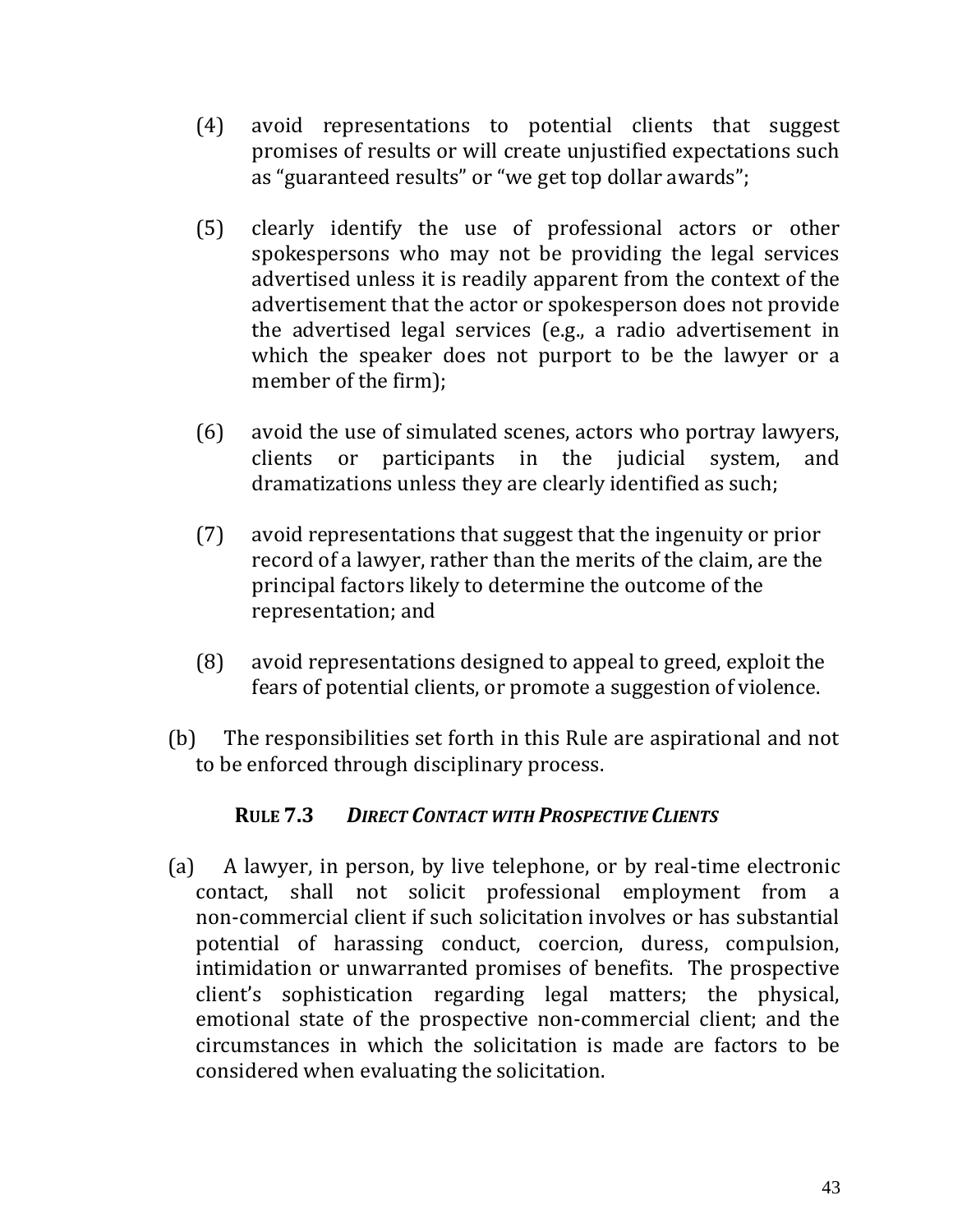- (b) A lawyer shall not solicit professional employment from a prospective client by written, recorded or electronic communication or by in-person, telephone or real-time electronic contact even when not otherwise prohibited by paragraph (a), if the prospective client has made known to the lawyer a desire not to be solicited by the lawyer.
- (c) [Reserved]
- (d) Subject to the prohibitions in paragraphs (a) and (b), a lawyer may participate with a prepaid or group legal service plan operated by an organization not owned or directed by the lawyer that uses inperson or telephone contact to solicit memberships or subscriptions for the plan from persons who are not known to need legal services in a particular matter covered by the plan.
- (e) Subject to the prohibitions in paragraphs (a) and (b), a lawyer may participate in, and announce the availability of, an approved courthouse legal assistance program that offers free representation to unrepresented clients.

# <span id="page-61-0"></span>**RULE 7.4** *COMMUNICATION OF FIELD OF PRACTICE AND SPECIALIZATION*

- (a) A lawyer may communicate the fact that the lawyer does or does not practice, concentrate or specialize in particular fields of law.
- (b) A lawyer admitted to engage in patent practice before the United States Patent and Trademark Office may use the designation "Patent Attorney" or a substantially similar designation.
- (c) A lawyer engaged in Admiralty practice may use the designation "Admiralty Attorney," "Proctor in Admiralty," or a substantially similar designation.
- (d) A lawyer shall not state or imply that a lawyer is certified as a specialist in a particular field of law, unless:
	- (1) the lawyer has been certified as a specialist by an organization that has been approved by an appropriate state authority or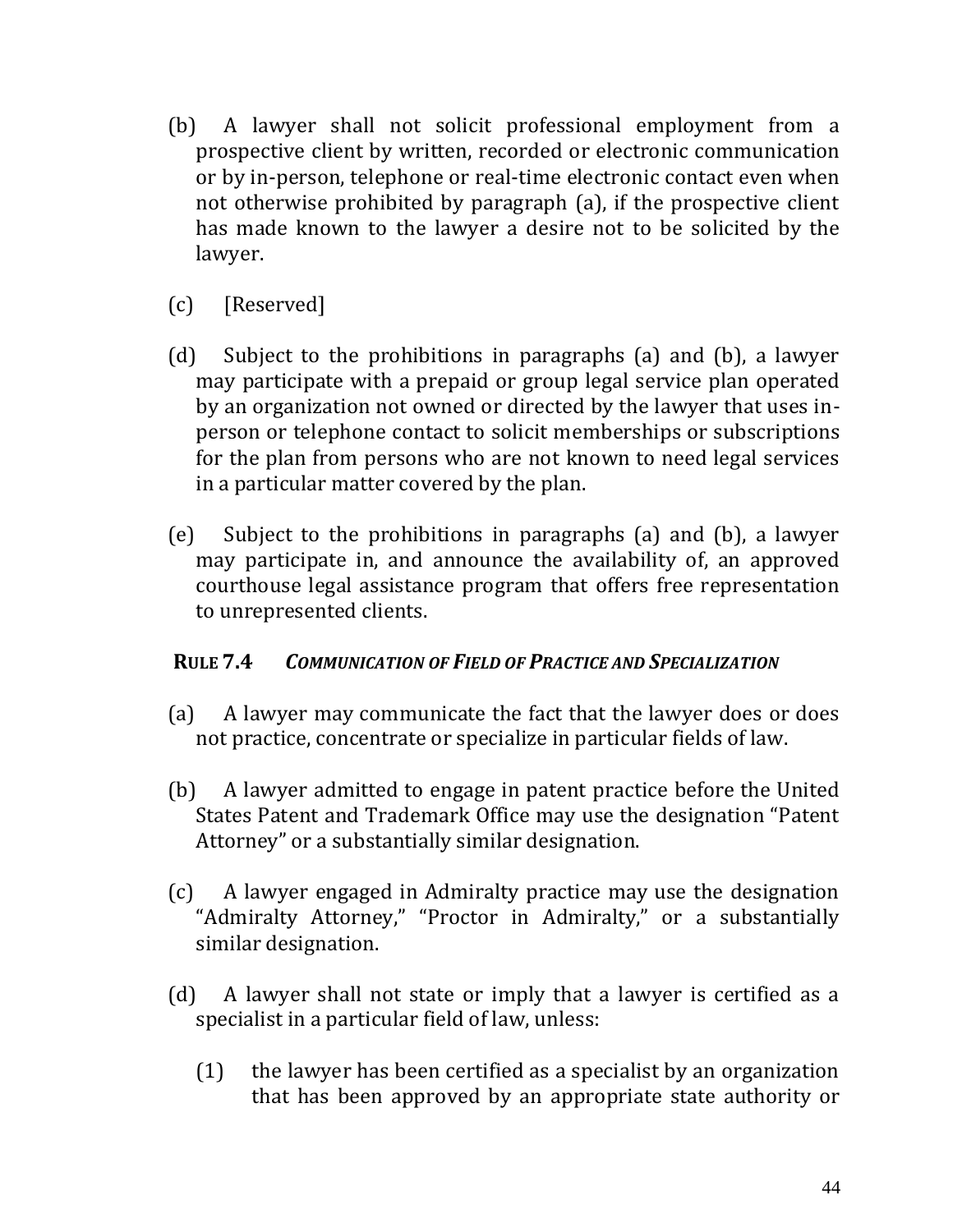that has been accredited by the Maine Board of Overseers of the Bar; and

(2) the name of the certifying organization is clearly identified in the communication.

## **RULE 7.5** *FIRM NAMES AND LETTERHEADS*

- <span id="page-62-0"></span>(a) A lawyer shall not use a firm name, letterhead or other professional designation that violates Rule 7.1. A trade name may be used by a lawyer in private practice if it does not imply a connection with a government agency or with a public or charitable legal services organization and is not otherwise in violation of Rule 7.1.
- (b) A law firm with offices in more than one jurisdiction may use the same name or other professional designation in each jurisdiction, but identification of the lawyers in an office of the firm shall indicate the jurisdictional limitations on those not licensed to practice in the jurisdiction where the office is located.
- (c) The name of a lawyer holding a public office shall not be used in the name of a law firm, or in communications on its behalf, during any substantial period in which the lawyer is not actively and regularly practicing with the firm.
- (d) Lawyers may state or imply that they practice in a partnership or other organization only when that is the fact.

# **RULE 7.6** *POLITICAL CONTRIBUTIONS TO OBTAIN LEGAL ENGAGEMENTS OR APPOINTMENTS BY JUDGES*

<span id="page-62-1"></span>A lawyer or law firm shall not accept a government legal engagement or an appointment by a judge if the lawyer or law firm makes a political contribution or solicits political contributions for the purpose of obtaining or being considered for that type of legal engagement or appointment.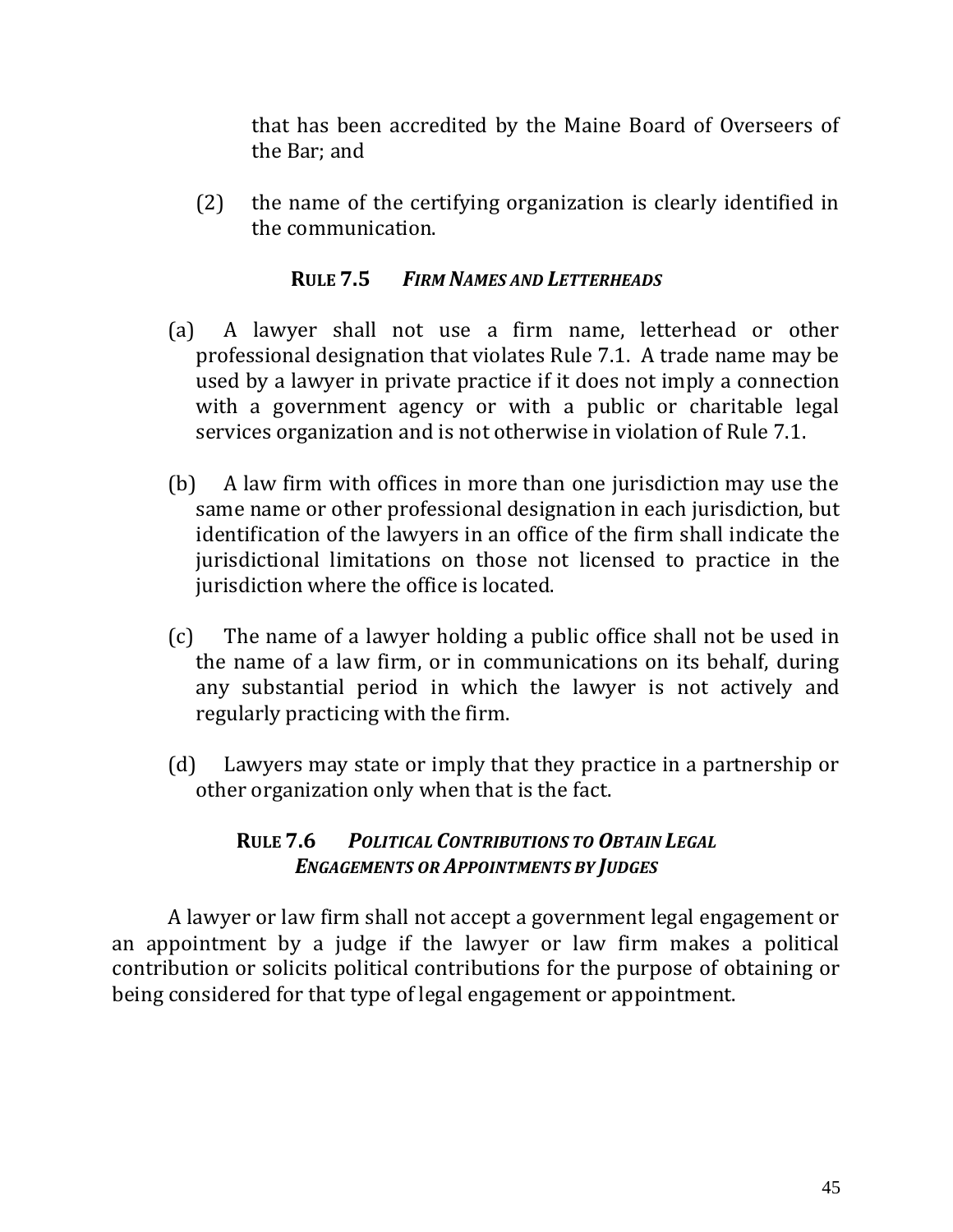#### **MAINTAINING THE INTEGRITY OF THE PROFESSION**

#### **RULE 8.1** *BAR ADMISSION AND DISCIPLINARY MATTERS*

<span id="page-63-0"></span>An applicant for admission to the bar, or a lawyer in connection with a bar admission application or in connection with a disciplinary matter, shall not:

- (a) knowingly make a false statement of material fact; or
- (b) fail to disclose a fact necessary to correct a misapprehension known by the person to have arisen in the matter, or knowingly fail to respond to a lawful demand for information from an admissions or disciplinary authority, except that this rule does not require disclosure of information otherwise protected by Rule 1.6.

#### **RULE 8.2** *JUDICIAL AND LEGAL OFFICIALS*

- <span id="page-63-1"></span>(a) A lawyer shall not make a statement that the lawyer knows to be false or with reckless disregard as to its truth or falsity concerning the qualifications or integrity of a judge, adjudicatory officer or public legal officer, or of a candidate for election or appointment to judicial or legal office.
- (b) A lawyer who is a candidate for judicial office shall comply with the applicable provisions of the Code of Judicial Conduct.

## **RULE 8.3** *REPORTING PROFESSIONAL MISCONDUCT*

<span id="page-63-2"></span>(a) A lawyer who knows that another lawyer has committed a violation of the Maine Rules of Professional Conduct that raises a substantial question as to that lawyer's honesty, trustworthiness or fitness as a lawyer in other respects, shall inform the appropriate professional authority.<sup>2</sup>

 $\overline{a}$ 

 $2\;$  In Maine, the appropriate professional authority will be the Maine Board of Overseers of the Bar, or in certain circumstances, as described in the Maine Rules for Maine Assistance Program for Lawyers, the Maine Assistance Program for Lawyers.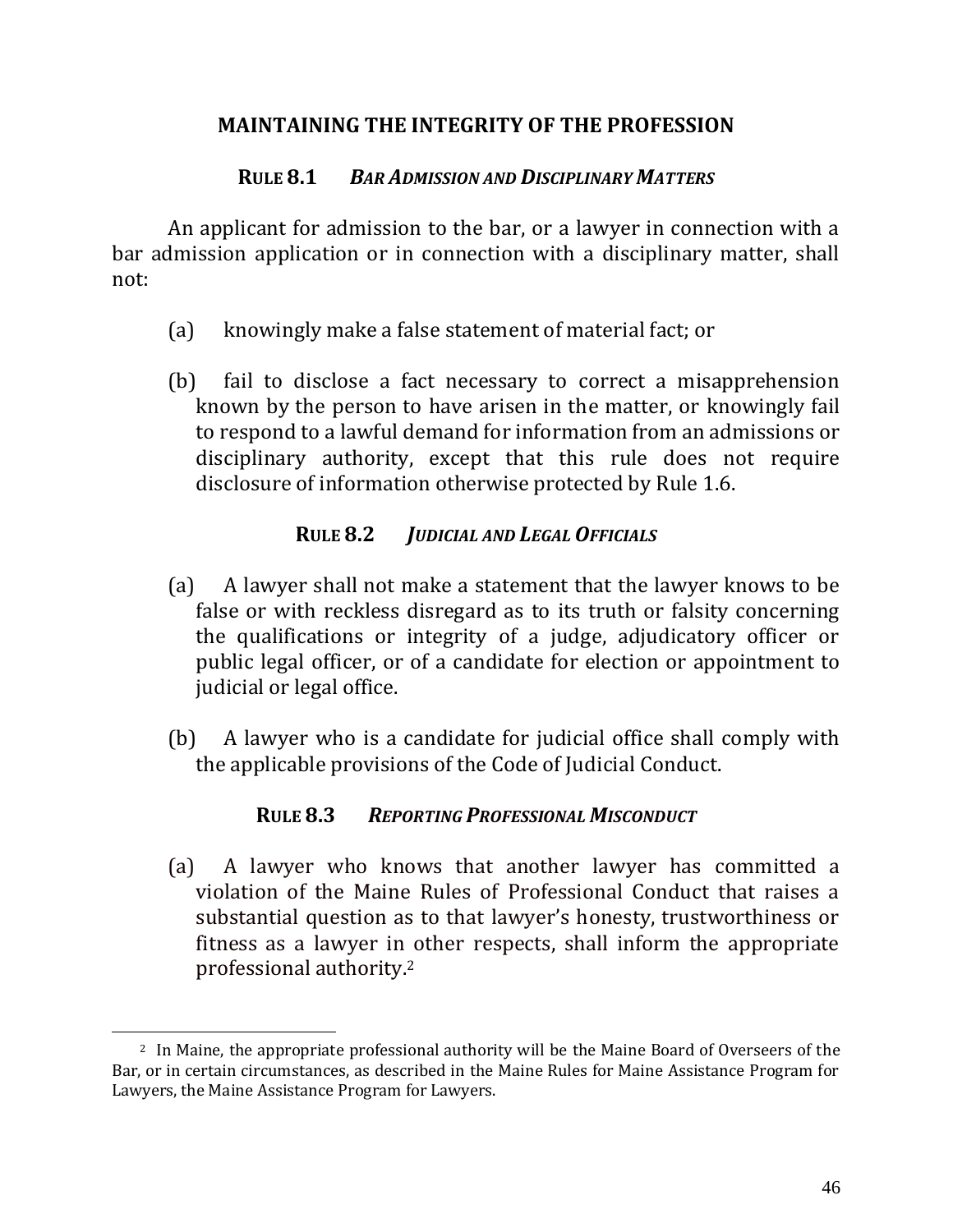- (b) A lawyer who knows that a judge has committed a violation of applicable rules of judicial conduct that raises a substantial question as to the judge's fitness for office shall inform the appropriate professional authority.<sup>3</sup>
- (c) This Rule does not require disclosure of information otherwise protected by Rule 1.6 or information gained by a lawyer or judge while participating in the Maine Assistance Program for Lawyers, or an equivalent peer assistance program approved by a state's highest court.

#### **RULE 8.4** *MISCONDUCT*

<span id="page-64-0"></span>It is professional misconduct for a lawyer to:

- (a) violate or attempt to violate any provision of either the Maine Rules of Professional Conduct or the Maine Bar Rules, or knowingly assist or induce another to do so, or do so through the acts of another;
- (b) commit a criminal or unlawful act that reflects adversely on the lawyer's honesty, trustworthiness or fitness as a lawyer in other respects;
- (c) engage in conduct involving dishonesty, fraud, deceit or misrepresentation;
- (d) engage in conduct that is prejudicial to the administration of justice;
- (e) state or imply an ability to influence improperly a government agency or official or to achieve results by means that violate the Maine Rules of Professional Conduct, the Maine Bar Rules or law;

 $\overline{a}$ 

<sup>3</sup> In Maine, the appropriate professional authority will be the Committee on Judicial Responsibility and Disability, or, in certain circumstances, as described in the Maine Rules for Maine Assistance Program for Lawyers, the Maine Assistance Program for Lawyers.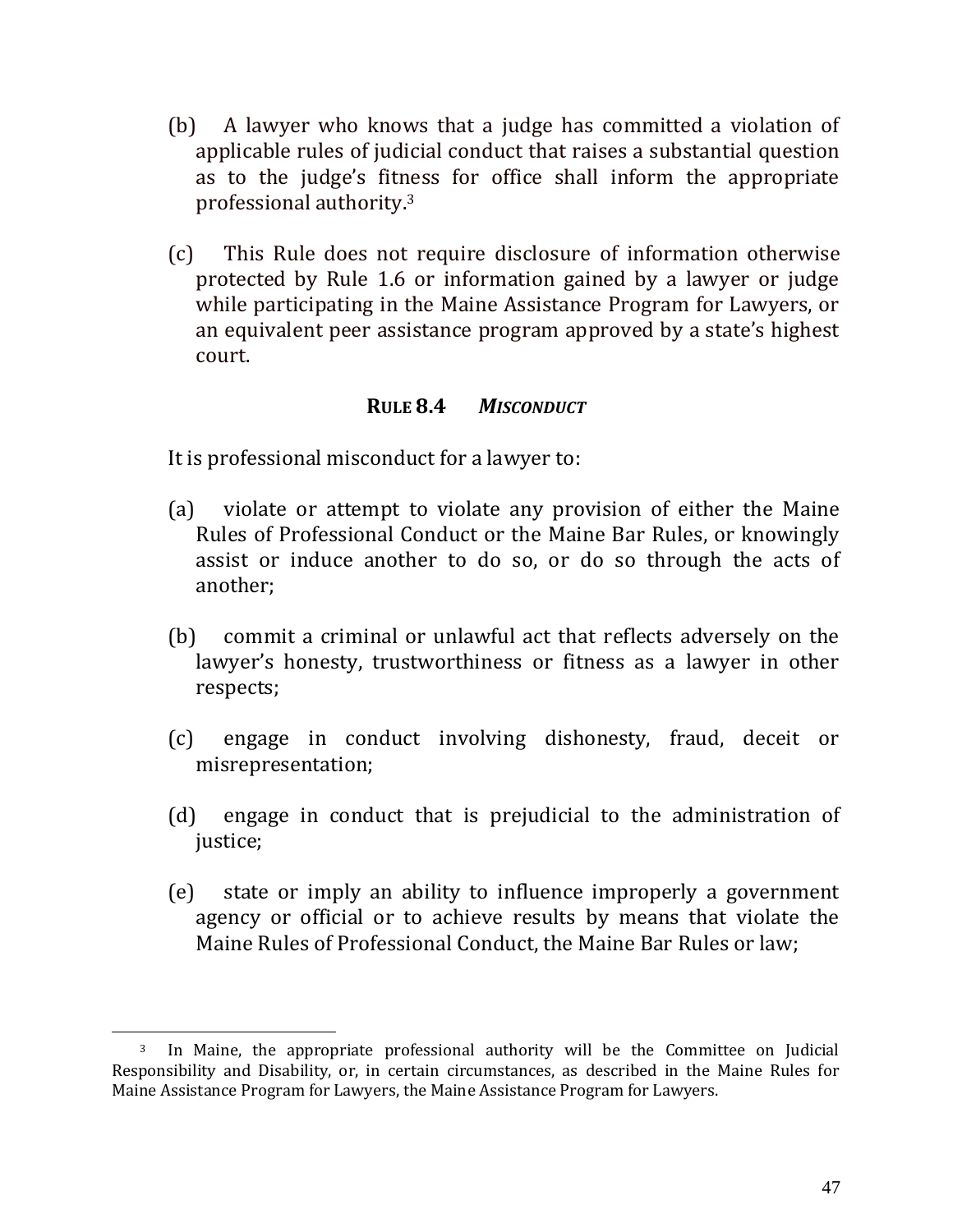- (f) knowingly assist a judge or judicial officer in conduct that is a violation of applicable rules of judicial conduct or law; or
- (g) engage in conduct or communication related to the practice of law that the lawyer knows or reasonably should know is harassment or discrimination on the basis of race, sex, religion, national origin, ethnicity, disability, age, sexual orientation, or gender identity.
	- (1) "Discrimination" on the basis of race, sex, religion, national origin, ethnicity, disability, age, sexual orientation, or gender identity as used in this section means conduct or communication that a lawyer knows or reasonably should know manifests an intention: to treat a person as inferior based on one or more of the characteristics listed in this paragraph; to disregard relevant considerations of individual characteristics or merit because of one or more of the listed characteristics; or to cause or attempt to cause interference with the fair administration of justice based on one or more of the listed characteristics.
	- (2) "Harassment" on the basis of race, sex, religion, national origin, ethnicity, disability, age, sexual orientation, or gender identity as used in this section means derogatory or demeaning conduct or communication and includes, but is not limited to, unwelcome sexual advances, or other conduct or communication unwelcome due to its implicit or explicit sexual content.
	- (3) "Related to the practice of law" as used in the section means occurring in the course of representing clients; interacting with witnesses, coworkers, court personnel, lawyers, and others while engaged in the practice of law; or operating or managing a law firm or law practice.
	- (4) Declining representation, limiting one's practice to particular clients or types of clients, and advocacy of policy positions or changes in the law are not regulated by Rule 8.4(g).